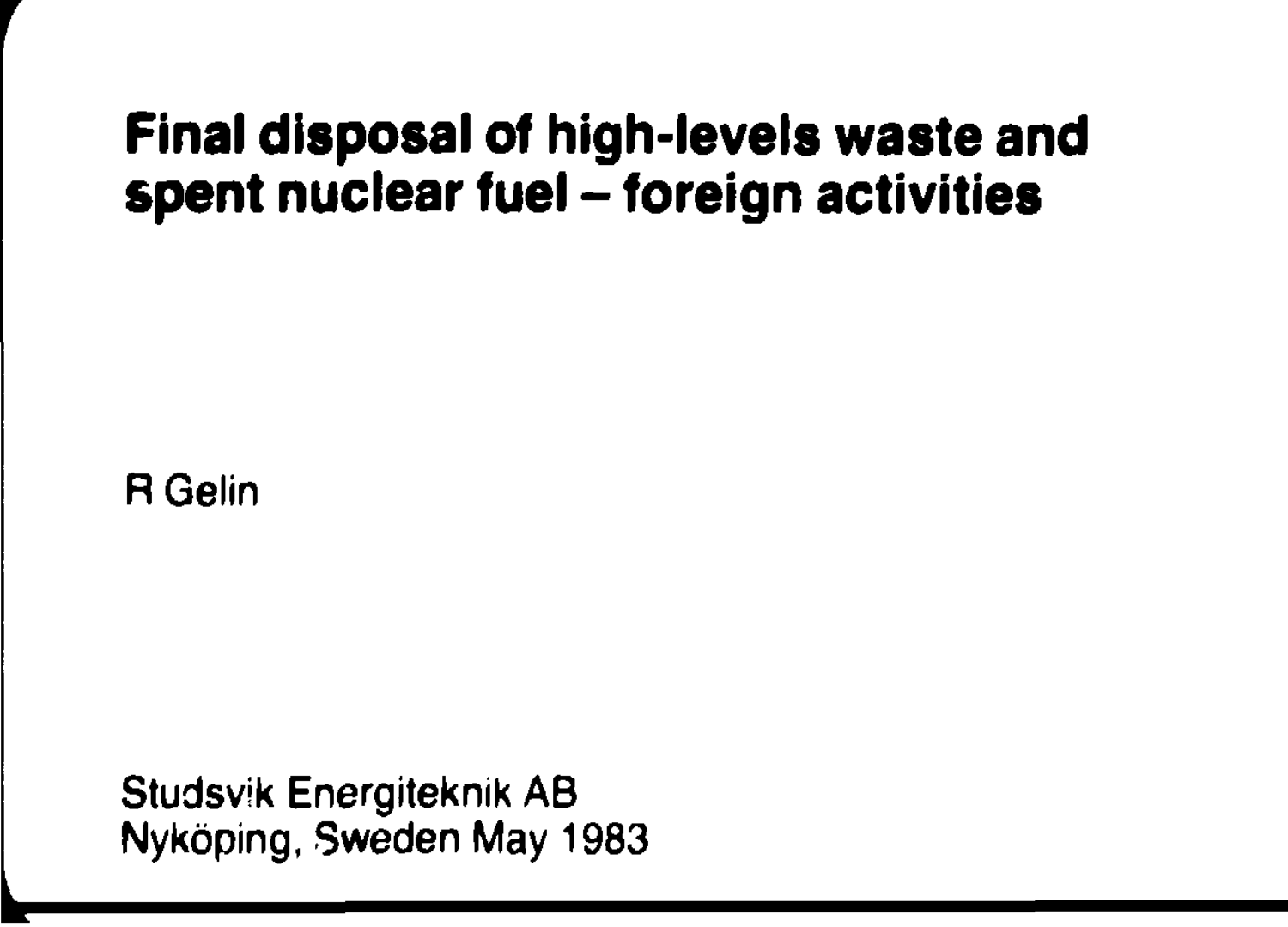## FINAL DISPOSAL OF HIGH-LEVEL WASTE AND SPENT NUCLEAR FUEL. FOREIGN ACTIVITIES.

Ragnar Gelin

**v**

Studsvik Energiteknik AB Nyköping, Sweden May 1984

This report concerns a study which was conducted for SKBF/KBS. The conclusions and viewpoints presented in the report are those of the author(s) and do not necessarily coincide with those of the client.

A list of other reports published in this series during 1983 is attached at the end of this report. Information on KBS technical reports from 1977-1978 (TR 121), 1979 (TR 79-28), 1980 (TR 80-26), 1981 (TR 81-17) and 1982 (TR 82-28) is available through SKBF/KBS.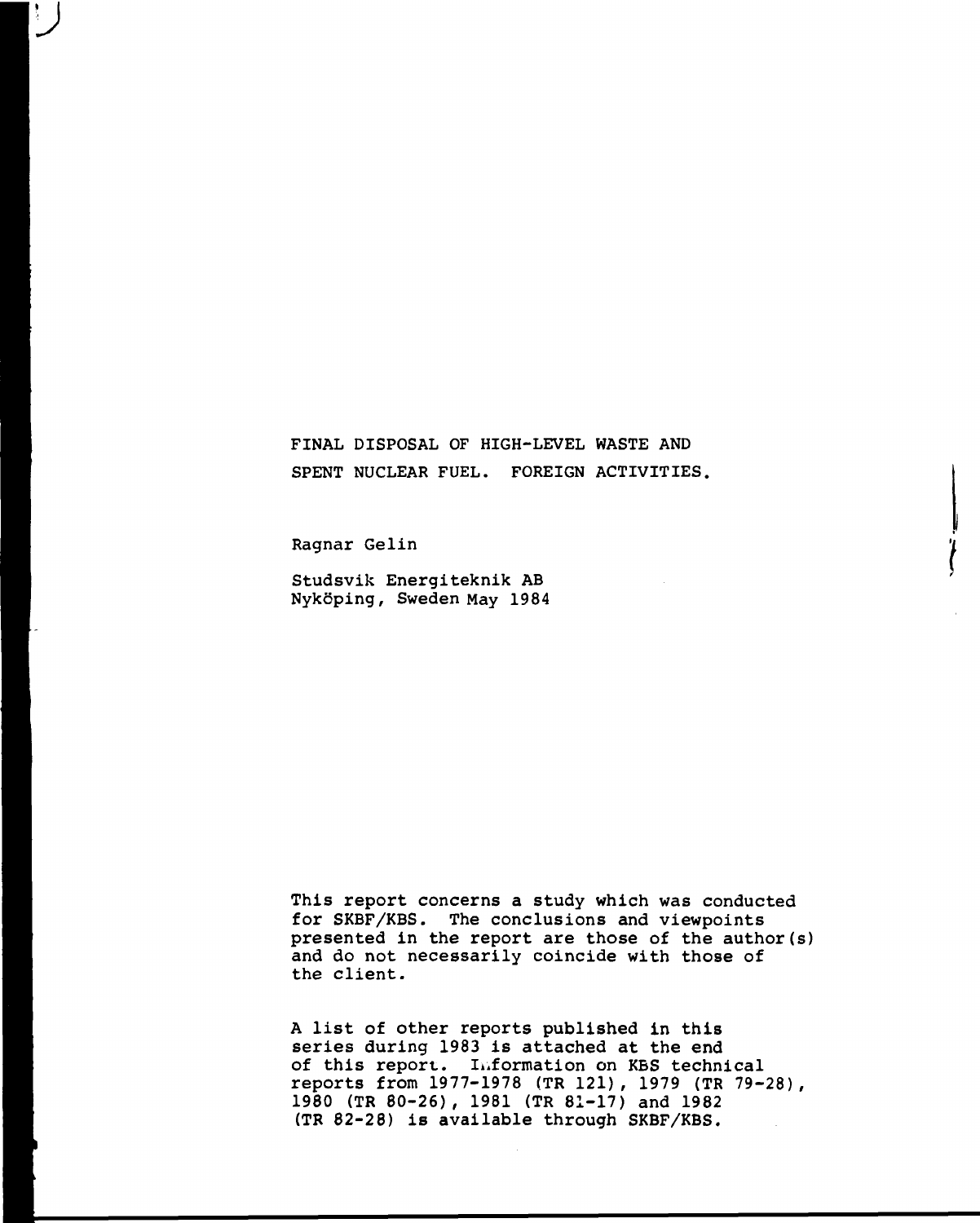FINAL DISPOSAL OF HIGH-LEVEL WASTE AND SPENT NUCLEAR FUEL. FOREIGN ACTIVITIES.

Ragnar Gelin Studsvik Energiteknik AB

#### **SUMMARY**

**J**

Foreign and international activities on the final disposal of high-level waste and spent nuclear fuel have been reviewed. A considerable research effort is devoted to development of acceptable disposal options. The different technical concepts presently under study are described in the report.

Numerous studies have been made in many countries of the potential risks to future generations from radioactive wastes in underground dipposal repositories. In the report the safety assessment studies and existing performance criteria for geological disposal are briefly discussed.

The studies that are being made in Canada, the United States, France and Switzerland are the most interesting for Sweden as these countries also are considering disposal into crystalline rocks.

The overall time-tables in different countries for realisation of the final disposal are rather similar. Normally actual large-scale disposal operations for high-level wastes are not foreseen until after year 2000. In the United States the Congress recently passed the important Nuclear Waste Policy Act. It gives a rather firm timetable for site-selection and construction of nuclear waste disposal facilities. According to this act the first repository for disposal of commercial high-level waste must be in operation not later than January 1998.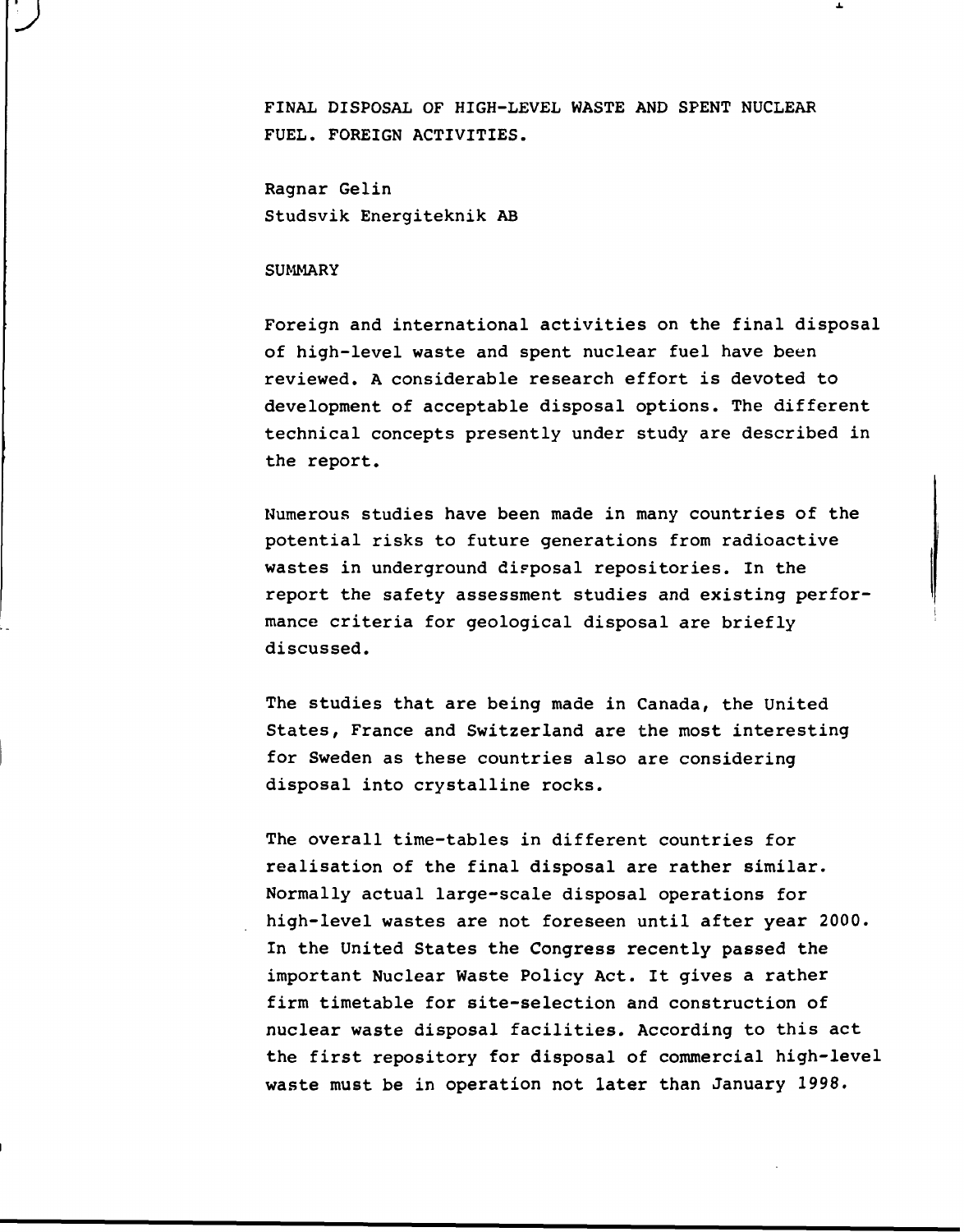$\mathbf{1}$ 

 $\overline{2}$ 

 $\overline{\mathbf{3}}$ 

**•J** 11

| 1                                                | INTRODUCTION                                                                                                                                                         | $\overline{\mathbf{4}}$                 |
|--------------------------------------------------|----------------------------------------------------------------------------------------------------------------------------------------------------------------------|-----------------------------------------|
| 2                                                | PRESENT SITUATION REGARDING REPROCESSING<br>AND STORAGE OF SPENT FUEL                                                                                                | 4                                       |
| 3                                                | ALTERNATIVES FOR THE FINAL DISPOSAL OF<br>HLW AND SPENT NUCLEAR FUEL                                                                                                 | $\overline{7}$                          |
| 3.1<br>3.1.1<br>3.1.2<br>3.1.3<br>3.1.4<br>3.1.5 | Disposal concepts<br>Seabed disposal<br>Partitioning and transmutation<br>Projection into space<br>Emplacement in glaciers or ice sheets<br>Deep geological disposal | $\overline{7}$<br>7<br>7<br>8<br>8<br>8 |
| 3.2<br>3.2.1<br>3.2.2<br>3.2.3<br>3.2.4<br>3.2.5 | Alternatives for deep geological disposal<br>Crystalline rocks<br>Clay formations<br>Salt formations<br><b>Basalt</b><br>Tuff                                        | 9<br>9<br>10<br>10<br>11<br>11          |
| 4                                                | GENERAL OVERVIEW                                                                                                                                                     | 12 <sup>2</sup>                         |
| 5                                                | BRIEF REVIEWS OF SOME NATIONAL AND<br>INTERNATIONAL PROGRAMMES                                                                                                       | 15                                      |
| 5.1                                              | The United States                                                                                                                                                    | 15                                      |
| 5.2                                              | Canada                                                                                                                                                               | 20                                      |
| 5.3                                              | The United Kingdom                                                                                                                                                   | 21                                      |
| 5.4                                              | France                                                                                                                                                               | 24                                      |
| 5.5                                              | The Federal Republic of Germany                                                                                                                                      | 26                                      |
| 5.6                                              | Switzerland                                                                                                                                                          | 29                                      |
| 5.7                                              | Japan                                                                                                                                                                | 30                                      |
| 5.8                                              | Belgium                                                                                                                                                              | 33                                      |
| 5.9                                              | The Soviet Union                                                                                                                                                     | 34                                      |
| 5.10                                             | Spain                                                                                                                                                                | 34                                      |
| 5.11                                             | Finland                                                                                                                                                              | 35                                      |
| 5.12<br>5.12.1<br>5.12.2<br>5.12.3               | Some international activities<br>The Stripa Project<br>Seabed disposal<br><b>ISIRS</b>                                                                               | 35<br>35<br>35<br>36                    |
| 5.12.4<br>5.12.5                                 | The radioactive waste management program<br>of the CEC<br>The IAEA-activities in waste disposal                                                                      | 37<br>37                                |
| 6                                                | TECHNICAL CONCEPTS FOR FINAL DISPOSAL                                                                                                                                | 39                                      |
| 6.1<br>6.1.1                                     | Waste forms<br>High-level waste from reprocessing                                                                                                                    | 39<br>39                                |

6.1.2 Spent fuel 39

 $\hat{\mathbf{a}}$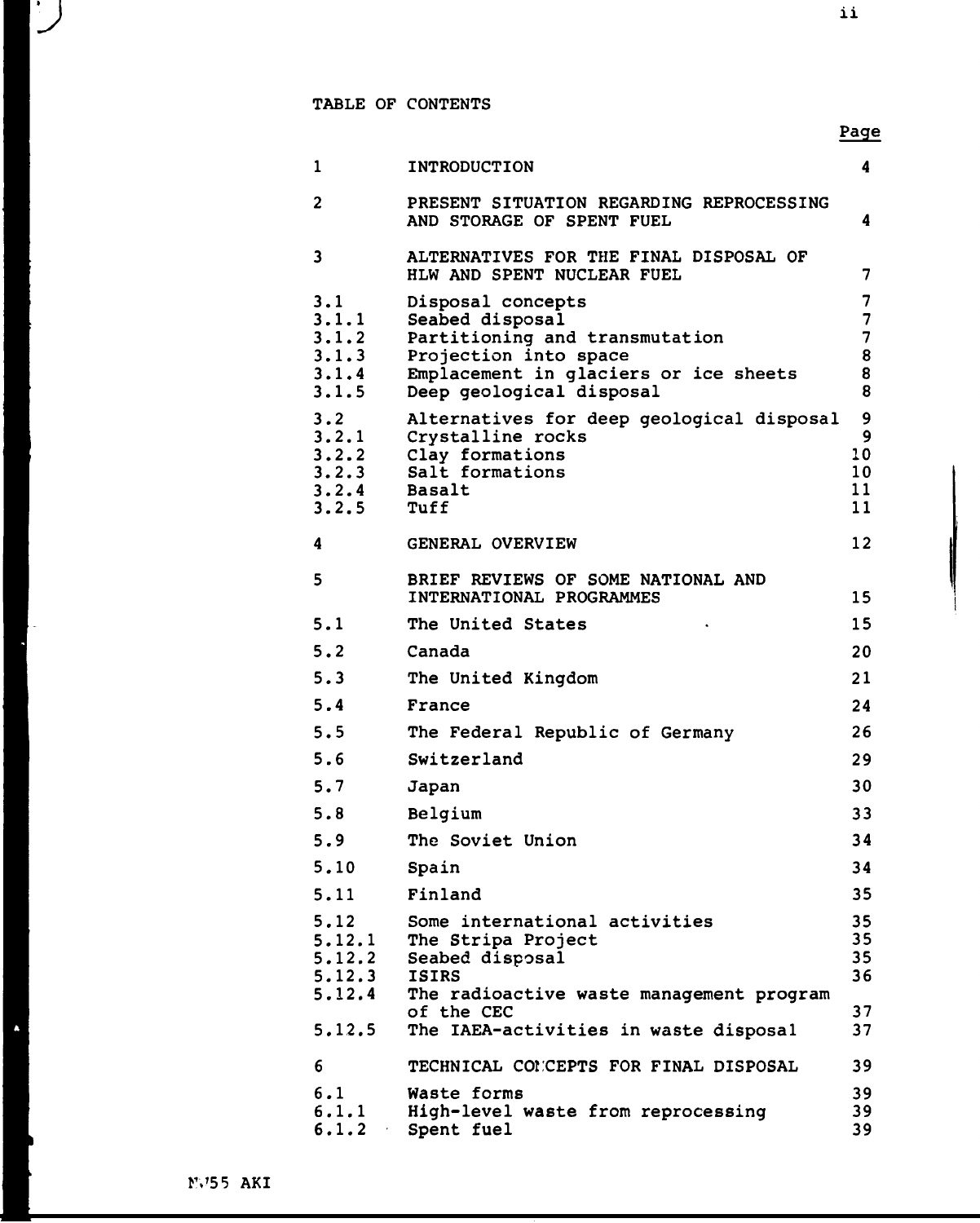| 6.4.3             | Other countries                                                       | 53       |
|-------------------|-----------------------------------------------------------------------|----------|
|                   | SAFETY ASSESSMENT AND PERFORMANCE CRITERIA<br>FOR GEOLOGICAL DISPOSAL | 55       |
| 7.1<br>7.2        | Safety assessment<br>Performance criteria                             | 55<br>57 |
| <b>REFERENCES</b> |                                                                       |          |

Canada

6.2 6.3 6.4 6.4.1 6.4.2

 $\overline{\phantom{a}}$ ∫

**111**

 $5.55 \times 10^{-1}$  $\pi$  or  $\tau$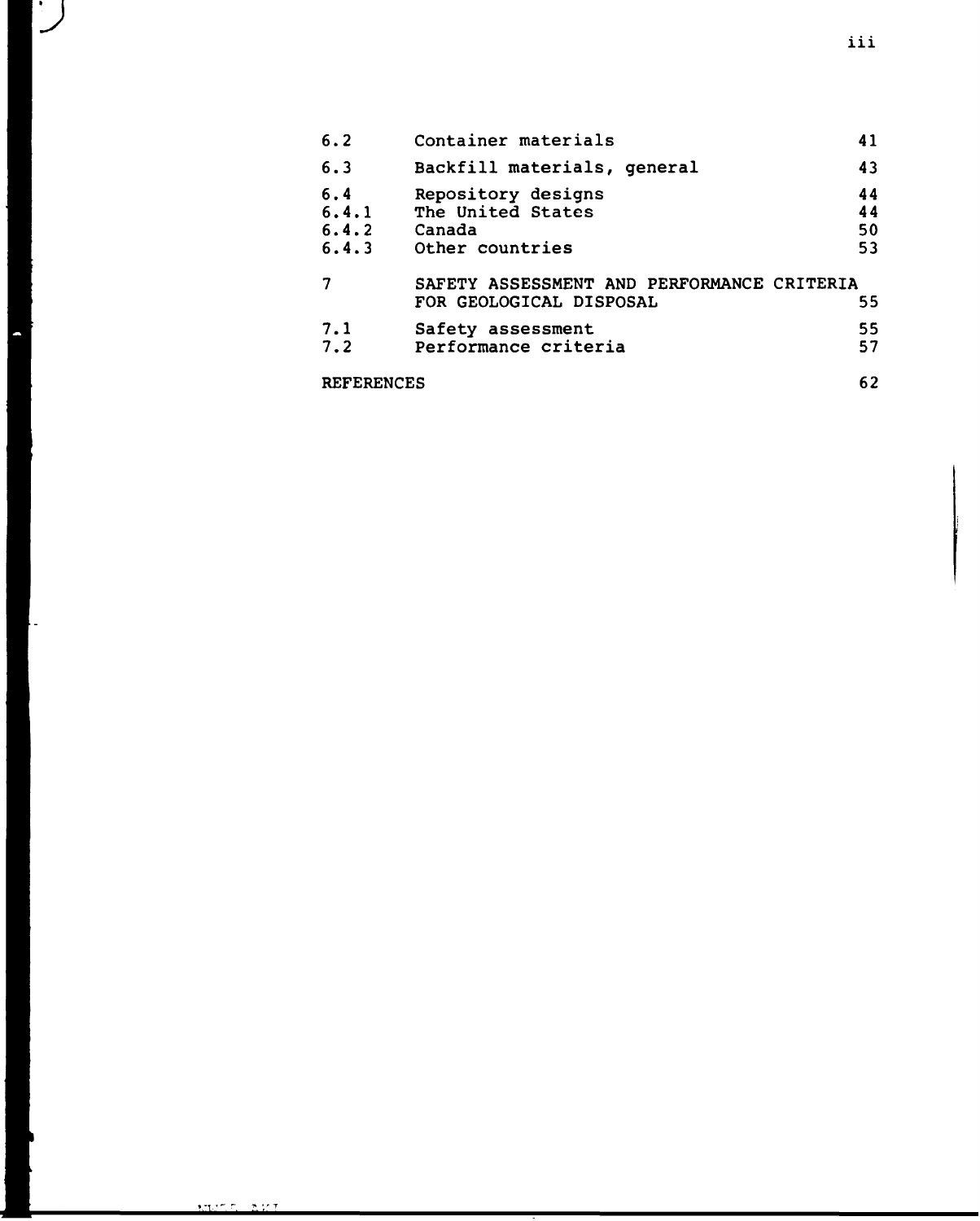#### 1 INTRODUCTION

In recent years much attention has been focused on final disposal of high-level radioactive wastes, either as spent fuel or as the by-products of nuclear fuel reprocessing. Relatively small volumes of these highly radioactive wastes have been produced so far, but increasing amounts are being generated as the generation of nuclear power continues and grows.

At present there are no operational disposal facilities for these wastes. A considerable research effort is, however, devoted to development of acceptable disposal options.

This report describes national and international research and development programs on disposal of highly radioactive wastes, either as spent nuclear fuel or conditioned high-level waste from reprocessing. There are several reports available describing such programs /I, 2/. The main aim of this report, however, is to put the Swedish R&D-work, the KBS-studies, into a broader international perspective. Therefore, only a brief review of the main national and international programs is given. R&D-strategies, technical concepts and safety assessment including performance criteria will be described in some detail in order to elucidate similarities and differences in concepts and programs.

2 PRESENT SITUATION REGARDING REPROCESSING AND STORAGE OF SPENT FUEL

There are three main options for management of spent fuel:

reprocessing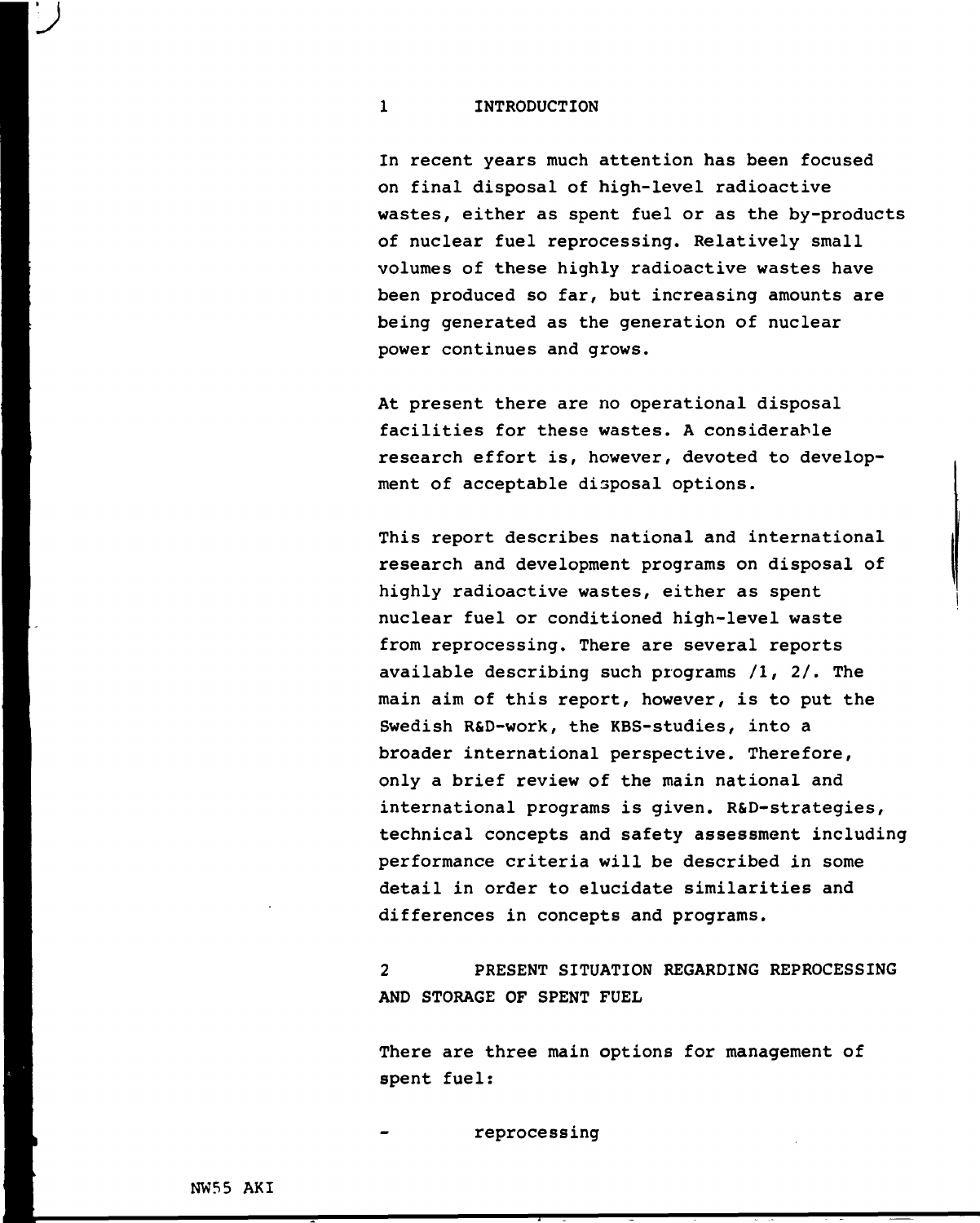interim storage pending a decision for reprocessing or disposal

**•J**

disposal of the fuel as waste in a repository after appropriate conditioning.

The LWR fuel cycle was originally based on the assumption that the spent fuel would be stored at the reactor for one to three years before being reprocessed. Reprocessing plants have been built and operated in some countries. Only in France and the UK, however, such plants are being operated on an industrial scale. Present and planned facilities for reprocessing in some countries is given in Table  $1 / 3/$ .

At present, the estimated capacity needed to reprocess the spent fuel generated from existing power reactors should be more than 3 000 tonnes per year. For the year 1990 reprocessing capacities should be about 12 000 tonnes per year. Only a small amount of spent fuel is now being reprocessed. In the coming years there will therefore be a growing accumulation of spent LWR fuel. Forecasts of spent fuel arisings and of storage capacity is given in Figure  $1 / 3/$ . They imply that no major problems are foreseen until 1990, whereas special steps have to be taken to solve the problems up to the year 2000. The real situation within an individual country and a particular utility may, however, differ from the regional or global situation.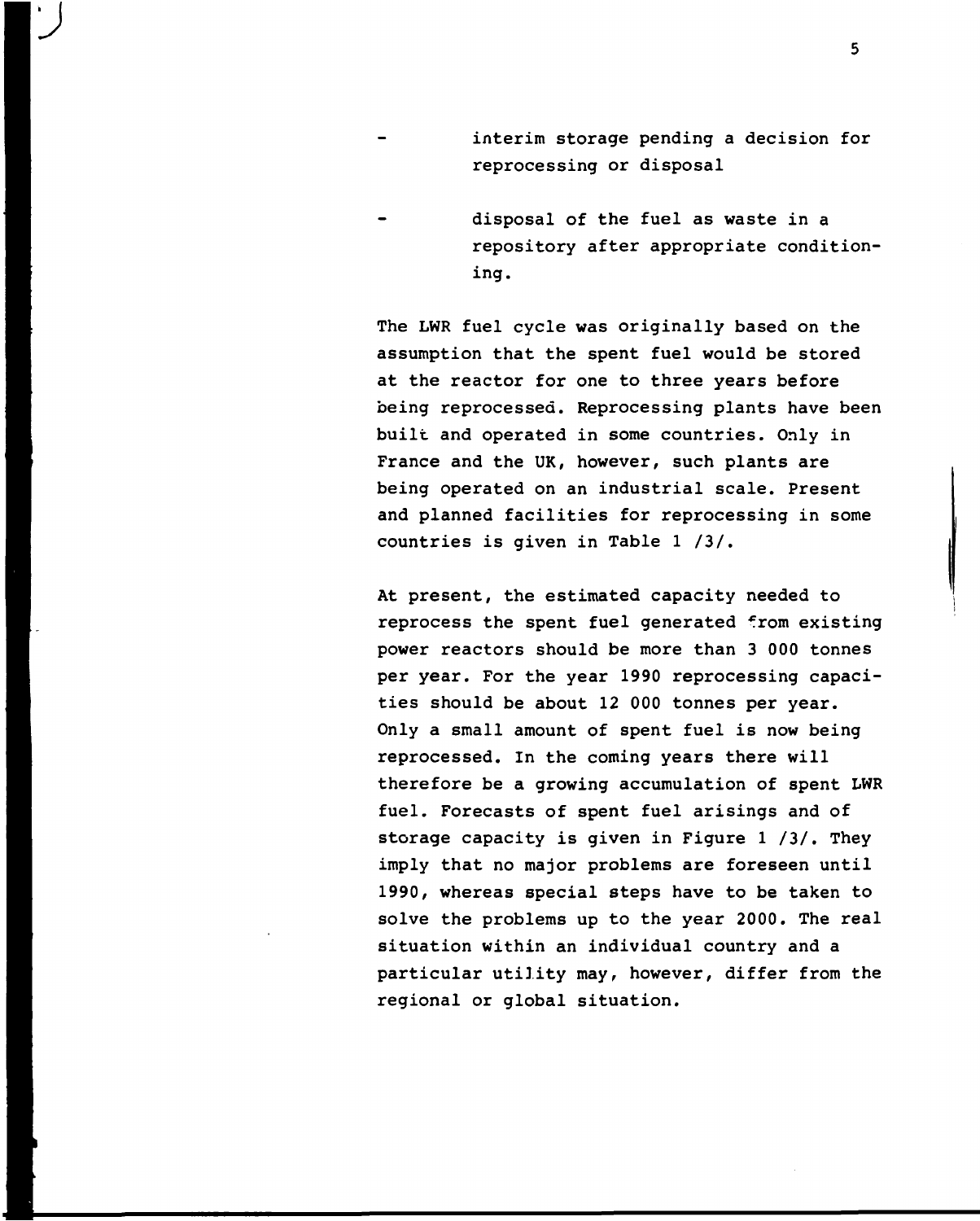| Country            | Plant             | Owner         | <b>Status</b>                                    | Present<br><b>Capacity</b><br>tHM/a* | <b>Expansion/planner</b><br>capacity tHM/a*<br>for the period<br>up to 1990 |
|--------------------|-------------------|---------------|--------------------------------------------------|--------------------------------------|-----------------------------------------------------------------------------|
| Argentina          |                   |               | Planned                                          |                                      | 30                                                                          |
| <b>Belgium</b>     | Dessel-Mol        | Government    | Reconstruction of<br>former Eurochemic<br>plant  |                                      | 60-300                                                                      |
| France             | La Hague/UP2      | <b>COGEMA</b> | Operational                                      | 400                                  | 800                                                                         |
|                    | La Hague/UP3      | <b>COGEMA</b> | Planned                                          |                                      | 800                                                                         |
|                    | La Haque/UP3      | <b>COGEMA</b> | <b>Planned</b>                                   |                                      | 800                                                                         |
| Germany, Fed. Rep. | Karls: uhe        | <b>WAK</b>    | <b>Operational</b>                               | $16 - 35$                            | 350                                                                         |
|                    | Commercial plant  | <b>DWK</b>    | <b>Planned</b>                                   |                                      |                                                                             |
| India              | Tarapur           | <b>IAEC</b>   | <b>Operational</b>                               | 100                                  |                                                                             |
|                    | Kalpakkam         | <b>IAEC</b>   | Planned                                          |                                      | 100                                                                         |
| lapan              | Tokei             | PNC.          | Operational                                      | 210                                  |                                                                             |
|                    | 2nd plant         | <b>JNFS</b>   | Planned                                          |                                      | 1 200                                                                       |
| UK                 | Windscale         | <b>BNFL</b>   | Operational                                      | 400                                  |                                                                             |
|                    | Windscale (Thorp) | <b>BNFL</b>   | Planned                                          |                                      | 1 200                                                                       |
| <b>USA</b>         | Barnwell          | <b>AGNS</b>   | Constructed but not<br><b>Dut into operation</b> |                                      |                                                                             |

#### **TABLE I LWR FUEL REPROCESSING FACILITIES IN SOME COUNTRIES**

**' Tonnes heavy metal per year**

**Source IAEA Bulletin, Vol.23. No.2 (1981). p.40.**



FIG.1 Forecasts of LWR spent fuel erisings and storage capacity for the year 2000 Ifigures from CMEA countries **not includidl.**

Source: **IAEA Builetin Vol.23, No.2 (1981).** 

т.

 $\overline{a}$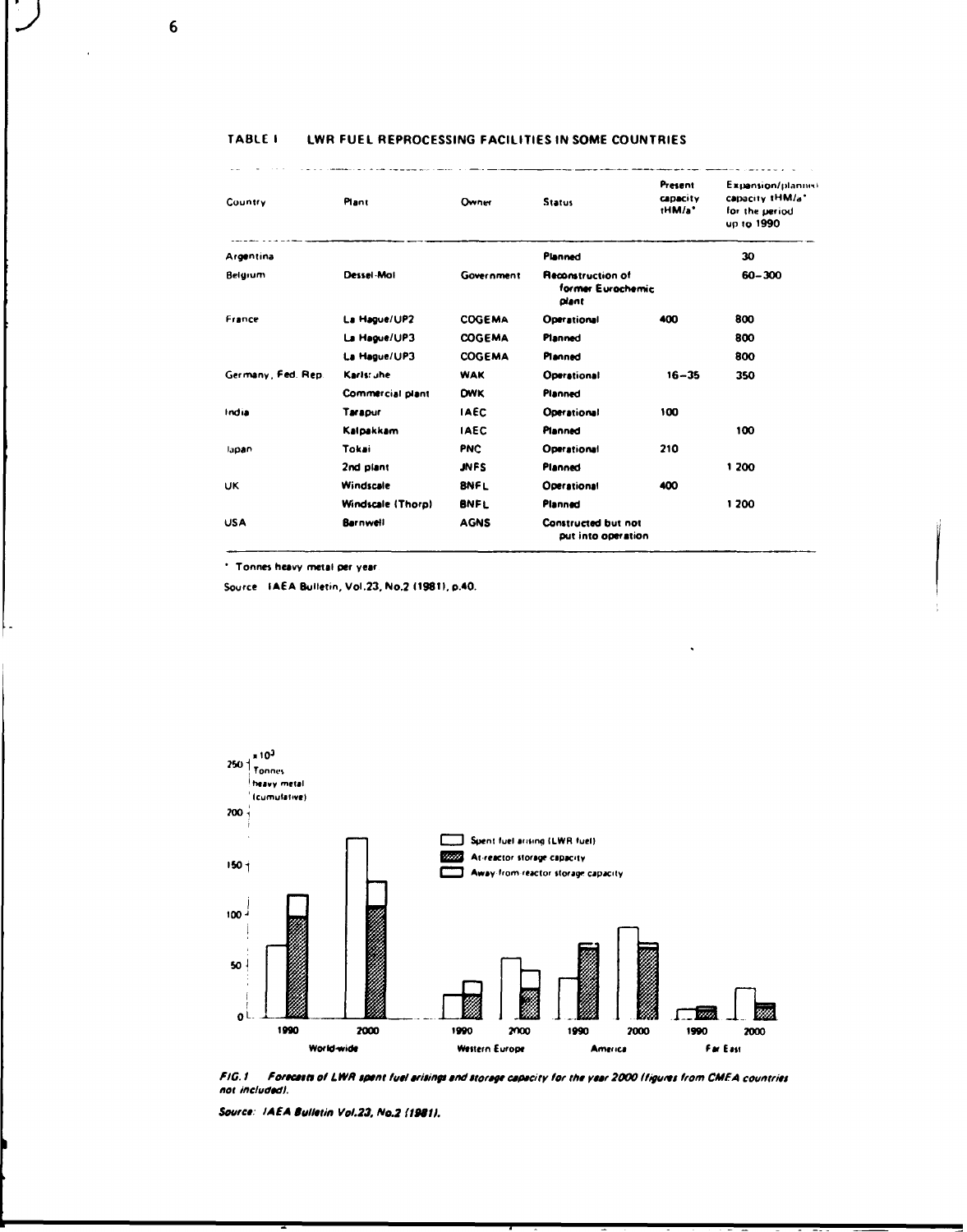3 ALTERNATIVES FOR THE FINAL DISPOSAL OF HLW AND SPENT NUCLEAR FUEL

#### 3.1 Disposal concepts

The objective of the waste disposal is to prevent the release into the human environment of unacceptable amounts of radionuclides. Different concepts for disposal of high-level waste and spent fuel have been studied or considered /3/:

- seabed disposal
- partitioning and transmutation
- projection into spare
- emplacement in glaciers or ice sheets
- deep geological disposal

## $3.1.1$ <sub>----</sub>Seabed\_disposal\_

Large areas of deep ocean sediments are available and most of them are free from seismic and tectonic disruption. A Working Group within the NEA is a forum for coordination and review on the seabed disposal option. Considerable research work is done in the USA on this concept.

The London Convention on Prevention of Marine Pollution by Dumping of Wastes and Other Matter specifically prohibits disposal of high-level waste into the ocean; if seabed disposal is found to be technically feasible and required, changes in international law would be necessary before it could be used.

## 3.1.2 Partitioning\_and\_transmutation

The longlived actinides constitute the main potential radiological health hazard in nuclear wastes after some centuries, because all but a

**'J**

 $\overline{7}$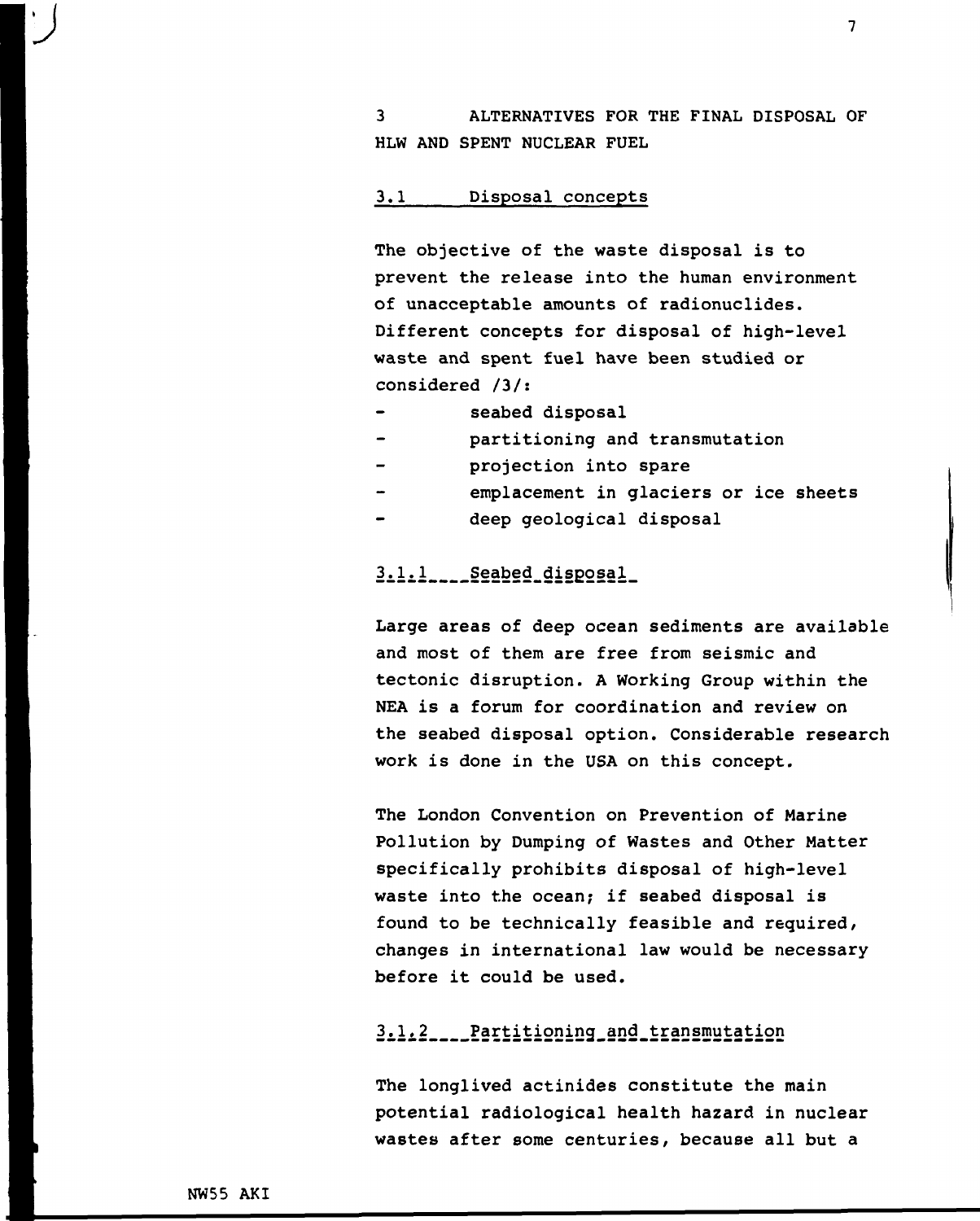few fission products have by then decayed to insignificant levels. Studies have been carried out in a number of countries on the separation of the actinides from nuclear fuel cycle waste and the subsequent transmutation by nuclear fission in reactors /4, 5, 6/. Some of the conclusions of the various investigations are  $17.8/$ :

- a large and lengthy development effort would be necessary
- the long-term radiological benefits would be limited and might well be outweighed by the short-term detriment arising from the partitioning-transmuta tion operations.

## 3.1.3 Projection into space

It has been proposed to separate and package long-lived waste radionuclides and to place them into solar orbit or to send them into outer space. Accidents during launching are, however, not improbable, at least not in the early stage of the technology.

## 3.1.4 Emplacement in glaciers or ice sheets

A major uncertainty as regards this option is the long-term global weather pattern affecting the stability of the ice sheets and the sea-level, A great deal of research would be needed to predict future changes.

## 3.1.5 \_\_ Deep geological disposal

Emplacement of conditioned waste into deep, stable geological formations is the disposal

8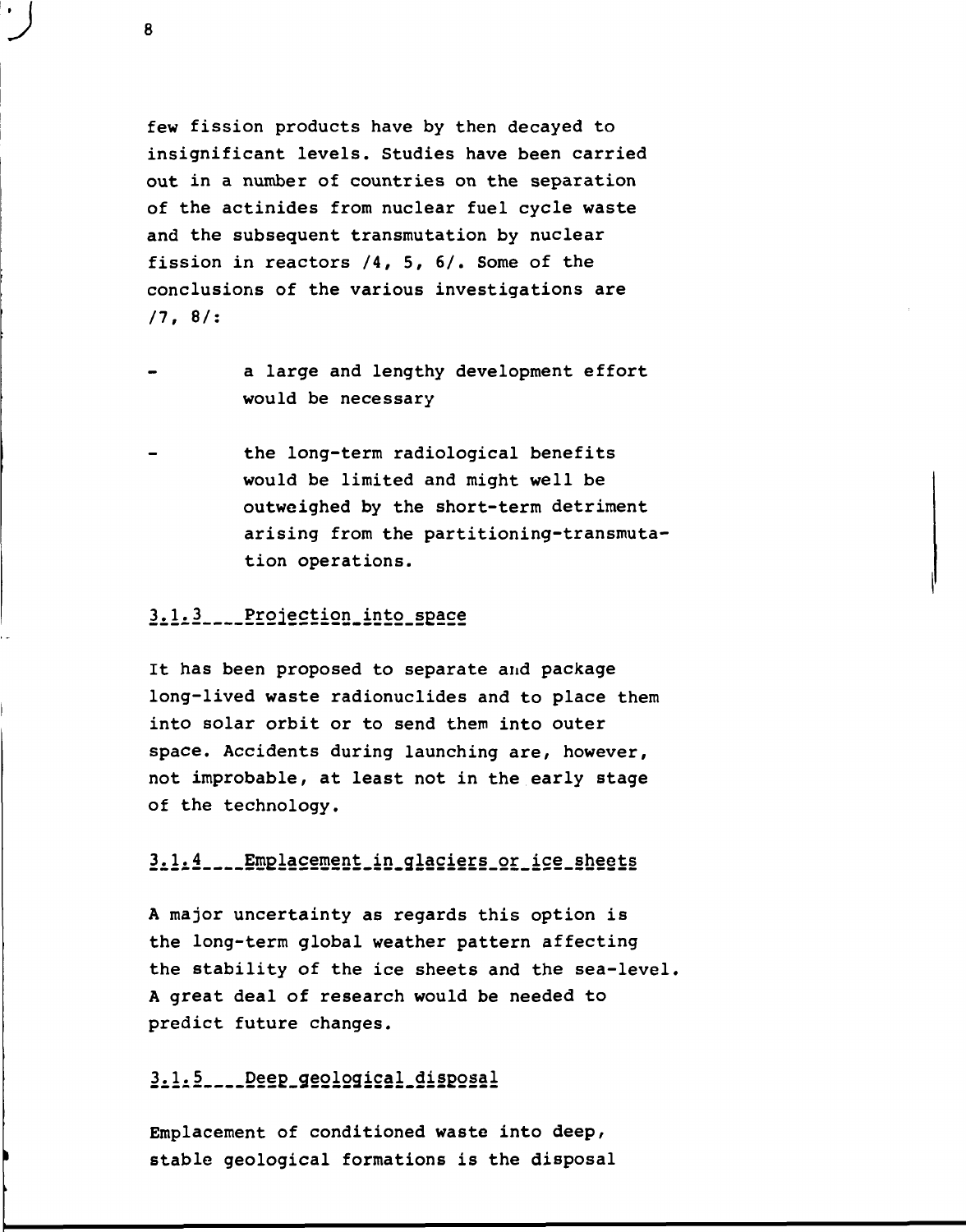concept most generally accepted as suitable for high-level waste and spent fuel. The following review is confined to this disposal option.

# 3.2 Alternatives for deep geological disposal

The following geological formations are currently studied for disposal of high-level waste:

- crystalline rocks (e.g. granite and gneiss)
- rock salt (bedded formations and salt domes)
- clays
- basalt
- volcanic tuff.

## 3.2.1 Crystalline\_rocks

Crystalline rocks are generally very impermeable to water. The only significant pathway by which nuclides could return to the biosphere from a repository is by dissolution in ground water and migration through fracture networks. The crystal line formations have great structural strength and resistance to erosion and other disruptive events.

Decay heat from the radioactive waste raises the temperature in the surrounding rock. The tempera ture distribution can create stresses in the rock with possible consequences of slow crack growth and creep near the repository. The heat may also influence local ground water flow.

Disposal in crystalline rocks is considered in many countries: Canada, Finland, Japan, Spain, Sweden, Switzerland, United Kingdom, USA.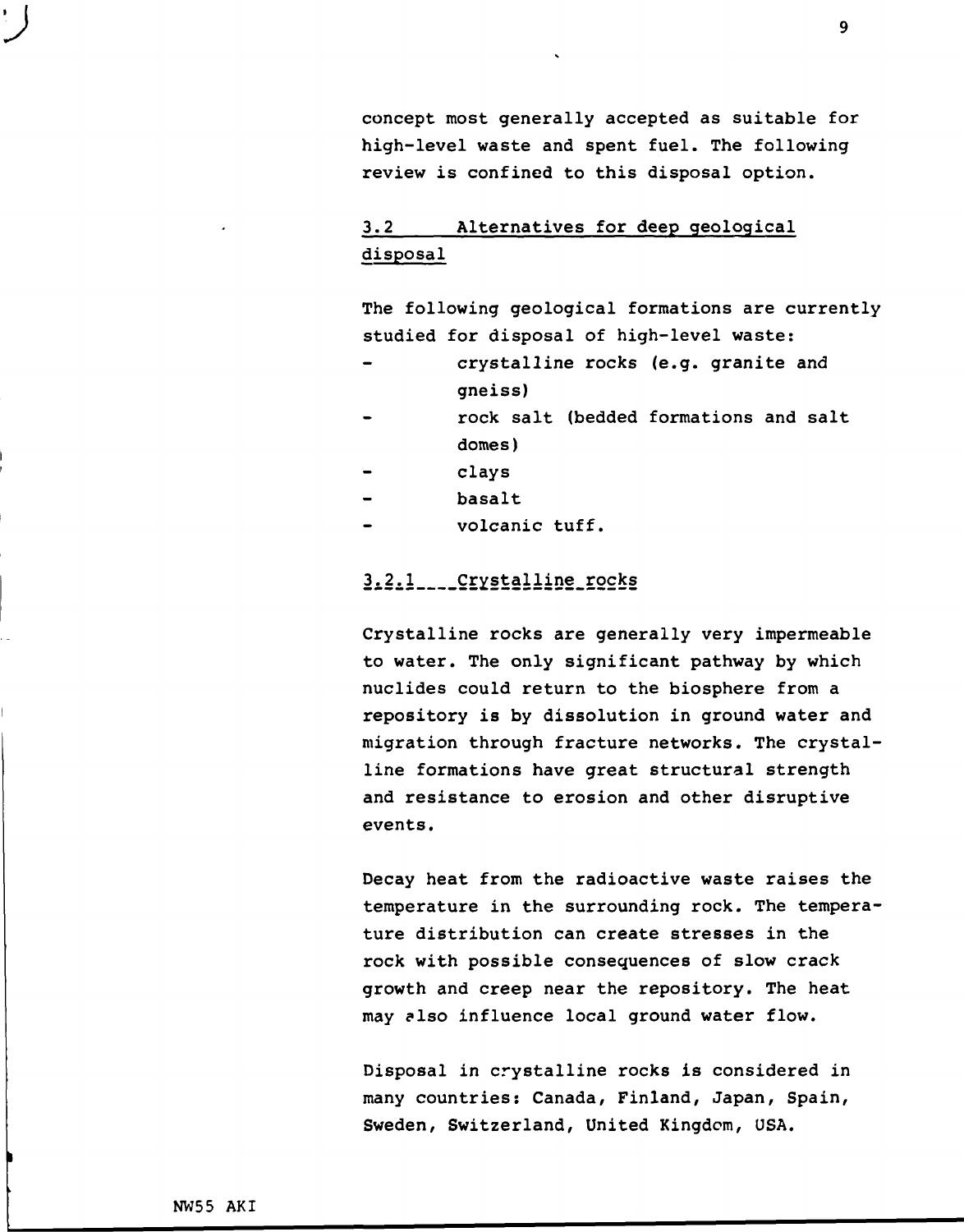## 3.2.2 Clay formations

The clay minerals are composed of hydrous aluminium silicates and the particle size is often less than 0.1 mm. The clay formations are very impermeable and act as an effective barrier to ground water movement. They sorb most radionuclides very effectively. Clays are self-healing for cracks and fractures owing to their plasticity, They are, however, sensitive to heat and gammaradiation owing to the presence of interstitial water. Clay is easy to work, but requires structural support of tunnels and openings.

The clay-formation option is studied mainly in Belgium and Italy.

## 3.2.3 Salt formations

Salt deposits exist either as bedded salt formations or as salt domes. The latter are extrusions from deeper bedded layers which have risen to near the surface under the influence of lithostatic pressure and density differences. Undisturbed formations are essentially impermeable and have a low water content. The high thermal conductivity gives good heat dissipation. Its plasticity, which increases with temperature, heals cracks and will seal in the waste as the salt backfill consolidates. Radionuclide migration in ground water can only be envisaged if the formation is disrupted or subjected to dissolution in abundant fresh water. Although there is no ground water flow in salt in an undisturbed situation, the waste may come into contact with a limited amount of brine from its migration up

10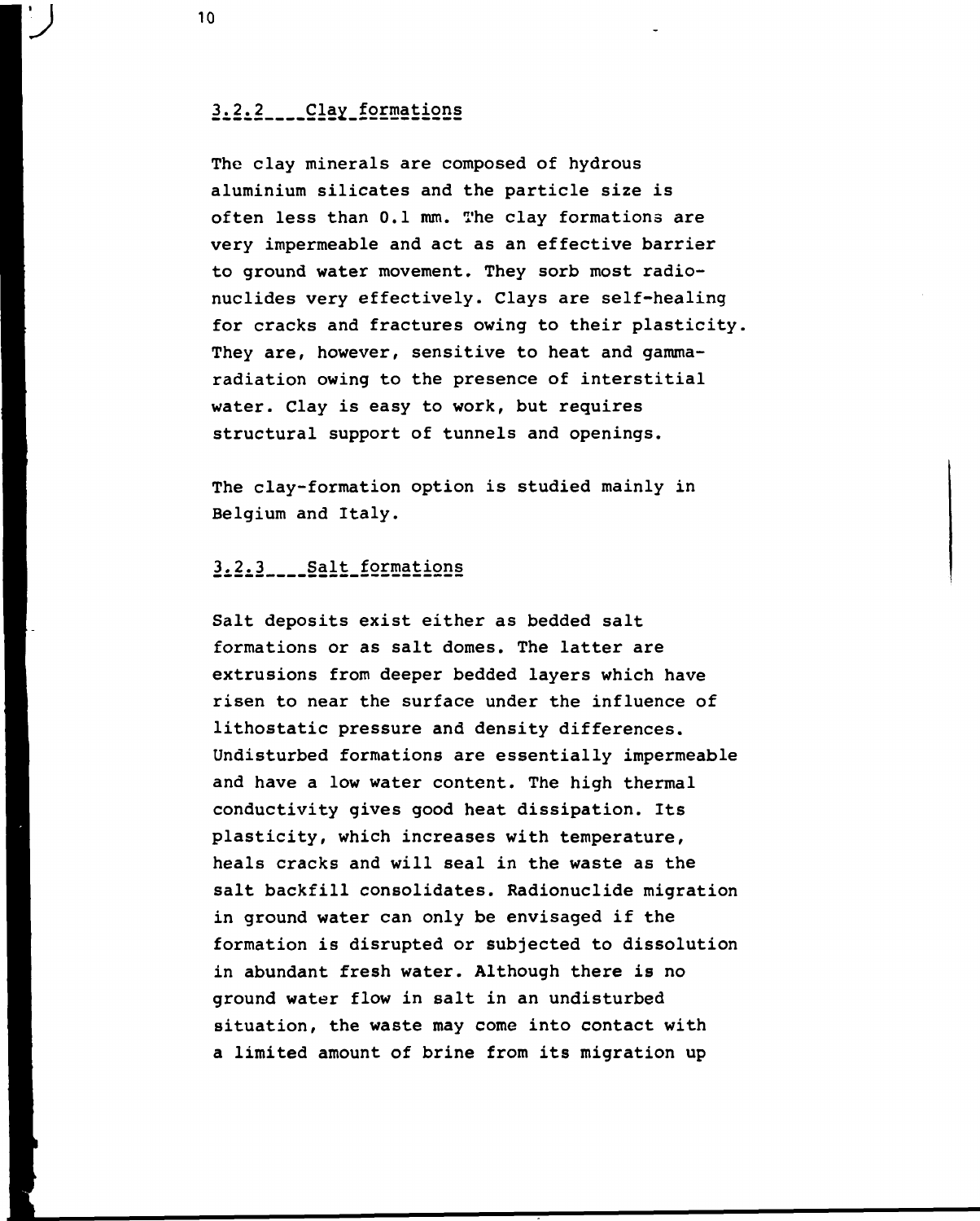the temperature gradient around the high-level waste. Disposal in salt formations is studied in many countries: USA, Germany, Netherlands, Denmark, Spain.

## $3.2.4$  Basalt

Basalt is a fine-grained, dark, volcanic rock formed from lava flows. Formations of basalt are fractured in a regular joint pattern through which ground water moves. The basalt alternative is extensively studied in the USA (the Hanford area).

## $3.2.5$  Tuff

Tuff is volcanic ash which has been compressed under its own weight and sometimes welded owing to its high temperature on deposition. The permeability of the more consolidated tuffs is low and their sorptive capacities high. Tuff formations in Nevada, USA, are investigated as an alternative for siting of a repository for high-level waste. Significant tuff deposits also exist in Italy.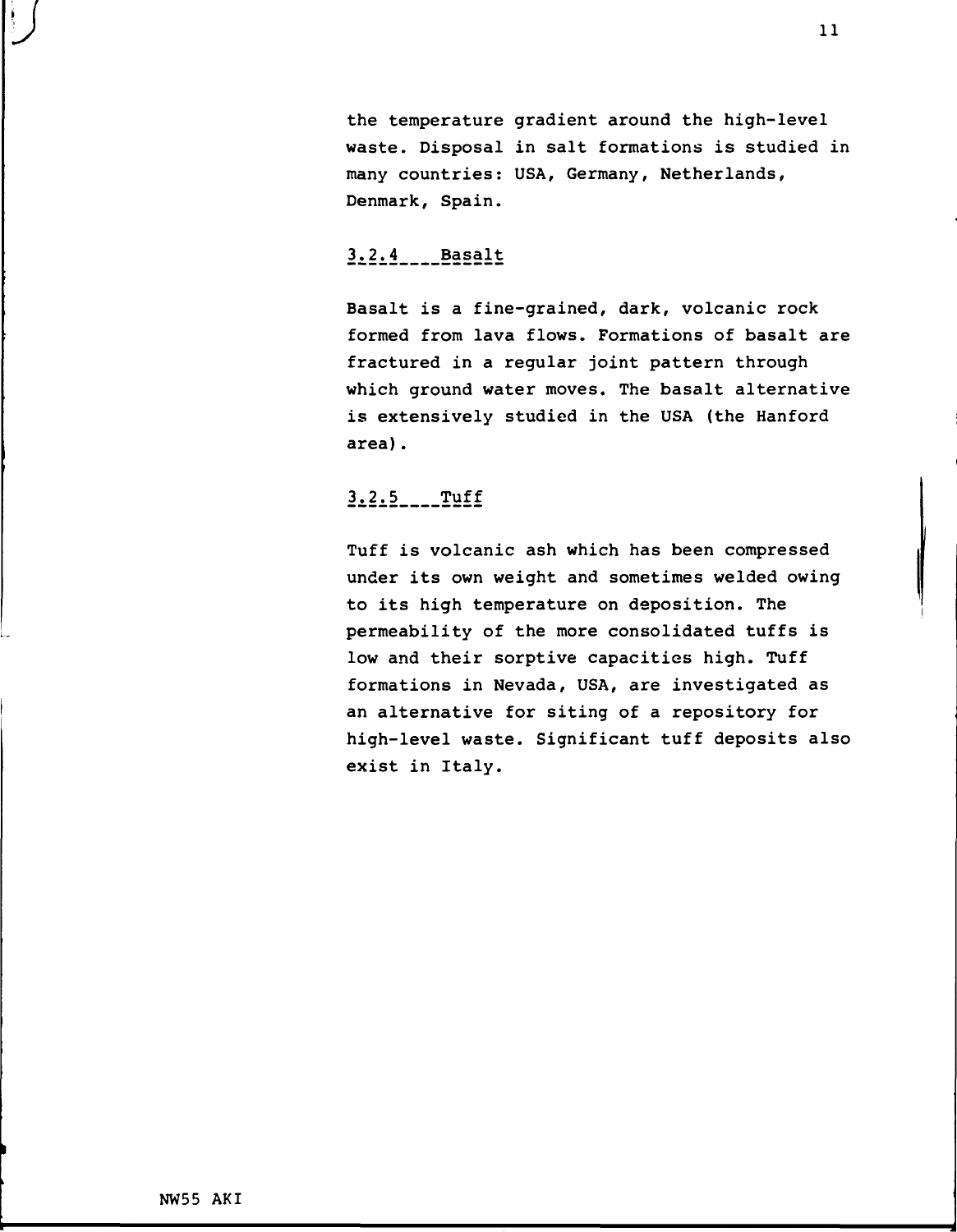### 4. GENERAL OVERVIEW

Brief program overviews of fuel cycle, spent fuel and waste management activities were presented by staff members of Pacific Northwest Laborabory in 1982 for countries and international organizations with substantial programs in these areas  $/2/$ . Table 2 summarizes the fuel cycle strategy of some of the selected countries,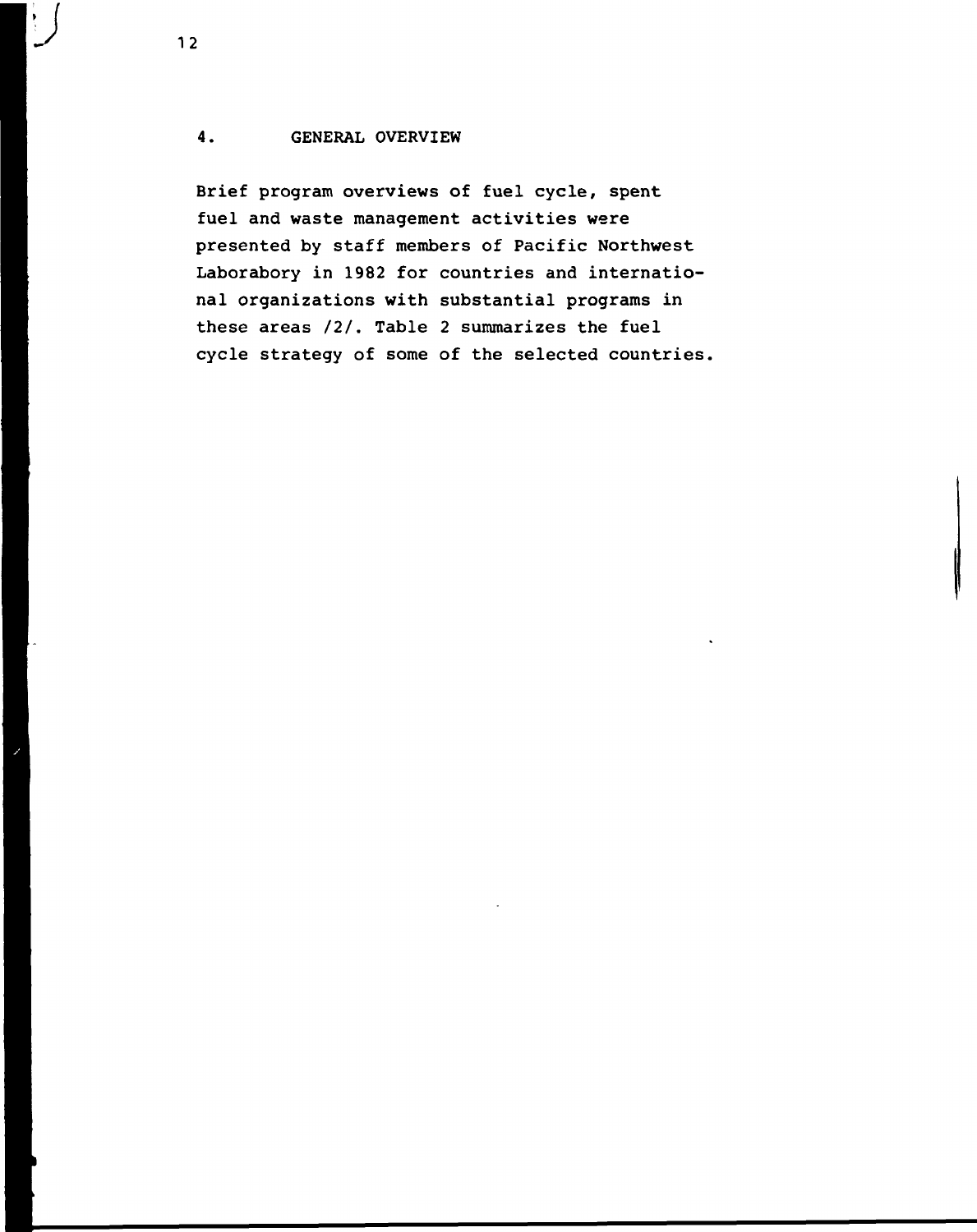| ξ<br>Ο<br><b>u</b> | Country     | Fuel Cycle                                                                                 | Spent Fuel Disposition                                                                                        | <b>HLW Management</b>                                                                                          |
|--------------------|-------------|--------------------------------------------------------------------------------------------|---------------------------------------------------------------------------------------------------------------|----------------------------------------------------------------------------------------------------------------|
| <b>AKI</b>         | Belgium     | $U-PU$ (LWR)                                                                               | Reprocess and recycle Pu to<br>LWR or FBR. Interim--<br>foreign reprocessing; long<br>term--domestic.         | Vitrify HLW (French process;<br>and isolate in clay reposi-<br>tory.                                           |
|                    | Canada      | U-Pu (CANDU PHWR); con-<br>version to <sup>233</sup> U-Th<br>PHWR is being evalu-<br>ated. | Current--long term retriev-<br>able storage; long term--<br>geologic disposal or domes-<br>tic reprocessing.  | Isolate spent fuel or HLW in<br>granite repository.                                                            |
|                    | Finland     | $U-PU$ (LWR)                                                                               | Russian fuels--return<br>to Russia. Swedish<br>fuels--geologic disposal<br>or foreign reprocessing.           | Isolate non-Russian spent<br>fuel or HLW in granite<br>repository.                                             |
|                    | France      | U-Pu (GCR, LWR, FBR)                                                                       | Reprocess (domestic) and<br>recycle Pu to FBRs.                                                               | Vitrify HLW; provide long-<br>term interim storage; iso-<br>late in granite repository.                        |
|                    |             | Germany (FRG) U-Pu (LWR, FBR, HTGR)                                                        | AFR storage (dry); re-<br>process (interim--foreign;<br>long-term--domestic) and<br>recycle Pu to LWR or FBR. | Vitrify HLW (French process<br>or German ceramic melter<br>technology) and isolate in<br>salt dome repository. |
|                    | Japan       | U-Pu (LWR, HWR, FBR)                                                                       | Reprocess (foreign and<br>domestic) and recycle Pu to<br>HWR and FBR.                                         | Vitrify (ceramic melter<br>process); long-term storage<br>geologic disposai.                                   |
|                    | Netherlands | $U-PU$ (LWR)                                                                               | Foreign reprocessing.                                                                                         | Isolate HLW glass in salt<br>dome repository.                                                                  |

# **TABLE 2 Fuel Cycle Strategy**

\_\_

13

 $\frac{1}{\sqrt{2}}$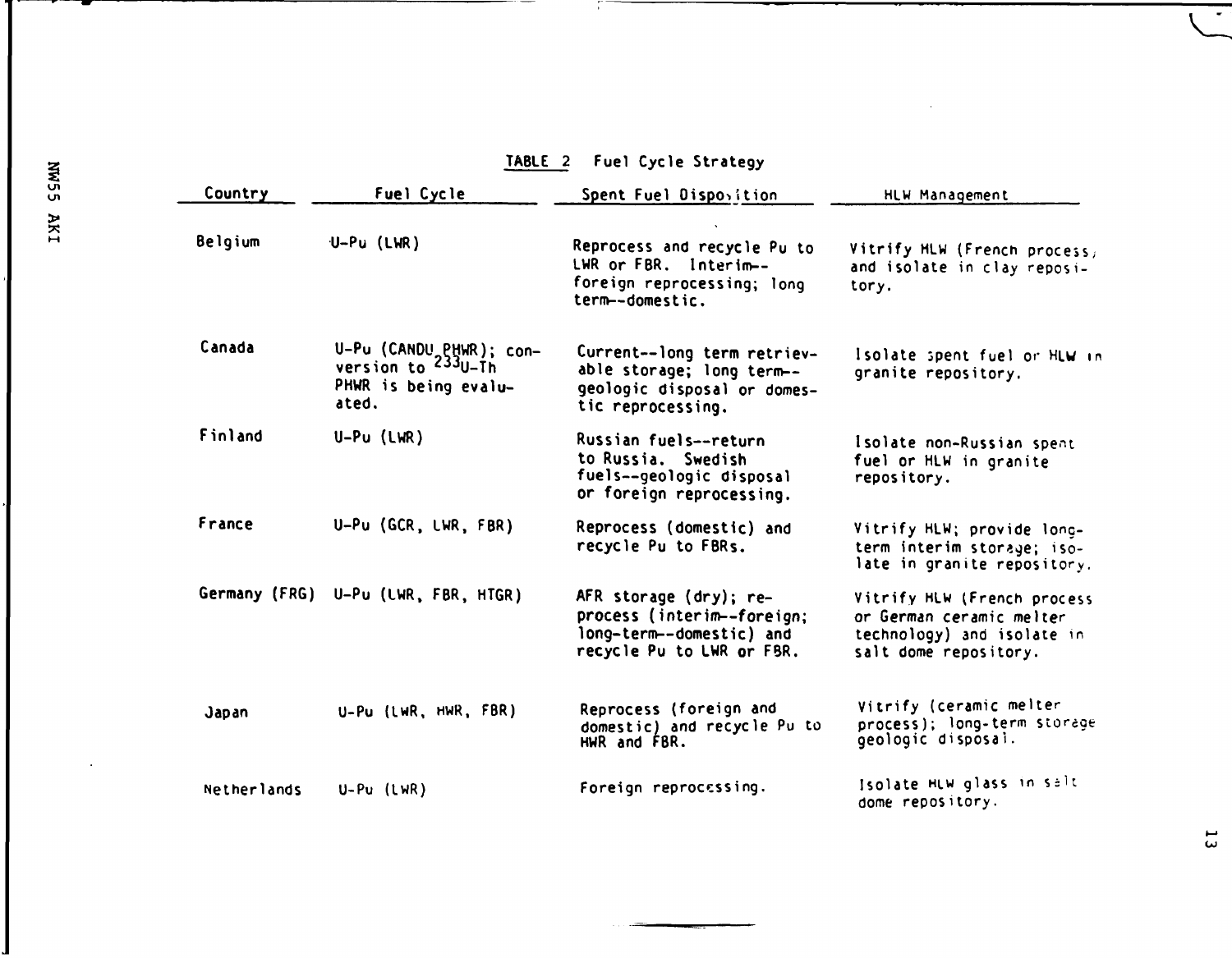|                   |                       | $\{contd\}$<br>TABLE 2                                            |                                                                                                          |
|-------------------|-----------------------|-------------------------------------------------------------------|----------------------------------------------------------------------------------------------------------|
| <b>Country</b>    | Fuel Cycle            | Spent Fuel Disposition                                            | HLW Management                                                                                           |
| <b>Sweden</b>     | $U-PU$ (LWR)          | AFR storage; spent fuel<br>disposal or foreign re-<br>processing. | Isolate spent fuel or HLW<br>glass in granite reposi-<br>tory.                                           |
| Switzerland       | $U-PU(UWR)$           | Foreign reprocessing.                                             | Isolate HLW glass in gran-<br>ite formation.                                                             |
| <b>USSR</b>       | U-Pu (LWR, FBR, LGR)  | Interim; pool storage;<br>long-term: Domestic repro-<br>cessing.  | Vitrify MLW and isolate in<br>geologic repository.                                                       |
| United<br>Kingdom | U-Pu (GCR, FBR)       | Domestic reprocessing;<br>recycle Pu to FBR.                      | Vitrify HLW (French pro-<br>cess); provide long-term<br>storage; delay decision on<br>terminal disposal. |
| <b>USA</b>        | U-Pu (LWR, FBR, HTGR) | Domestic reprocessing.                                            | Vitrify HLW (ceramic<br>melter); isolate in geologic<br>repository (salt, basalt,<br>$\textsf{tuff}$ ).  |

 $\overline{\phantom{0}}$ 

--

 $\tilde{L}$ 

Ŧ

 $\frac{1}{4}$ 

 $\sim$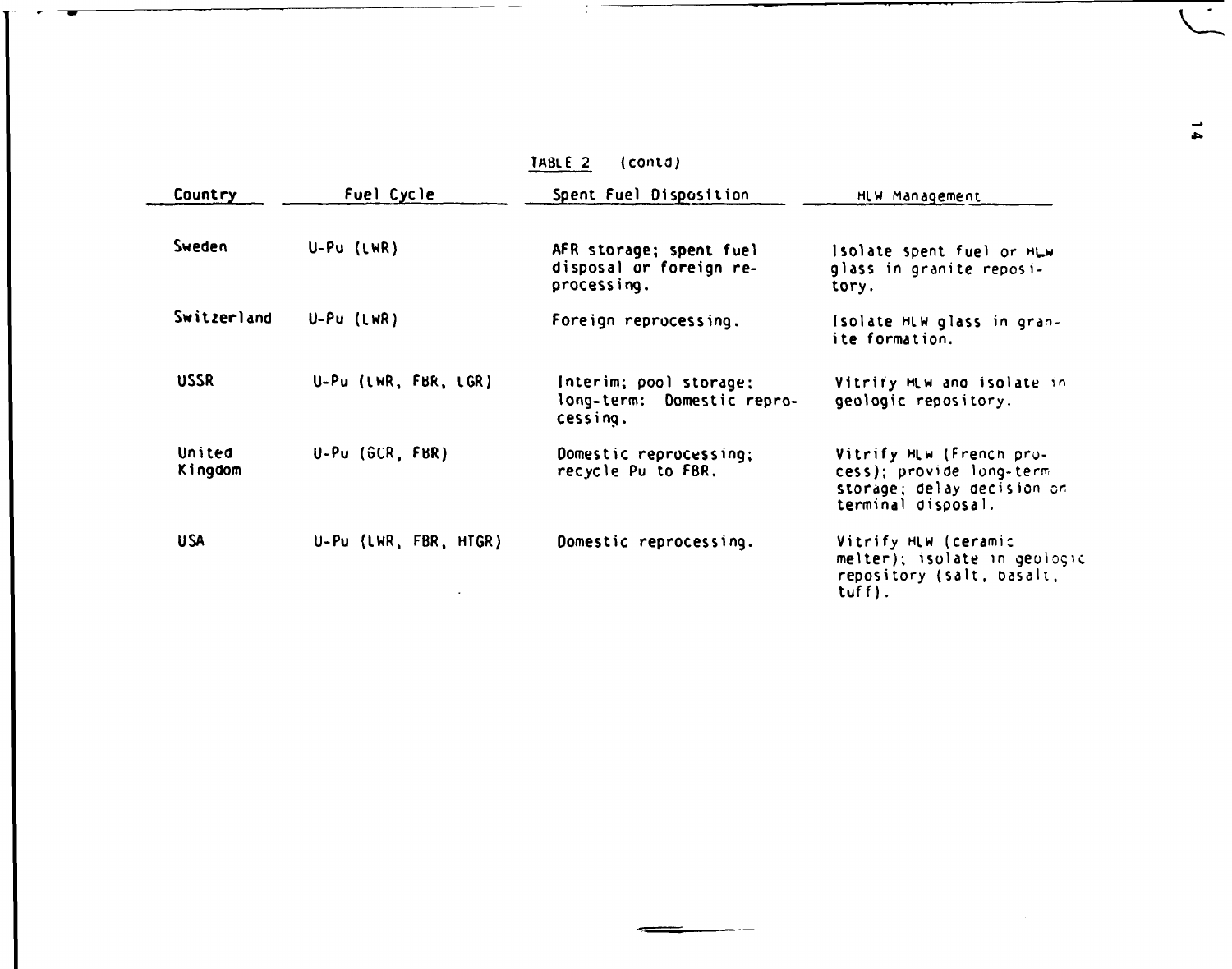## 5 BRIEF REVIEWS OF SOME NATIONAL AND INTERNATIONAL PROGRAMMES

### 5.1 The United States

At the end of 1982 the installed nuclear capacity in the United States was about 64 GWe and 74 GWe was under construction /9/. Most of the reactors are light water moderated.

To date most of the spent fuel elements have been stored in pools near the reactors and the low-level waste has been disposed of in shallow trenches. The military programme has generated large volumes of reprocessing waste sue. as liquid and solid high-level waste and low-level transuranic waste. Most of this waste is waiting for final conditioning and disposal, and much of the research work in this field is aimed at the solution of these problems.

According to the original plans, the spent fuel was to be reprocessed for plutonium recovery, but in 1977 this intention was indefinitely deferred by the Carter administration for fear of the proliferation of nuclear weapons.

The Nuclear Fuel Services Plant in New York State operatea 1966-1972 but is now shut down. Most high-activity wastes from this plant were made alkaline and are stored in mild-steel tanks but small quantities of special wastes are stored in a stainless-steel tank. The future of the Barnwell Nuclear Services Plant in South Carolina is under discussion.

The overall strategy for disposal of high-level radioactive waste is to develop mined repositories in stable geological formations, while continuing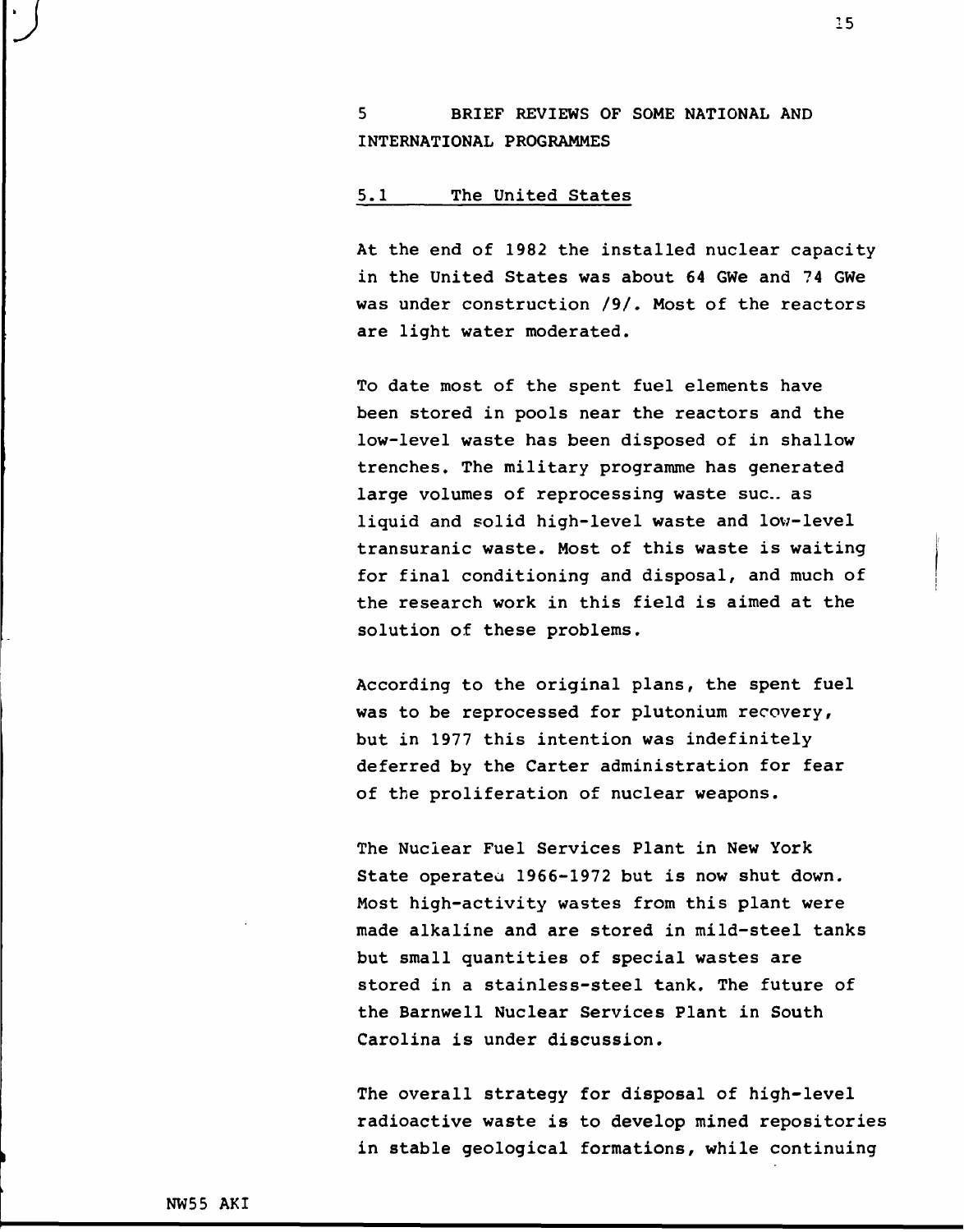to examine the feasibility of subseabed disposal as a complement and longer-ranged option /10, 11/.

Alternative disposal methods, like e.g. emplacement in very deep drillholes, ejection into space, transmutation, or emplacement in a mined cavity that leads to rock melting, have been seriously considered but discarded.

The management of civil nuclear waste is governed by federal laws. The Atomic Energy Act of 1954 was followed by the Energy Reorganization Act of 1974, which replaced the Atomic Energy Commission, AEC, with two new organizations. These were the Energy Research and Development Administration, ERDA, and the Nuclear Regulatory Commission, NRC. The Environmental Protection Agency, EPA, was also given responsibility for these matters. The U S Department of Energy Organization Act of 1977 rendered ERDA superfluous and this work is now directed by the Department of Energy, DOE.

The three organizations, DOE, NRC and EPA, now share the major federal responsibility for developing an adequate solution to the disposal of high-level waste. DOE has management responsibility for defence nuclear waste, commercial spent fuel assigned to DOE, and commercial high-level nuclear waste in federal custody. DOE also has responsibility for ensuring that transportation systems exist to support federal programmes.

The repositories will be federally licensed and owned.

NRC is responsible for regulation of the DOE's waste disposal activities with primary emphasis on safety and environmental acceptability. This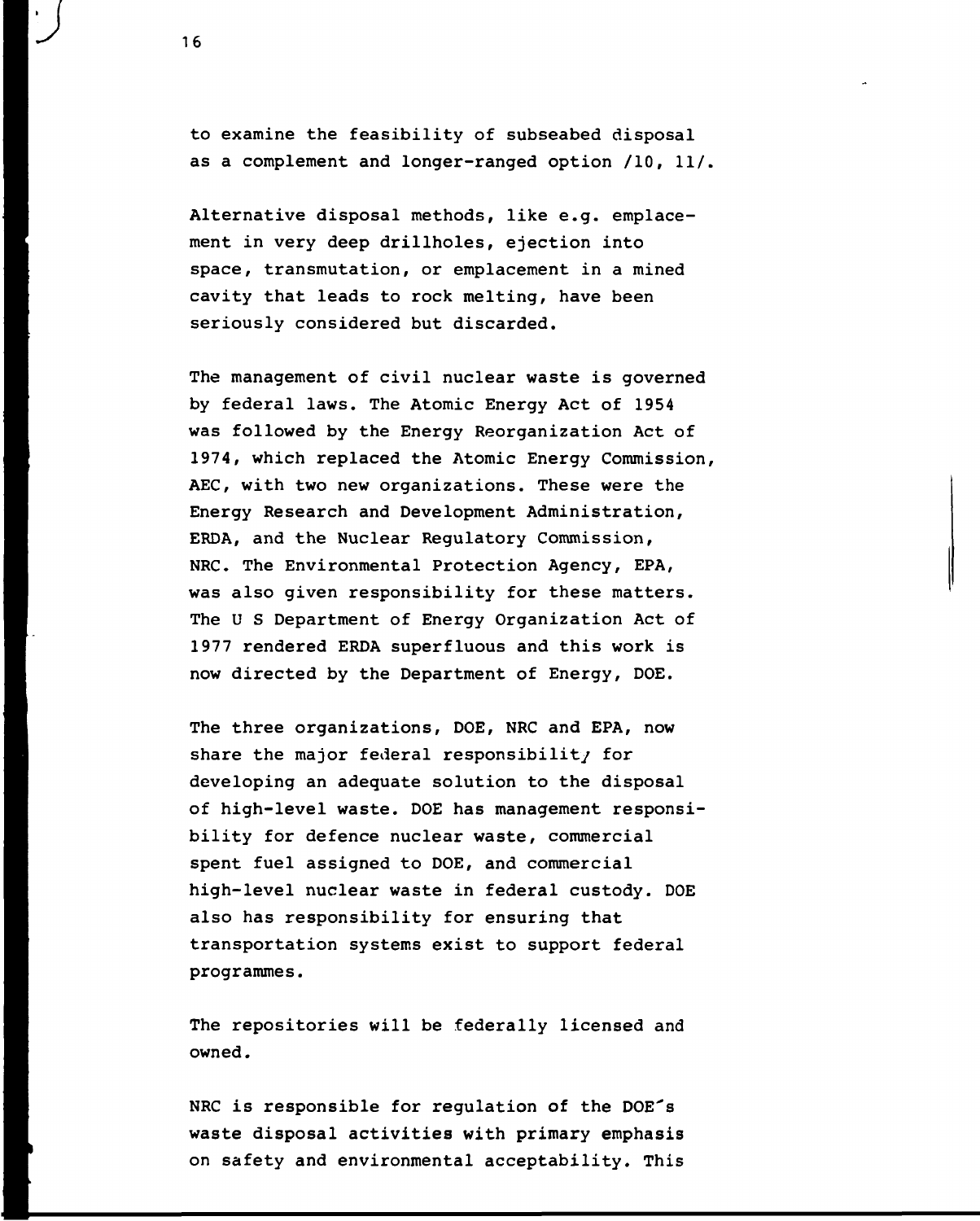regulatory power is exercised through licensing of the facilities for civil nuclear waste.

EPA is responsible for the determination of criteria and standards for the disposal of radioactive waste, which are to be implemented by NRC.

In March 1978, President Carter established the Interagency Review Group on Radioactive Waste Management, IRG. Based on their report, President Carter, in February 1980, called for a National Plan for Radioactive Waste Management, NPRWM, which would include all the elements involved in radioactive waste management (i.e. high-level waste, transuranic waste, low-level waste, mill tailings, decomissioning, transportation, public participation, regulation, etc). This programme put the emphasis on mined geological repositories for the disposal of high-level and transuranic waste. The local states will participate in the site selection process in accordance with the principle of consultation and concurrence. A State Planning Council, SPC, including state representatives and heads of federal agencies has been created to facilitate co-operation in these and similar matters.

The development programme for the long-term management of high-level waste was organized by DOE in the National Waste Terminal Storage Program, NWTS /12, 13, 14/.

Solidified wastes from reprocessed fuel will be used as the reference form for disposal, however, disposal of spent fuel will be kept as an option, should the utilities choose not to reprocess it.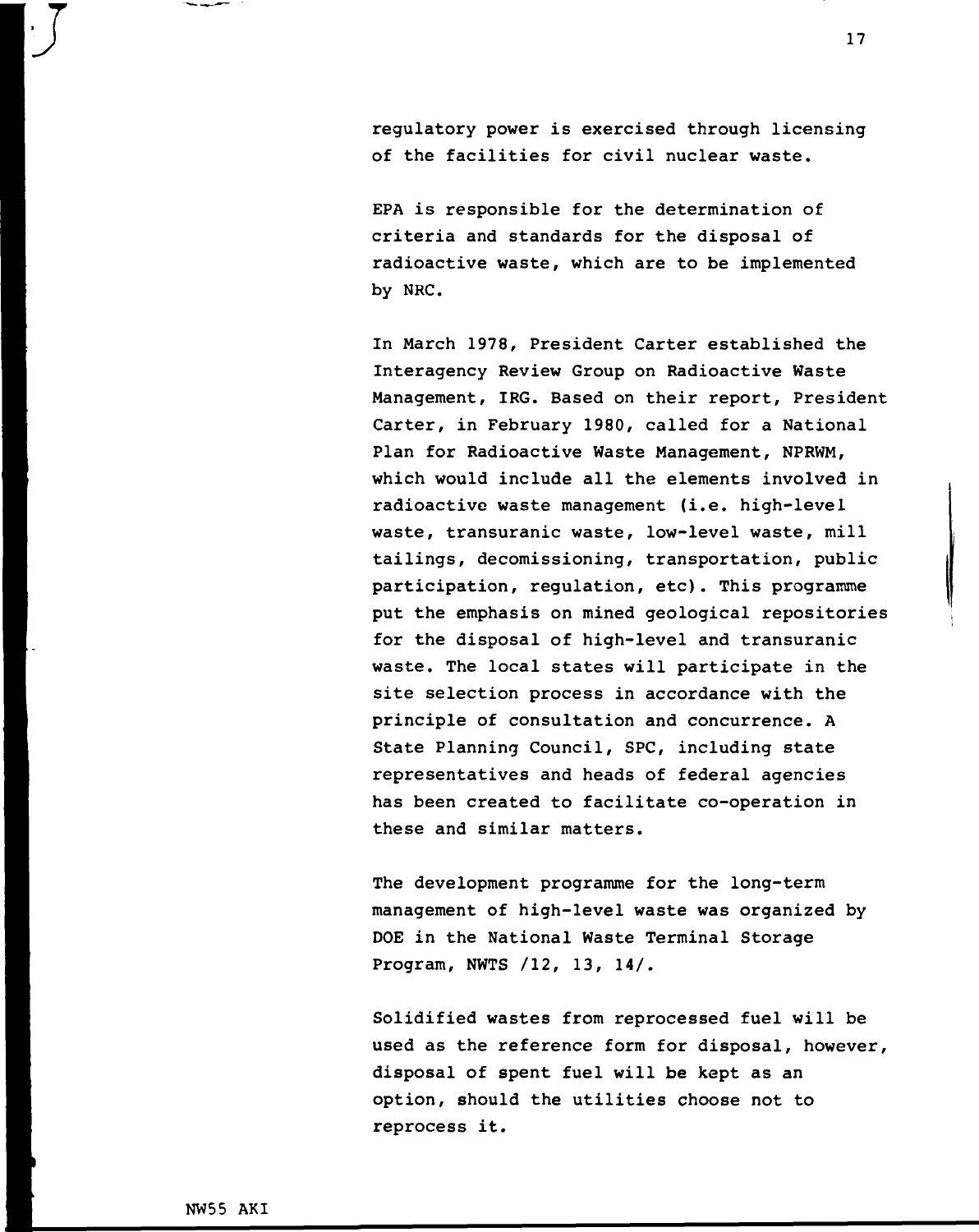Three principal geological formations are currently under investigation: basalt (on the Hanford Site); tuff (on the Nevada Test Site); bedded salt (the Paradox Basin in Utah) and salt domes (in Texas, Louisiana and Mississippi).

Regional surveys in crystalline rock areas were started in 1981. Such rocks occur in southern, north-central and north-eastern areas of the US. A site for more detailed investigations will be identified during 1980"s. The Climax Mine in a granite formation on the Nevada Test Site is used for rock mechanics and tracer migration studies in fractured granite. A few canisters of commercial light water reactor spent fuel and additional heater simulators are placed in boreholes beneath tunnels to study temperature distributions and stress in granite, and to investigate any effects associated with the intense radiation from spent fuel.

In December 1982 Congress passed the Nuclear Waste Policy Act /15/. It was signed into law by President Reagan January 7, 1983. According to this law DOE must recommend three out of five sites to the President for consideration by Jan. 1, 1985. The President has 60 days to approve the recommendations for site characterization, which primarily involves sinking a shaft on the site. DOE must submit a plan to the state involved and hold public hearings before actually sinking the shaft and again before recommending a single site to the President. The President must recommend a single site for the first repository to Congress by March 31, 1987, a date which can be extended by up to 12 months.

The time schedule is similar for the second repository site, with the first recommendation

18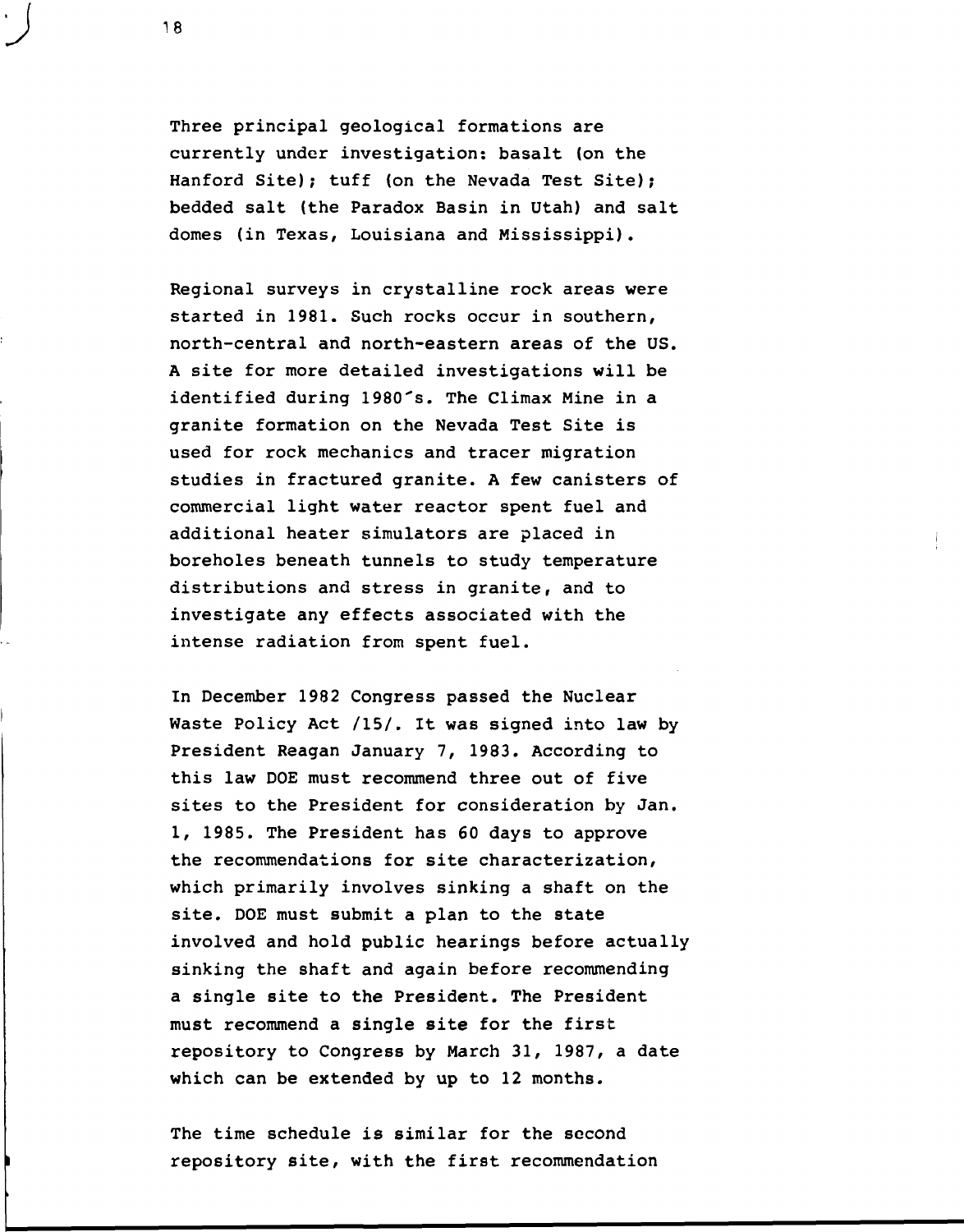to the President of three sites by July 1, 1989, and the President's final recommendation to Congress by March 31, 1990. DOE must make its choice of three sites from five candidates, at least three of which were not included in the first round. If a site is not chosen initially for characterization, it must be excluded from consideration.

Once the site is approved, DOE within 90 days must go to NRC for a construction permit, and NRC has by Jan. 1, 1989 or within three years of submission to approve the application for the first site, a date which can be extended by one year. The equivalent date for the second repository site is Jan. 1, 1992, or within three years of submission, and with a one-year extension possible.

The first repository must be in operation beginning not later than January 31, 1998.

The Nuclear Waste Policy Act of 1982 also calls for a recommendation by DOE on the first site for a monitored retrievable storage (MRS) within two-and-a-half years. Congress cannot site an MRS facility in a state which is a candidate for or already has a permanent repository, but Congress can transform an MRS site into a permanent repository. A monitored retrievable storage could fullfill three missions:

- interim storage of spent fuel before reprocessing
- storage of spent fuel or reprocessed HLW before disposal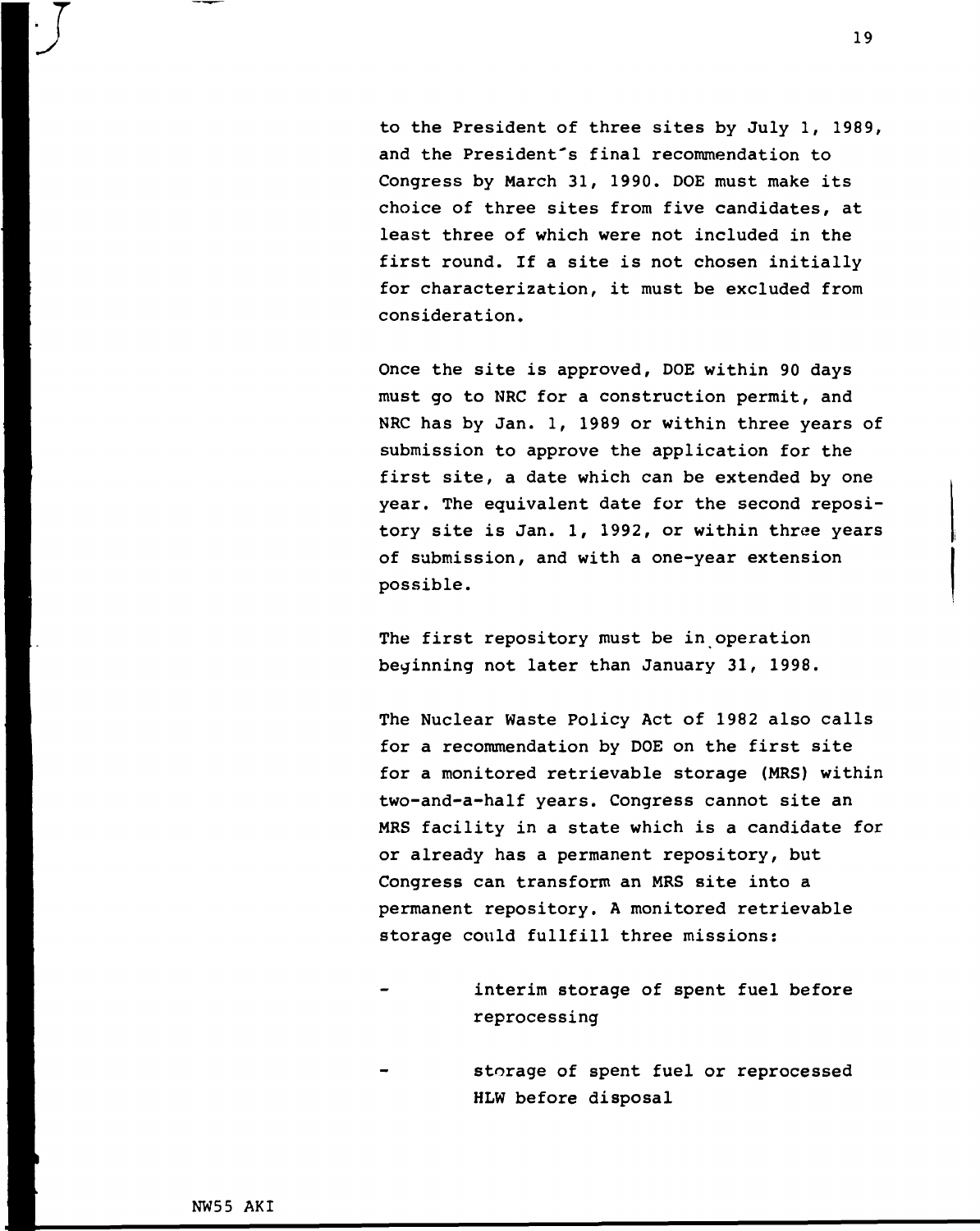indefinite storage (disposal) of spent fuel or HLW /16/.

#### 5.2 Canada

Canada has developed a nuclear power capacity based on the domestic CANDU pressurized heavy wacer reactor system, with one exception (Gentilly, heavy water boiling reactor). All planned reactors are of the CANDU type. At the end of 1982 14 units (total 7 700 MWe) were in operation and 12 reactors (total 8 800 MWe) under construction /9/.

Spent fuel is stored in pools at the utility sites and a centralized interim storage facility at a federal Fuel Cycle Center is contemplated. This might be owned and operated either by the utility or by the federal government.

Atomic Energy of Canada Limited, AECL, is a federal agency, responsible for the nuclear energy programme. In 1978, AECL was reorganized into a holding company with four subsidiaries. One of these is AECL Research Company, which is reponsible for the Chalk River and Whiteshell research laboratories. Research and development in the field of radioactive waste management is done at Whiteshell except as regards reactor waste, which has been assigned to Chalk River.

A Technical Advisory Committee, TAC, was set up in mid-1979 to advise AECL on the extent and quality of the technical programme on nuclear fuel waste management, arting as an independent review committee.

DFE, Department for Environment, has general responsibility for environmental protection, but

 $\int$  20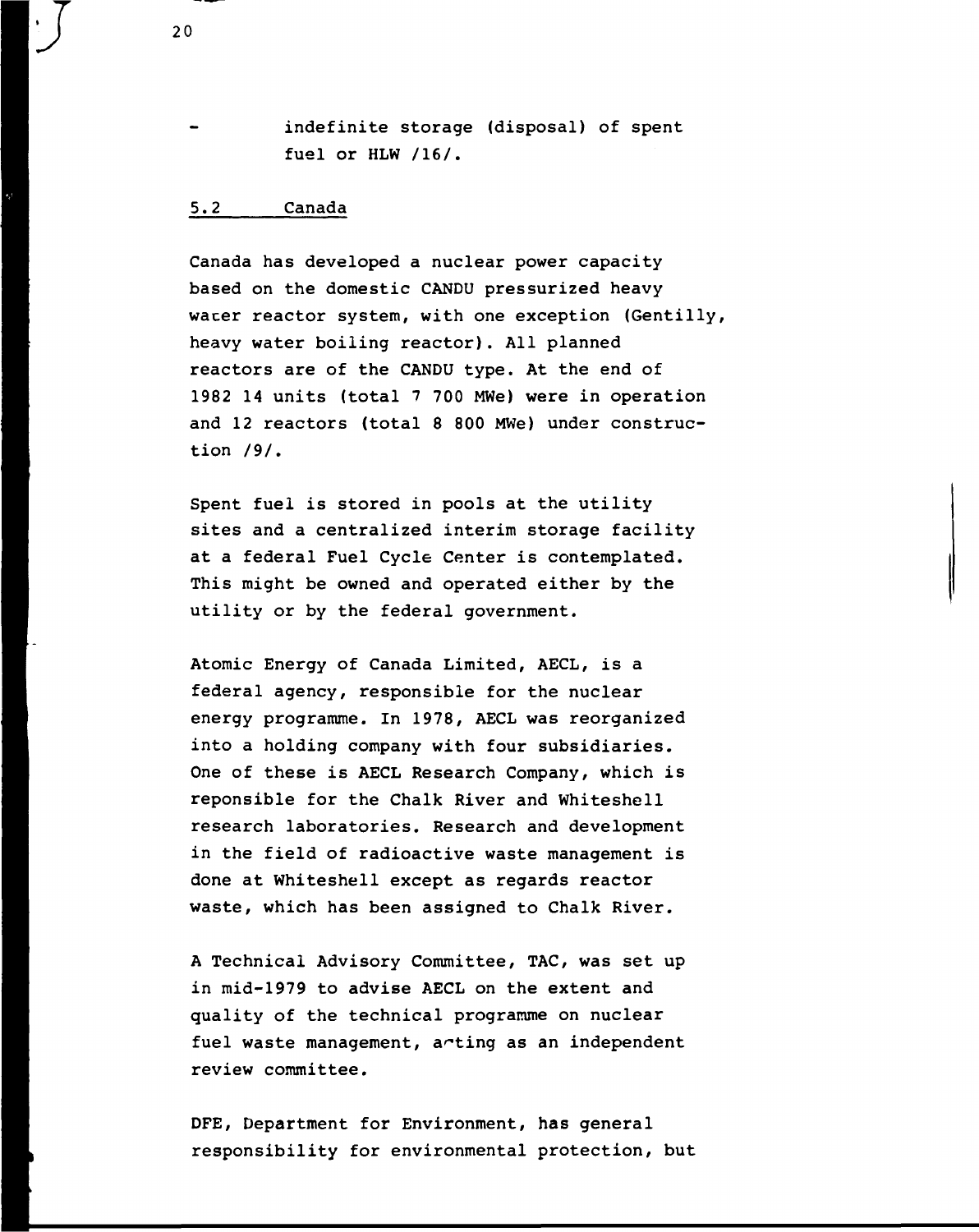DFE has also been contracted by AECL for hydrogeological and hydrogeochemical work in connection with the search for a geological waste repository. The geological investigations in this field are done for AECL by the Geologic Survey of Canada, which is a branch of Department of Energy, Mines and Resources, EMR. The Mining Research Laboratories of Ottawa are also a part of EMR being involved in waste deposition research.

AECL has initiated an elaborate study under the name Nuclear Fuel Waste Management Program. No choice has been made on whether irradiated fuel or conditioned high-level waste will be eventually disposed of in geological formations. Research takes both possibilities into consideration.

Research activities have focused on deep underground disposal in large igneous intrusions of crystalline rock, known as plutons /17, 13/. Other media including salt, limestone, and shale are considered possible alternatives, but work on those is very limited.

An underground research laboratory in a granite pluton will be constructed beginning in 1983, in an area near the Whiteshell Nuclear Research Establishment in Manitoba /19/. The facility, URL, will be used for basic research, and no nuclear fuel waste will be placed at this site. The generic research phase of the program will continue until 1991. Operation of commercial disposal vaults is neither expected, nor required, until well after the year 2000 /I/.

#### 5.3 The United Kingdom

Nuclear power reactors with a capacity of 9.7 GWe were in operation at the end of 1982 and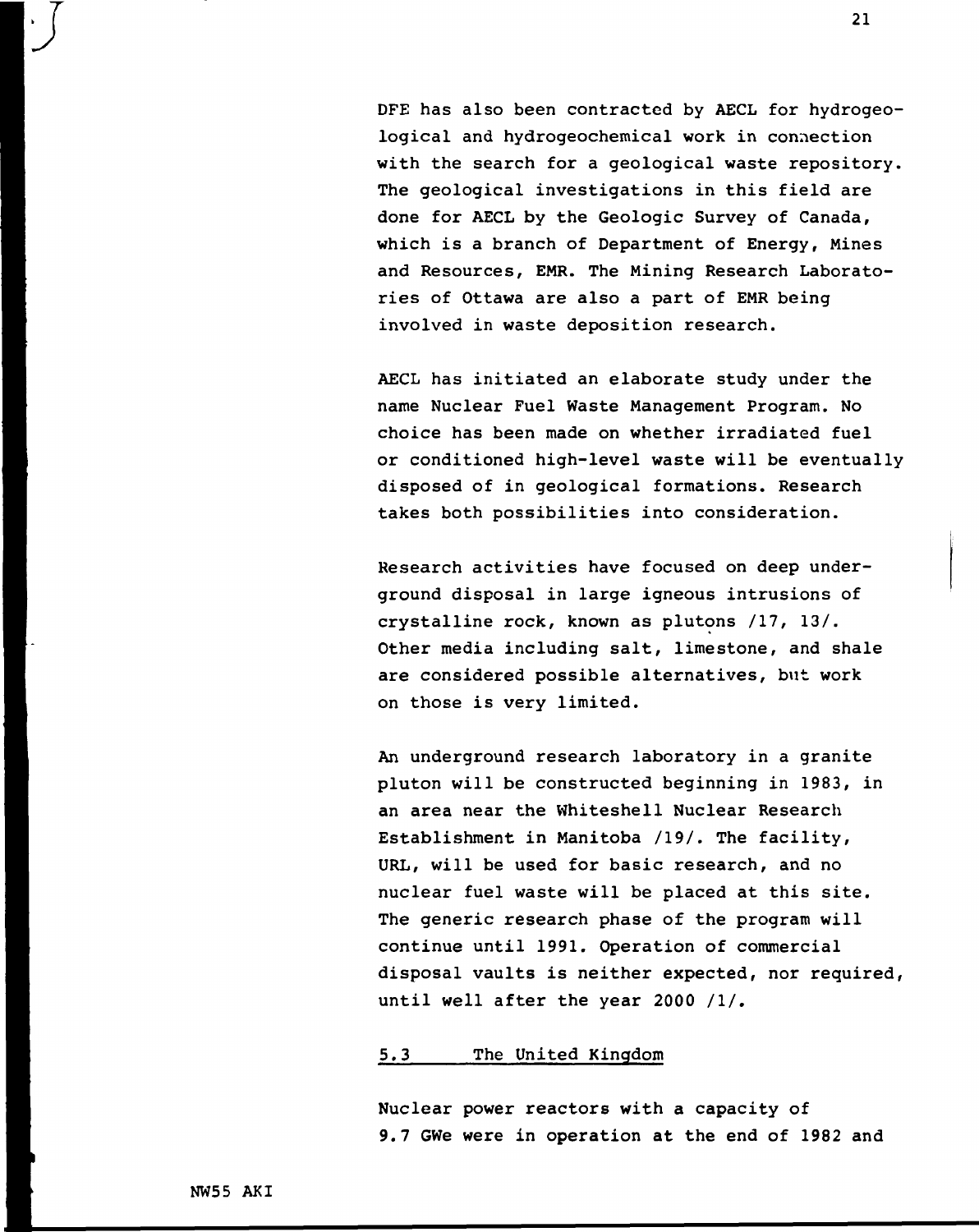about 3.7 GWe under construction. The first reactors in the United Kingdom were gas-cooled graphite moderated reactors (Magnox). These have been followed by advanced gas-cooled reactors (AGR). Light water reactors are considered for the future.

Magnox fuel and oxide fuel from AGR's were treated at the Windscale (Sellafield) reprocessing plant during the period 1964-73, and a new reprocessing plant (THORP 1200 tonnes/year) for oxide fuel will be constructed at Sellafield.

Liquid wastes are stored as acidic solutions at Sellafield and Dounreay (fast reactor fuel) reprocessing plants in stainless steel tanks  $1/1$ . It is planned from the late 1980's to vitrify the waste using the French AVM system. The vitrified blocks will be placed in a specially designed store, cooled by air or water, on or near the surface for at least 50 years /20/.

The production of nuclear fuel and reprocessing is handled by British Nuclear Fuel Limited, BNFL, which is also active in the field of research and development for waste management. The energy producing facilities are usually owned by the Central Electricity Generating Board, CEGB, but reactors situated in Scotland by the South of Scotland Electricity Board, SSEB.

Research and development on waste conditioning and disposal is to a large extent covered by The United Kingdom Atomic Energy Authority, UKAEA, e.g. vitrification of high-level reprocessing waste.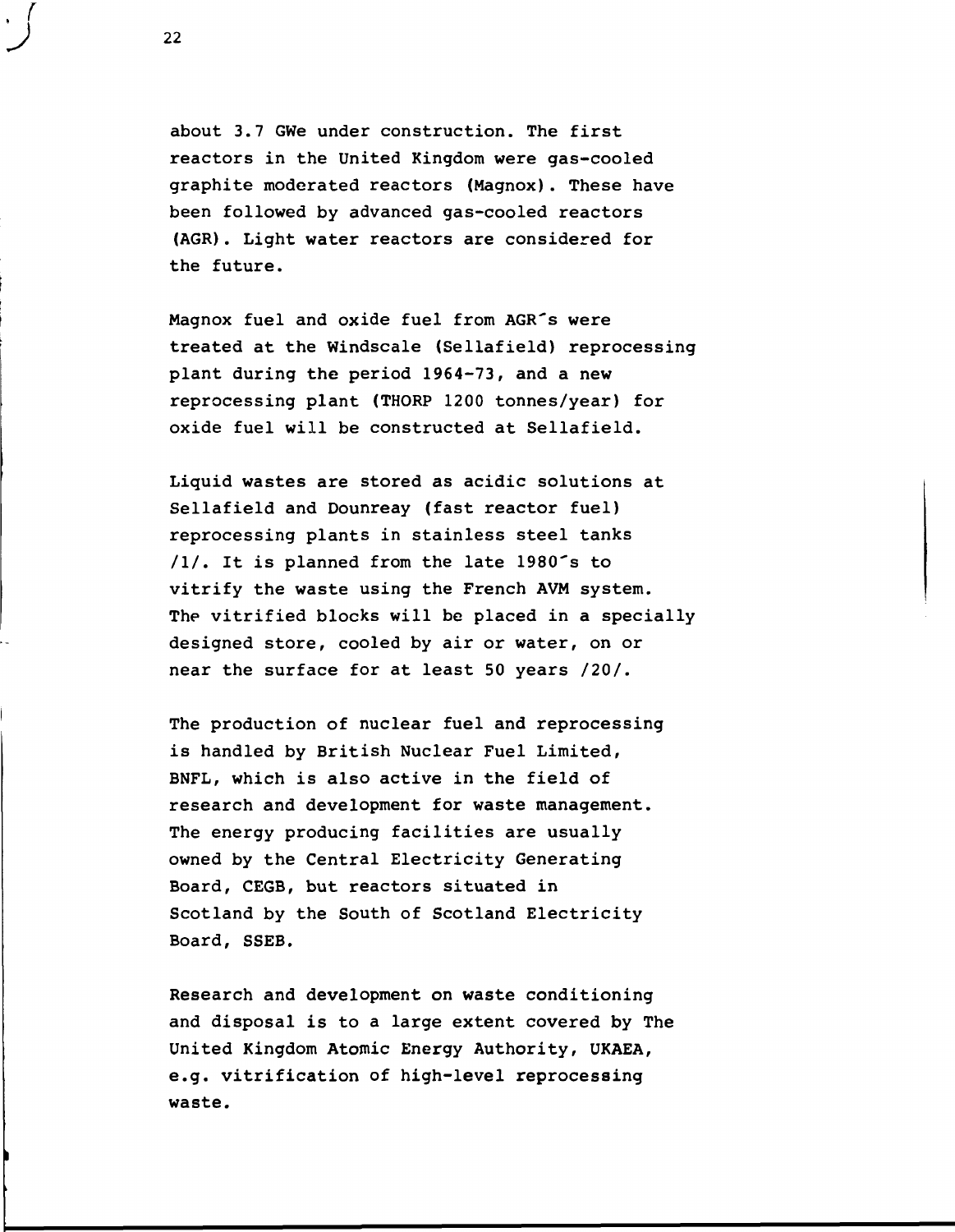The National Radiological Protection Board, NPRB, was formed on the basis of the Radiological Protection Act, 1970, to investigate the radiation hazards and to advise authorities concering radiation protections in England. NRPB is playing an active part in the safety analyses for radioactive waste disposal.

The possibilities for disposal being considered are placing the vitrified high-level waste on or under the bed of the ocean or in deep geological formations on land. The full operation of a disposal facility for high-level waste is not judged to be necessary before 2040 /I/.

Exploratory drilling into granite has been performed at one site in northern Scotland and a programme of field studies of heat transfer, fracture hydrology, and radionuclide transfer is in progress (at the AERE test site on Cornish granite).

Research will continue in order to help determine eventually which is the best option in terms of safety, environmental acceptability, flexibility and costs, plus the requirements placed on future generations. This will not, for the time being, require further fieldwork in the UK according to a paper, presented to Parliament by the government in 1982 /21, 22/.

The government will, however, follow closely work in other countries and, where appropriate, will join in international collaborative projects on land disposal as well as ocean disposal.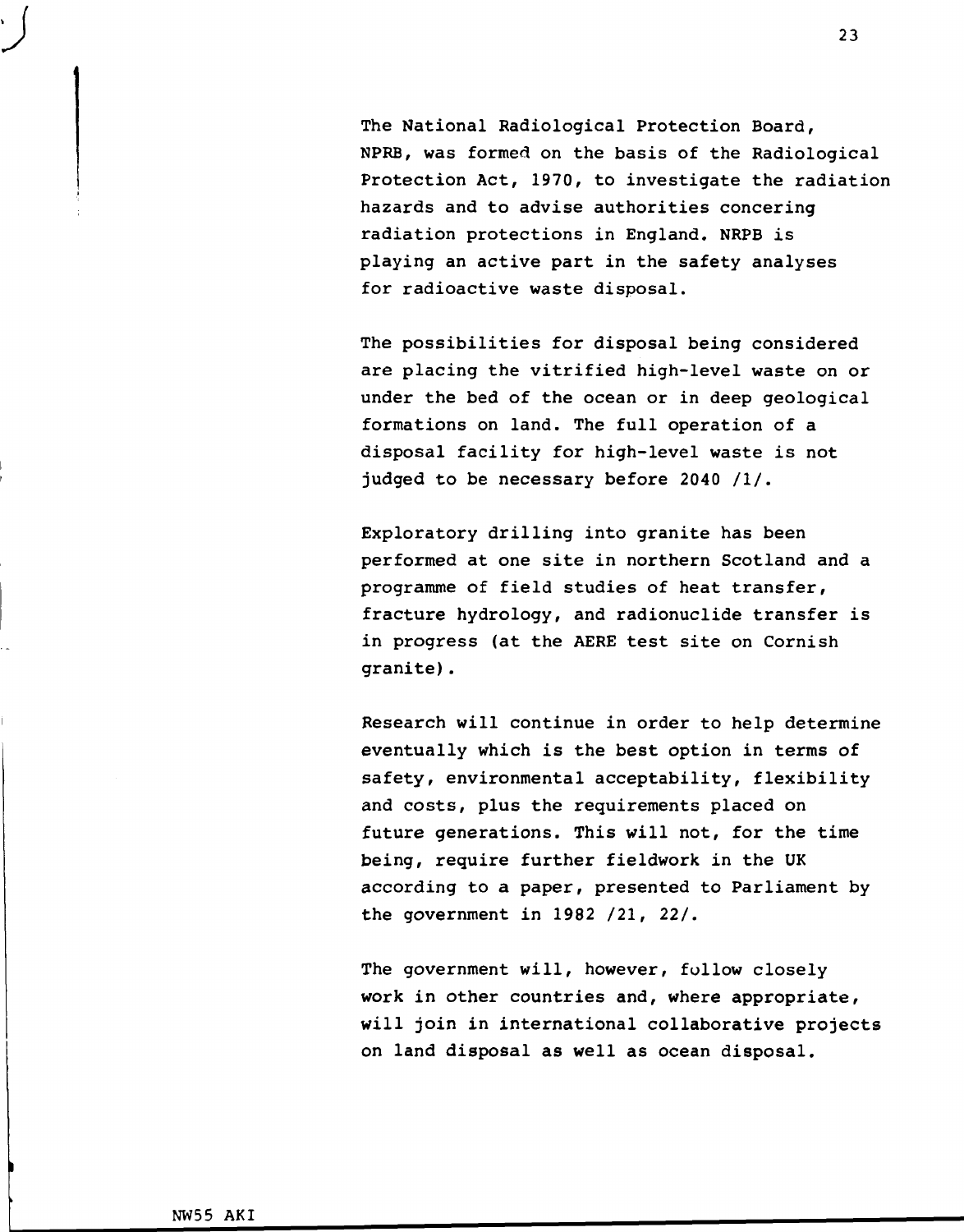#### 5.4 France

In France most of the installed nuclear power capacity (25 GWe at the end of 1982) is pressurized water reactors. Several PWRs and a large liquid metal fast breeder are under construction (total capacity 32 GWe at the end of 1982) /9/. The nuclear power plants are, with a few exceptions, operated by the governmentowned company Electricité de France, EDF.

Commissariat å l'Energie Atomique, CEA, is the French Atomic Energy Commission under the direct authority of the Minstry of Industry and Research. CEA is responsible for controlling all nuclear activities including the military part. All activities in the field of nuclear energy are effectively directed by the government.

Companie Générale des Matiéres Nucléaires, COGEMA, which is owned by the government, was created in 1976 to take care of the commercial aspects of the nuclear fuel cycle such as uranium mining, exploration, enrichment, reprocessing (La Hague and Marcoule), fuel fabrication and transportation.

Société Générale pour les Techniques Nouvelles, SGN, earlier Saint Gobain Techniques Nouvelles, acts as a subsidiary to COGEMA and is responsible for an extensive programme of construction and development. Important areas are plants for fuel fabrication, reprocessing, waste conditioning and pool storage. Laboratory equipment for radioactive work is also being manufactured.

In order to treat the problem of radioactive waste disposal on a more industrial basis, a new organization, l'Agence National pour le Gestion

24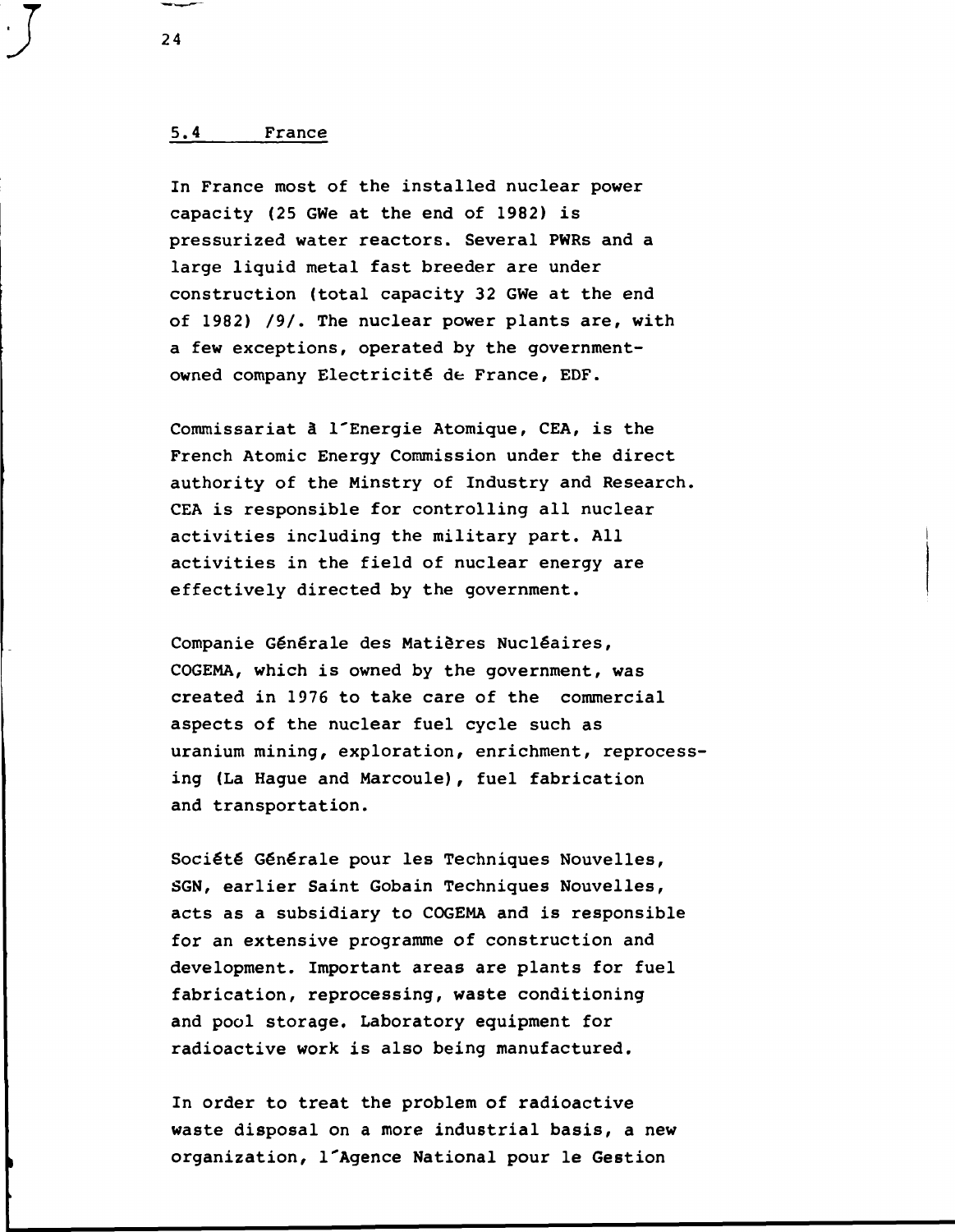des Déchets Radioactifs, ANDRA, has been created within CEA.

ANDRA has been given the following responsibilities:

- to arrange for the long-term storage of waste,
- to issue conditioning and storage regulations in co-operation with nuclear energy producers,
- to establish new centres for long-term storage,
- to contribute to research and development concerning long-term storage.

Institut pour la Protection et la Sureté Nucléaire, IPSN, is the special branch of CEA for all technical safety problems concerning nuclear facilities (reactor safety, nuclear waste handling and disposal, decommissioning, etc).

The official policy for safety in the nuclear industry is established by an interministerial committee, Conseil Supérieur de Sureté Nucléaire. A working group, attached to the Council and chaired by Raimond Castaing, issued in December 1982 a report on reprocessing and waste management /23/. The group recommends, among other things, that:

study should be made of the technique of advanced reprocessing with the separation of minor actinides, with a determination to do everything possible to ensure that it is effectively applied before the end of the centrury.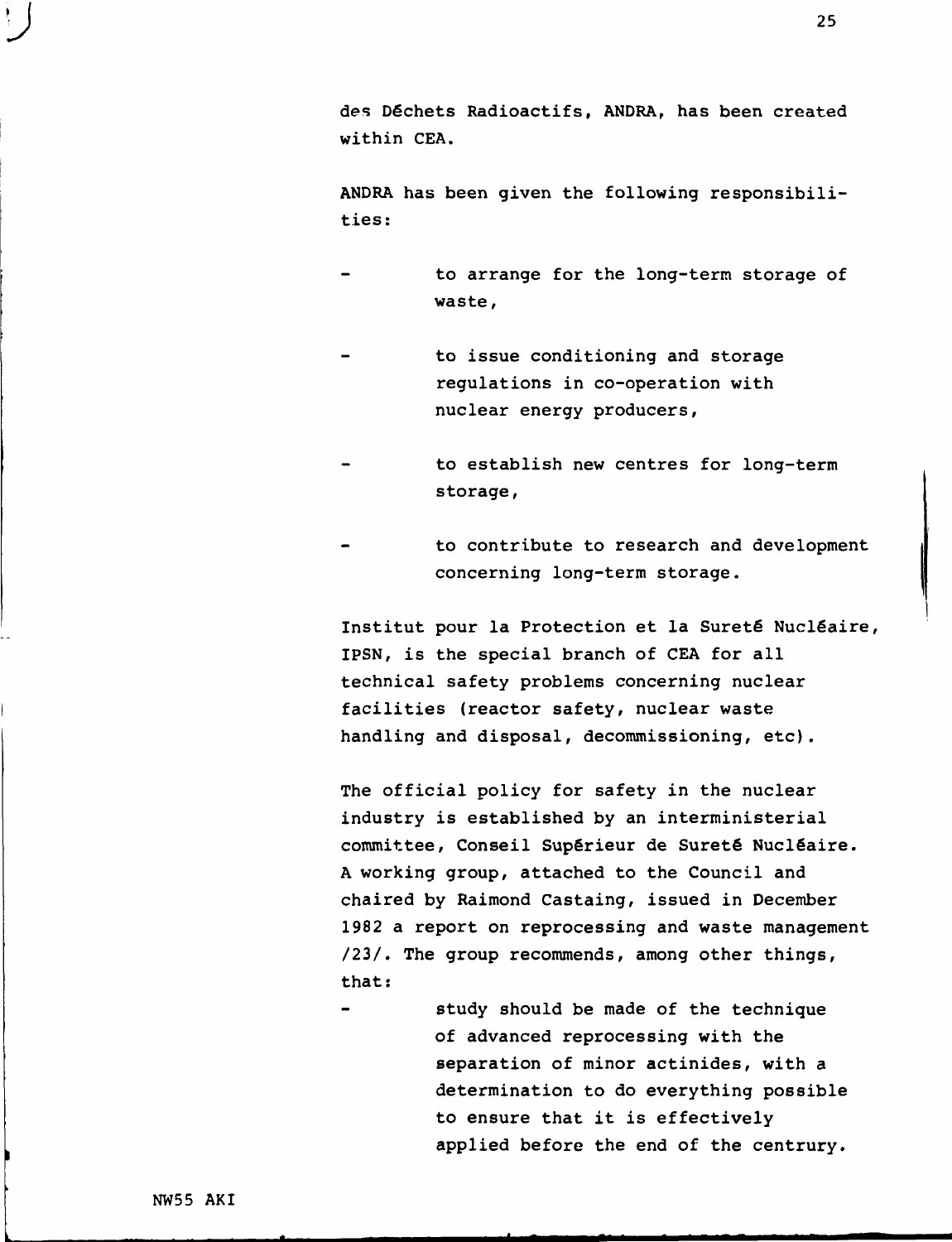This technique, developed by CEA on laboratory scale, is designed to strip from the wastes the very long half-life alpha emitters and other elements capable of producing them as daughter products,

investigations should be initiated immediately to acquire industrial know-how on options other than immediate reprocessing, including the definitive storage of spent fuels.

Liquid wastes are now stored as acidic solutions at the Marcoule and La Hague reprocessing plants in stainless steel tanks. The AVM plant (Marcoule) commenced to solidify wastes into borosilicate glass in 1978. Solidified waste will be stored in air-cooled vaults. A similar vitrifications plant will be installed at La Hague, scheduled for operation by 1987 /24, 25/.

Several types of geological formations are considered for disposal of high-level wastes: granite, salt, clay /26/. The investigation program has started with granite formations in the Massif Central. The objective is to choose a site for construction of a deep experimental cavity, in which the actual conditions of storage, geological characteristics, hydrogeology and thermomechanical properties can be studied. ANDPA is planning to have the demonstration disposal center for vitrified wastes operational around 1993 /25/.

#### 5.5 The Federal Republic of Germany

Nuclear power production is based on light-water reactors with a current capacity of 10 GWe

26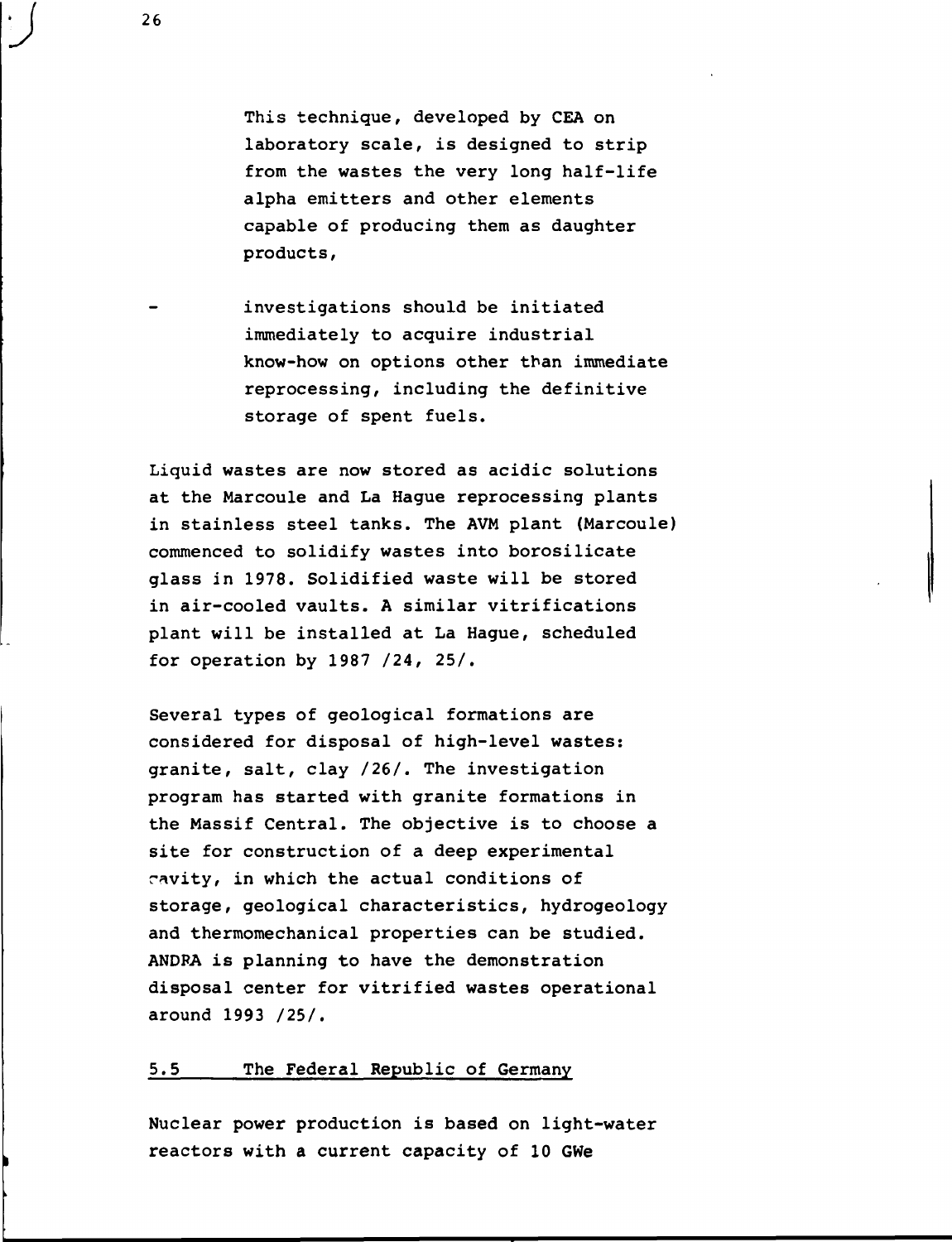(18 GWe under construction). Germany has a reprocessing contract with COGEMA in France for about 2 300 tonnes of uranium but this is not sufficient for the whole production of spent fuel. Therefore, plans have been made to develop domestic reprocessing capacity and also to provide for interim storage capacity.

The Federal Republic of Germany has a unique concept for the interim storage of spent fuel. Fuel elements will be stored in special, steel transport containers (the STEAG Castor container), cooled by natural convection /27/. Two central storage facilities for spent fuel using these containers are planned in Gorleben and Aahaus. Each storage facility will have a capacity of 1 500 tU.

These storage facilities are considered to be more flexible and convenient for German conditions than conventional wet storage.

The original plans for a large centre for reprocessing (1 400 tonnes/year) and MOX-fuel fabrication in Gorleben in Lower Saxony have been delayed for political reasons. However, the investigation of the salt dome in Gorleben to check its suitability as a waste repository is being continued as is the licensing procedure for an interim storage of spent fuel at the site.

Deutsche Gesellschaft fiir Wiederaufarbeitung von Kernbrennctoffen mbH, DWK, is an utility-owned company, which was created in connection with the Gorleben project to build and operate the reprocessing plants in Germany. DWK acquired Gesellschaft fiir Wiederaufarbeitung von Kernbrennstoffen mbH, GWK, which is running a demonstration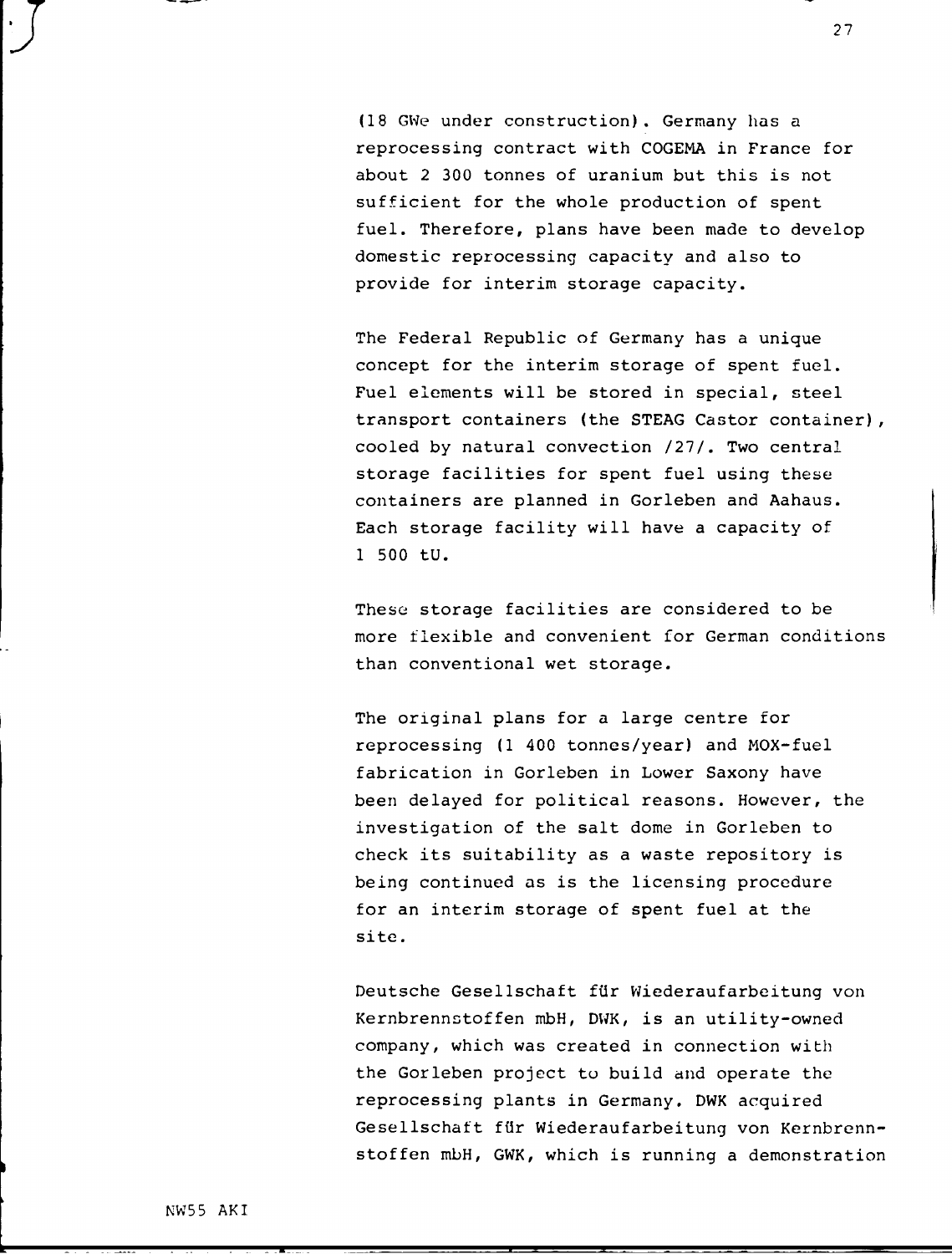reprocessing plant in Karlsruhe (40 tonnes/year), and Kernbrennstoff-Wiederaufarbeitungsgesellschaft mbH, KEWA, which is an equal sharehold together with BNFL (United Kingdom) and COGEMA (France) in United Reprocessors GmbH. This was done to concentrate efforts in the field of reprocessing.

In Germany, three different processes for the solidification of high-level waste solutions from reprocessing have been developed: VERA, at Karlsruhe, FIPS at Jülich and PAMELA, developed by the Gelsenberg Company and Eurochemic. Since 1977, the work has been concentrated to the PAMELA process and this will be used for highlevel waste solution from the reprocessing of oxide fuel, being stored at the Eurochemic plant in Belgium in accordance with an agreement between Eurochemic and DWK. It is planned that this plant will come into operation between 1985 and 1988.

The DWK company in Germany has chosen the French AVM process as a reference design and an AVM plant, known as HOVA, will be built at the Karlsruhe reprocessing plant, WAK, and come into operation in 1986.

The main objective of the German waste management programme is to reprocess spent fuel and isolate the waste in mined salt dome repositories after conditioning of the waste, but alternative spent fuel management and disposal techniques are studied in a special programme /28/. A variety of concepts for containers, conditioning procedures, and disposal options are investigated. An assessment study, in which the waste management including reprocessing is compared with direct disposal of spent fuel, is scheduled for the end of 1984.

28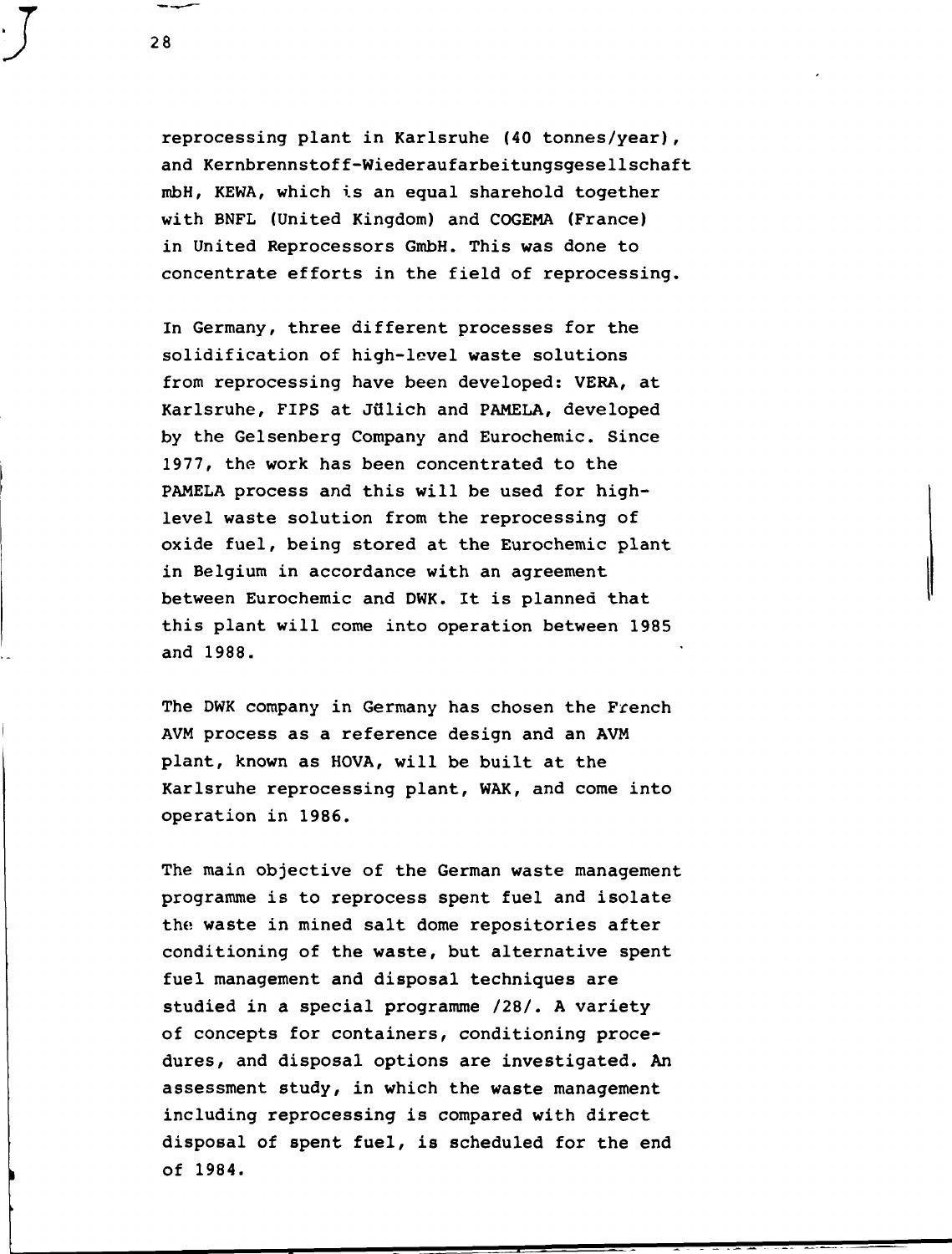#### 5.6 Switzerland

The four light water reactors in Switzerland have a joint capacity of nearly 2 GWe and a fifth reactor is under construction. Spent fuel will be reprocessed in La Hague in accordance with a contract with COGEMA, which covers spent fuel through 1989. The vitrified high-level waste will be sent back for final disposal in Switzerland.

In a referendum held in May 1979, an amendment to the Atomic Act (Atomgesetz) from 1959 was passed. It is now necessary for a producer of radioative waste to take care of the safe and final disposal of radioactive waste. Moreover, in order to receive permission to operate existing nuclear power plants, the utilities must present an acceptable disposal plan before December 31, 1985, showing how and where the waste can be disposed of in a safe way.

The producers of radioactive waste, that is the nuclear power utilities and the Swiss Government, have jointly founded the company Nationale Genossenschaft für die Lagerung radioaktiver Abfälle, NAGRA.

NAGRA was founded as early as 1972 and its task was then to find a subsurface repository for low- and medium-active waste. The objective is now to meet the conditions of the amended Atomic Act.

Switzerland favours the option of geological disposal in hard rock. High-level waste repositories will probably be developed in deep granite formations overlain by thick layers of sedimentary rocks, and an ambitious test drilling programme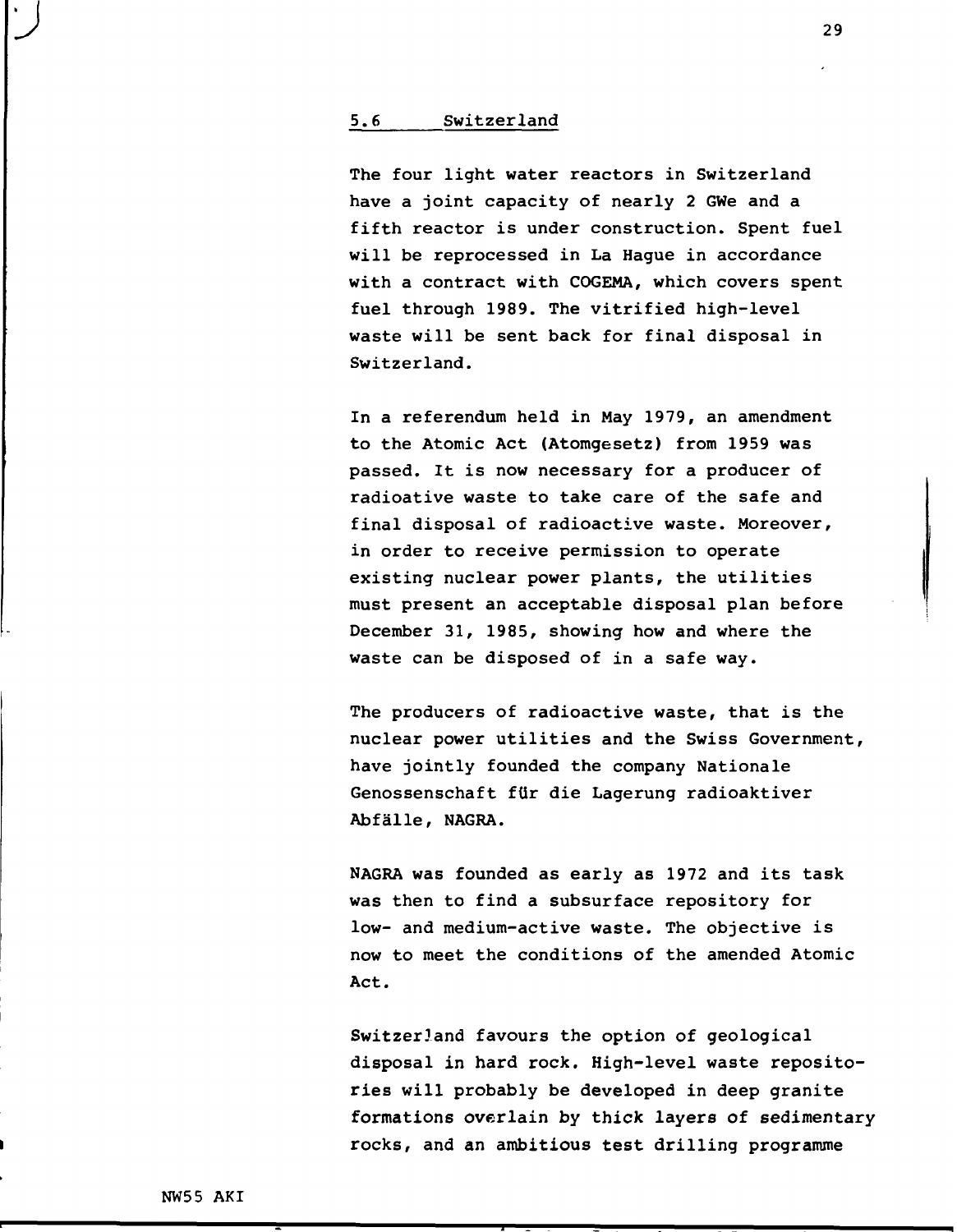has been started by NAGRA. An in situ test station will be constructed (Felslabor Grimsel) /29/ in the near future.

#### 5.7 Japan

The great dependence on other nations for its energy supplies has led Japan to adopt a very ambitious nuclear power programme. The present nuclear capacity is about 17 GWe and 18 GWe is under construction.

After a reorganization in January 1979, safety regulation of reactors from construction permission to decommissioning is to be implemented by the Ministry of International Trade and Industry, MITI, the Ministry of Transport, MoT, and the Science and Technology Agency, STA. The safety regulations for fuel facilitites such as reprocessing plants, fuel fabrication plants and other facilities involved in the treatment and production of nuclear fuel, are to be implemented by STA.

Research and development in the field of radioactive waste management is, to a large part, conducted by STA-controlled organizations such as JAERI (Japan Atomic Energy Research Institute), PNC (Power Reactor and Nuclear Fuel Development Corportion) and different national research institutes.

A reprocessing plant at Tokai Mura commenced operation in 1977 and liquid wastes are stored in stainless steel tanks /30/. Solidification processes are being developed and a pilot plant will be constructed.

**J** <sup>30</sup>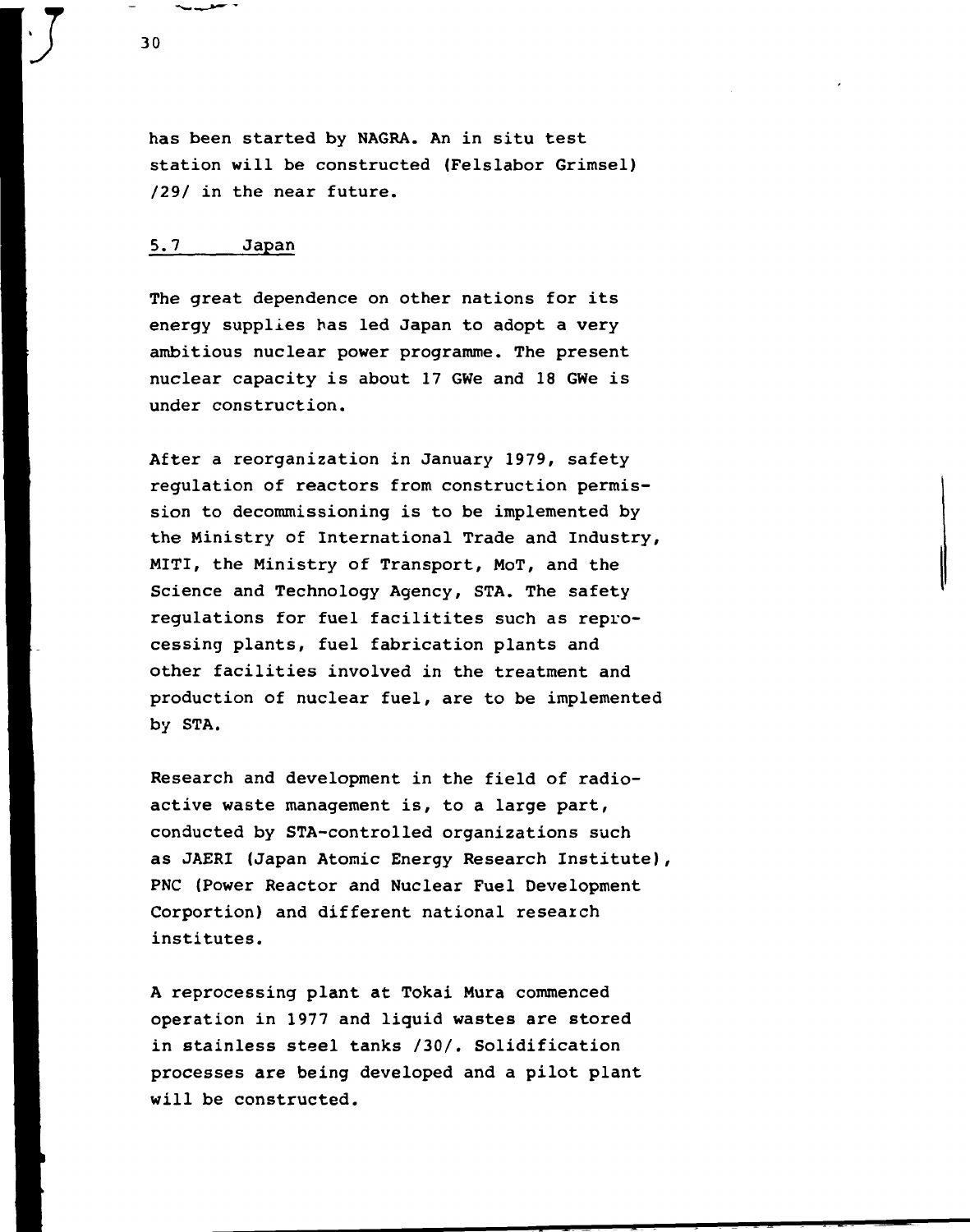The capacity of the Tokai Reprocessing Plant (0.7 t/d) is not enough for processing all spent fuels discharged from Japanese power stations. While waiting for the operation of the second commercial plant of 5 ton/day capacity in 1990, 3 200 ton of spent fuel are being sent to the plants of British Nuclear Fuels Limited and of French COGEMA for reprocessing /30/.

The geological disposal program is planned to be conducted in stages as indicated in Figure 2 /31, 32/. Survey of potential geological formations by 1984; research on candidate geological formations by 1995; in-situ test with simulated waste; in-situ test with actual waste and trial disposal by 2015.

Geological formations under consideration are granite, diabase, shale, zeolitic tuff, limestone and schist.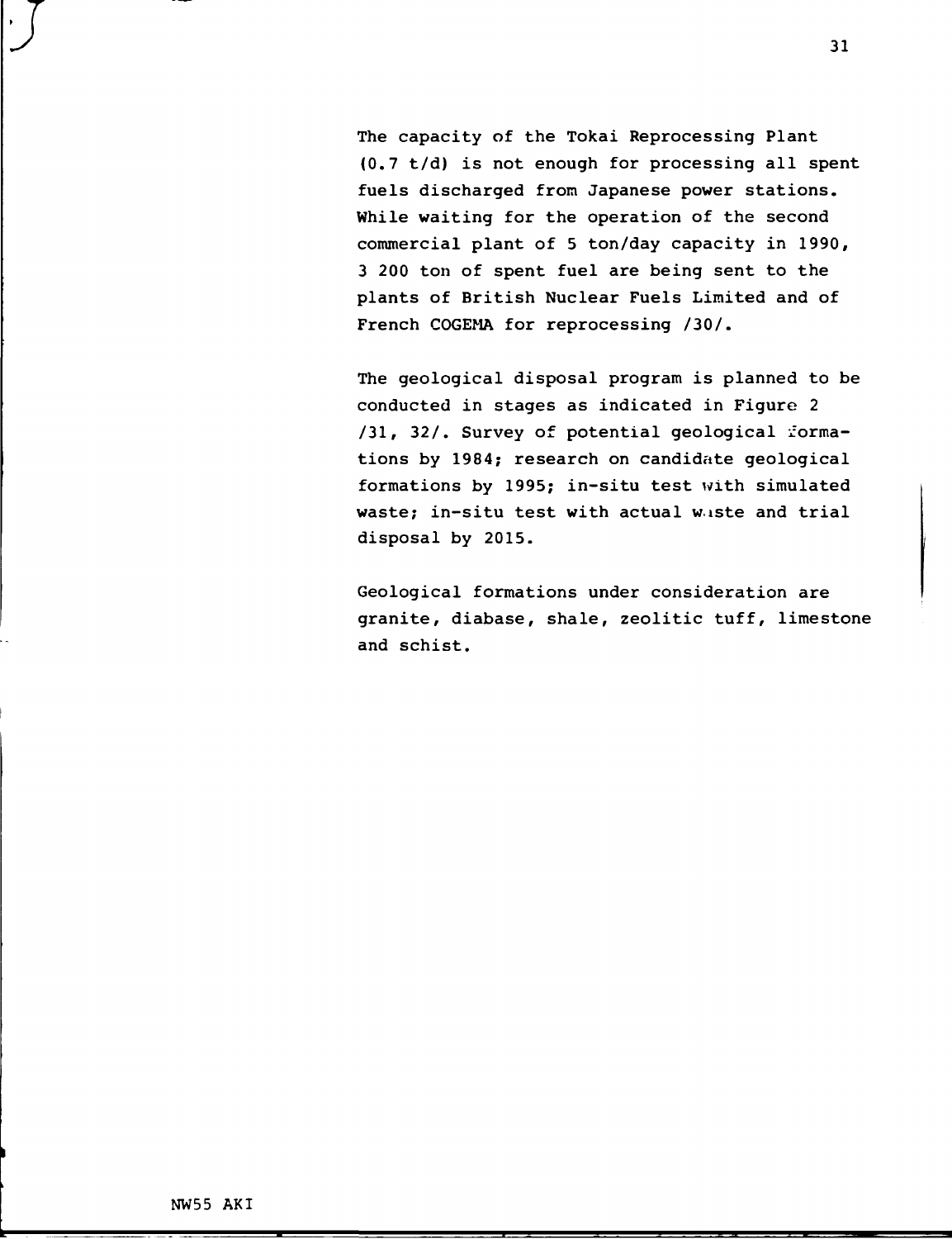

FIGURE 2 General Scheme for the Geological Disposal Program in Japan.

**•J** 32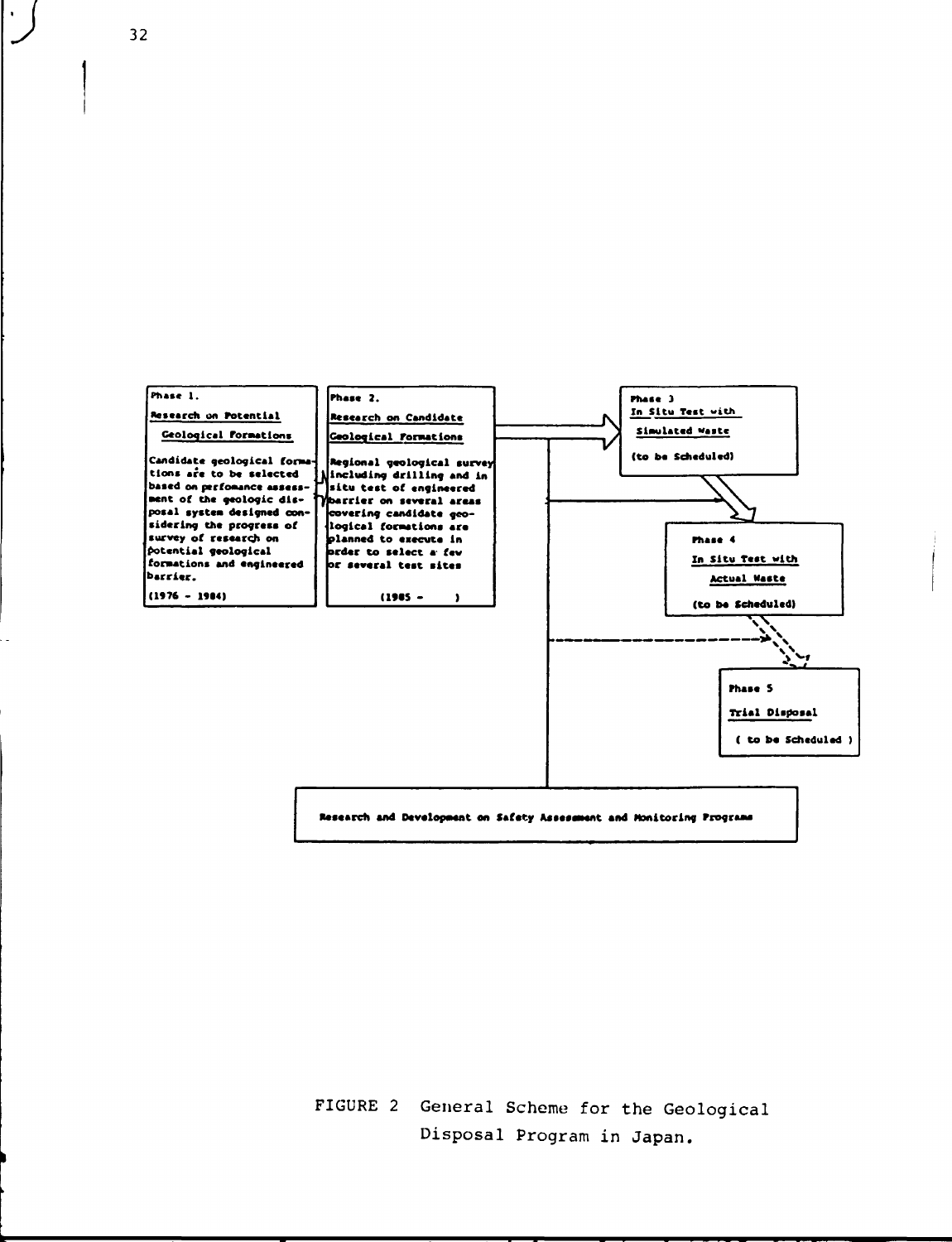#### 5. 8 Belgium

Six power reactors with a capacity of 3.6 GWe are in operation in Belgium and two (2.0 GWe) are under construction.

Belgian utilities have reprocessing contracts with COGEMA totaling 540 MTU /33/.

Liquid wastes from the Eurochemic reprocessing plant at Mol are stored in stainless steel tanks. Vitrifications processes are being considered for waste solidification, including the incorporation of a granular product into a metallic matrix. Solidified waste will be placed in engineered surface storage /I/ .

Plastic clay has been selected as first choice formation for the research and development program on the disposal of conditioned high level and alpha-bearing wastes. The investigations have concentrated on a clay formation underlying the area around the nuclear energy research centre at Mol (the Boom clay formation). An access shaft has been drilled into the clay to a depth of - 227 m and at its lower end a horizontal gallery is being constructed. It will essentially serve for geotechnical studies in-situ, experiments on heat dissipation and corrosion, tests on backfilling materials and methods, and finally, test on the behaviour of waste materials. It is expected that data required for the licensing procedure for the construction of an operational repository will be available around 1987-88 /34/.

NW55 AKI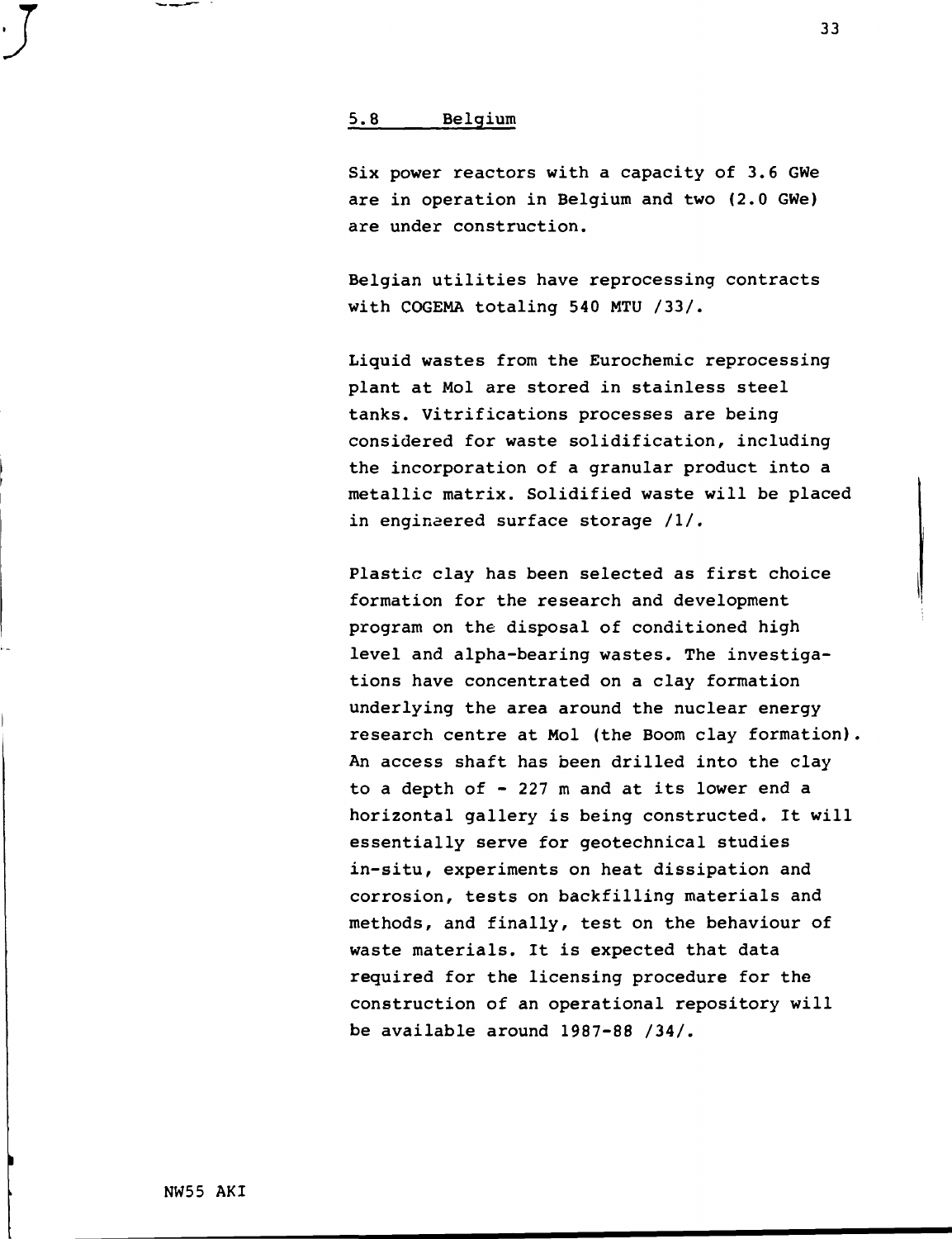#### 5.9 The Soviet Union

The Soviet Union has an installed nuclear power capacity of more than 17 GWe and 24 GWe under construction. Most of the present units are either light-water cooled graphite-moderated reactors or pressurized water reactors. All aspects of the fuel cycle are being considered and developed within the country including breeders, reprocessing and enrichment plants. There are also advanced plans for a nuclear district heating system.

Spent fuel is supposed to be reprocessed /35/. Liquid wastes are stored in stainless-steel tanks. Solidification processes to produce phosphate and borosilicate glasses have been investigated on a laboratory scale with radioactive wastes and on a pilot plant scale with inactive simulated wastes.

Industrial-scale plant to vitrify wastes is expected to begin operation in the 1980's. Storage of solidified wastes in near-surface facilities and deep geological disposal concepts are being studied /I/. No details, however, are available.

#### 5.10 Spain

About 2 GWe nuclear power is in operation and 9 GWe under construction. JEN (Junta de Energia Nuclear) is charged with research and with storage of radioactive waste. For terminal storage of high-level wastes salt formations have been considered, but granite formations are also an option. A facility for terminal storage of high-level waste will not be necessary before the year 2000.

**•J** 34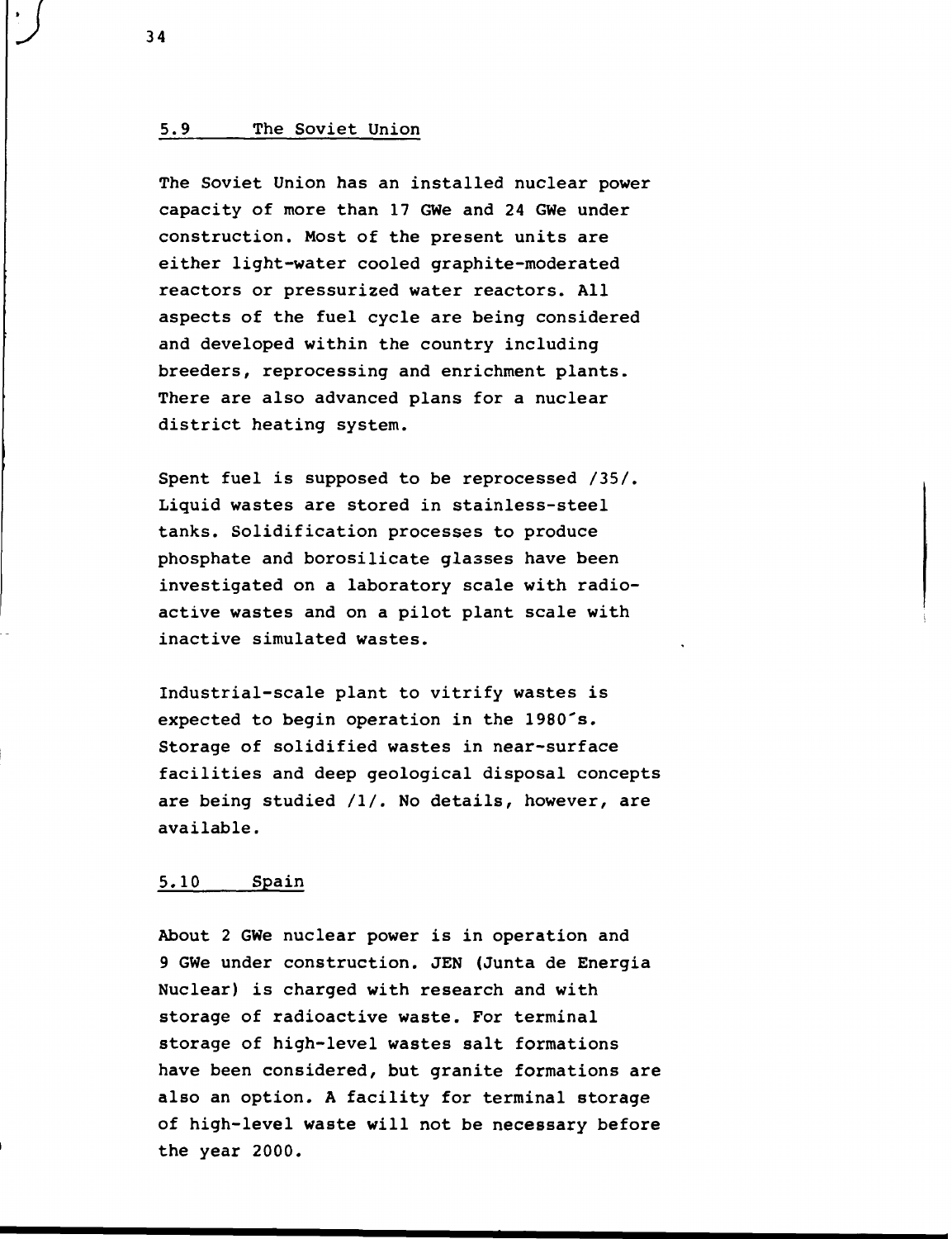#### 5.11 Finland

Four light-water moderated reactors with a capacity of 2.2 GWe are in operation in Finland. Spent fuel from the two Soviet-build Loviisa reactors are sent to the USSR. For the other two reactors, build by the Swedish ASEA-ATOM, a disposal option is needed. Crystalline rock formations are considered for the disposal of spent fuel from these reactors. Studies are in progress on site selection and on canister corrosion, leaching properties of high-level waste and radionuclide migration. A safety analysis of disposal of spent fuel was published in 1982 /36/.

#### 5.12 Some international activities

# 5.12.1 The Stripa Project

The International Stripa Project is supported by several countries of the OECD Nuclear Energy Agency (NEA): Canada, Finland, France, Japan, Sweden, Switzerland, UK and USA.

The Stripa mine is an abandoned iron ore mine in Sweden.A granite formation is adjacent to the ore excavations and is accessible at a depth of 350 meters.

Research concerns geochemical and hydrological studies, engineered barriers and sealing of boreholes, tunnels and shafts, geophysical methods and migration experiments.

# 5.12.2\_\_Seabed\_disposal

Seabed disposal of high-level waste would involve the placement of conditioned and packaged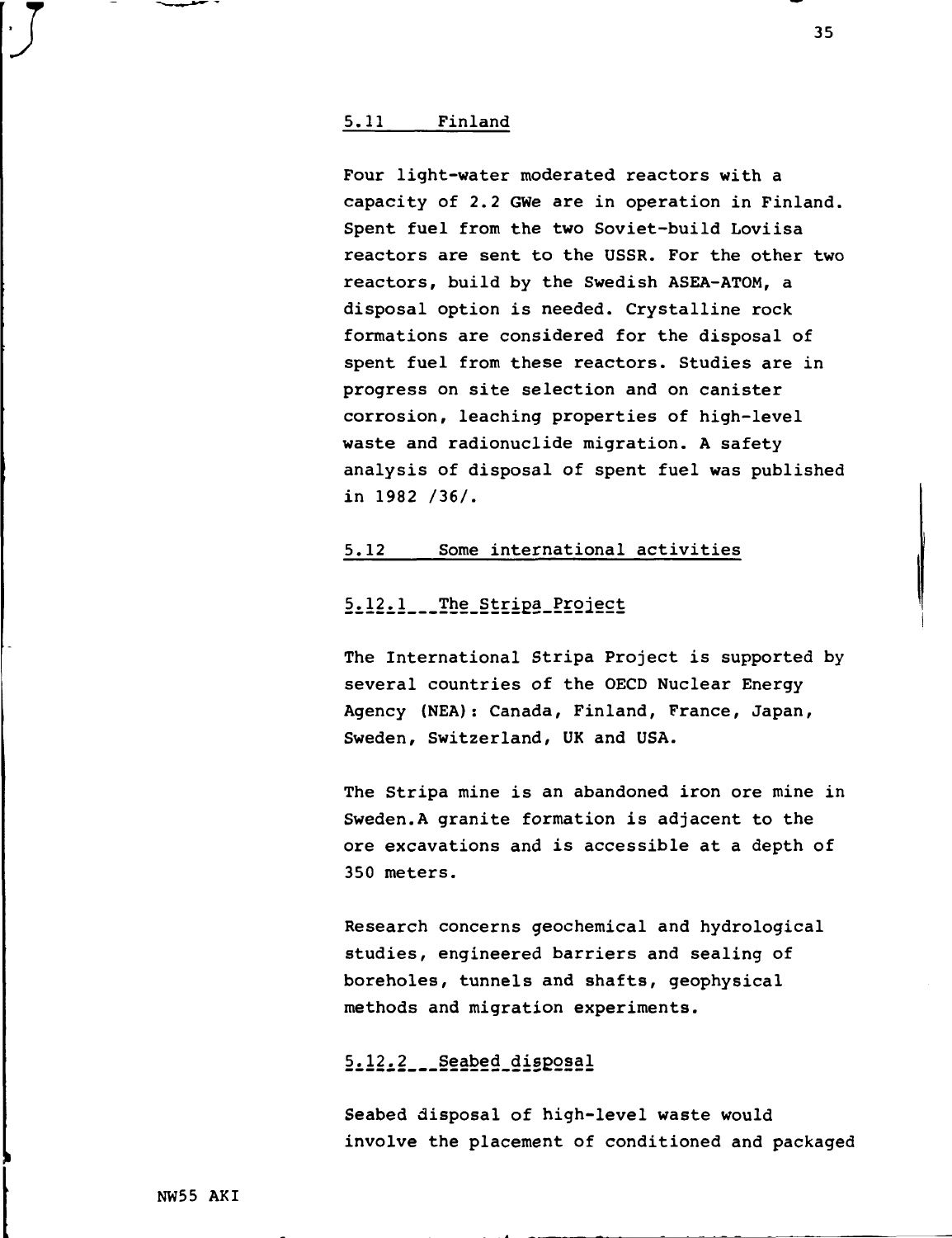waste into geologically stable clay sediments. A seabed Working Group within the NEA is a forum for coordination and review of research work on the seabed disposal option /I/. Belgium, Canada, the Federal Republic of Germany, France, Japan, the Netherlands, Switzerland, the United Kingdom and the USA are represented in the group.

# 5.12.3 \_\_ ISIRS (International Sorption Information Retrieval System)

The International Sorption Information Retrieval System has been set up within NEA to develop a computer-based data storage system for the results of radionuclide sorption experiments.

Eleven NEA countries support this project: Canada, Finland, France, the Federal Republic of Germany, Italy, Japan, the Netherlands, Sweden, Switzerland, the United Kingdom and the United States. The project is directed by a technical committee of representatives from participating countries. For the initial two-year period, the project is based at the Battelle Pacific Northwest Laboratory in Richland, USA. During 1981, computer software systems have been adapted to the needs of the international community, and specifications for a common reporting format have been elaborated.

During 1982 the system will become available for selective retrieval of data from laboratories throughout the participating countries.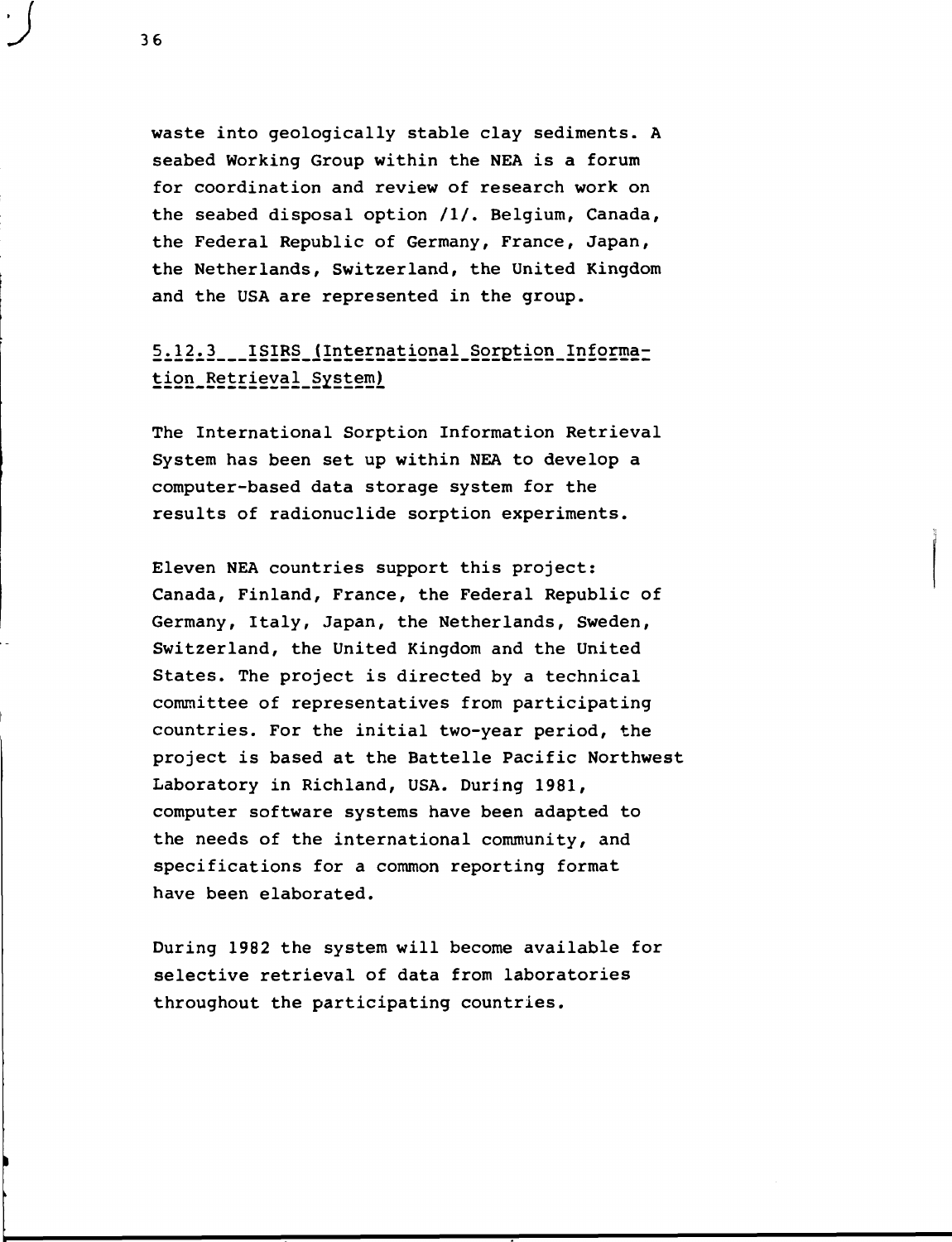5.12.4 The radioactive waste management program of the Commission of the European Communities

For several years, the Commission of the European Communities has been supporting various research activities conducted in the member countries as well as by its Joint Research Centre in the field of radioactive waste management and disposal. The present multi-annual R & D programme is running over the period 1980-1983 and in part trough 1984.

The Performance Assessment of Geological Isolation Systems (PAGIS) project is an evaluation of the confinement performances and a risk analysis of various disposal systems carried out by the Commission of European Communities (CEC) Joint Research Centre and by research bodies within the European community under CEC coordination and partial financing /37/. The study will develop in three phases: collection of data and definitions of the study, implementation, and evaluation and conclusion. Preliminary results are expected in 1984-85.

The interaction of radionuclides with the environment is studied in a coordinated activity involving several national laboratories (The MIRAGE project). The behaviour of container materials (Ti-alloys, Hastelloy, mild steel) is also investigated by several laboratories.

# 5.12.5 The IAEA-activities in waste disposal

The IAEA has been concerned with radioactive waste management since its inception. The objectives of the Agency's wastes management programme are to assist its Member States in the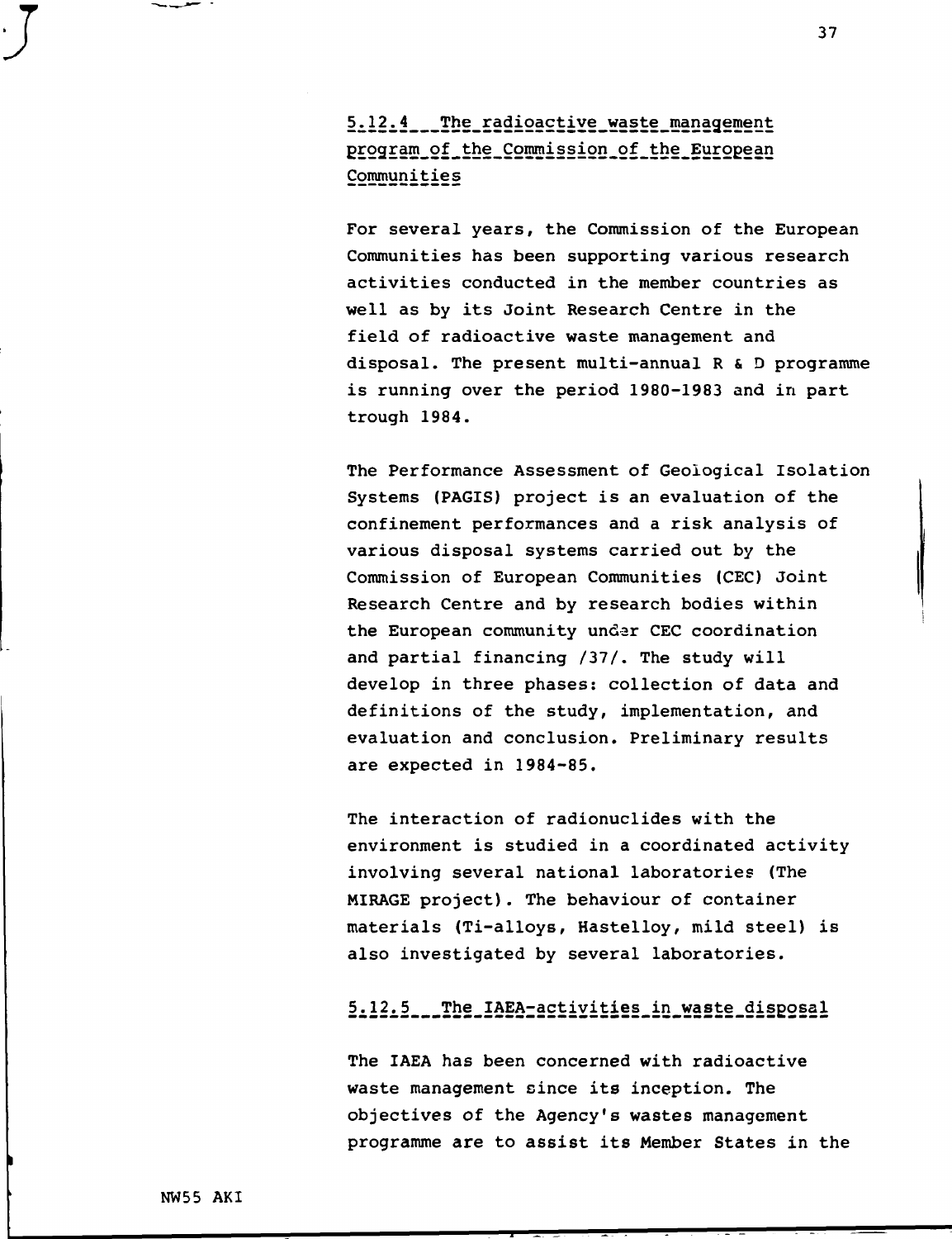safe and effective management of wastes by organizing the exchange and dissemination of information, providing guidance and technical assistance and supporting research.

As waste disposal is the current issue of highest interest, an Agency programme was set up in 1977 to develop a set of guidelines on the safe underground disposal of low-, intermediateand high-level wastes in shallow ground, rock cavities or deep geological repositories. This programme will continue until 1990. Eleven Safety Series and Technical documents and reports have been published under this programme so far, which also addresses safety and other criteria for waste disposal.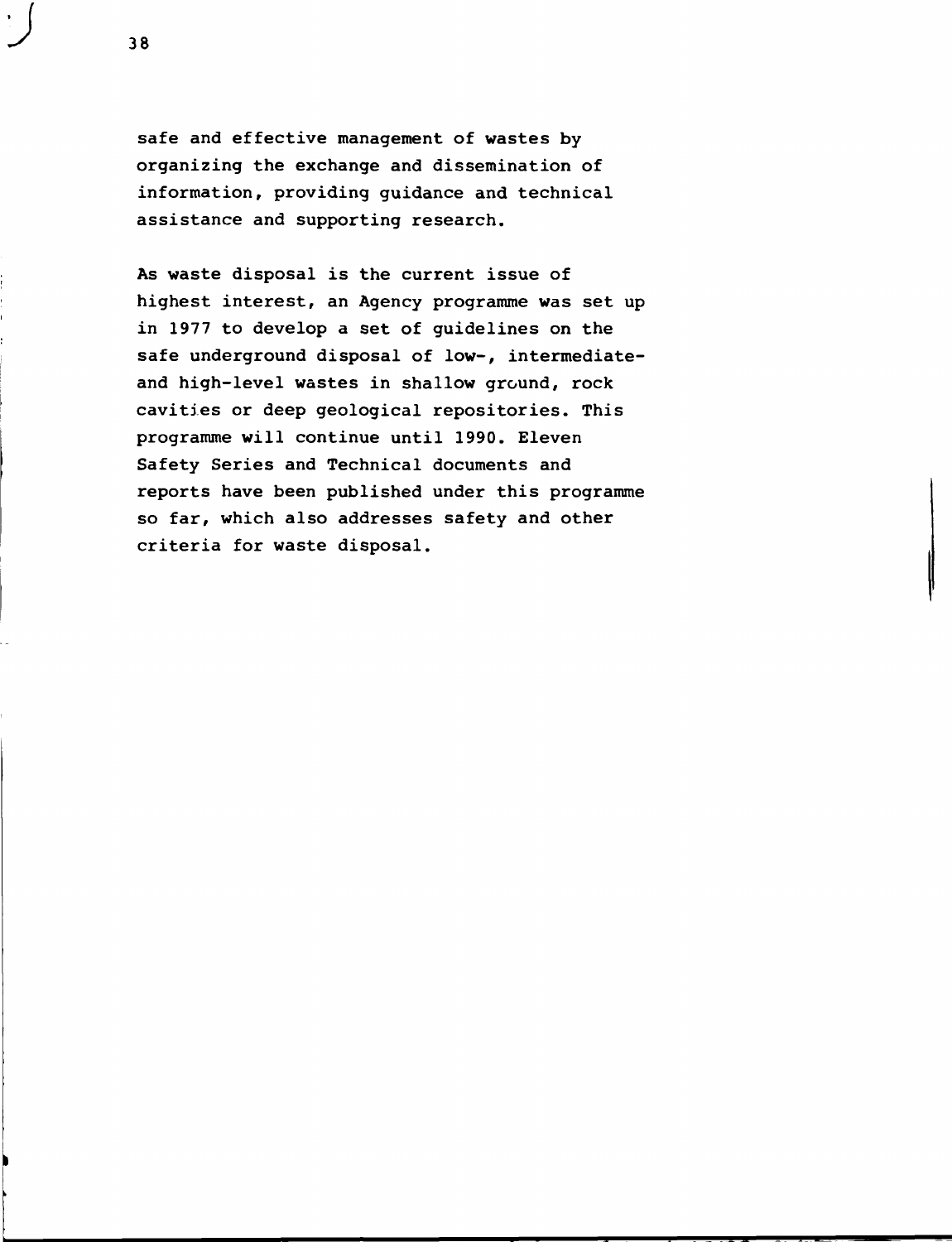#### 6 TECHNICAL CONCEPTS FOR FINAL DISPOSAL

### 6.1 Waste forms

# 6.1.1 \_\_ High-level waste from reprocessing

In the US many candidate waste forms have been investigated as potential media for the immobilization and geologic disposal of HLW resulting from chemical processing of nuclear reactor fuels: high-silica glass, borosilicate glass, SYNROC, tailored ceramic, concrete, coated sol-gel particles, glass marbles in lead-matrix. Two of these HLW forms have been selected for intense development /38/. Borosilicate glass is the reference form. A crystalline ceramic waste form, SYNROC, has been chosen for further product formulation and process development as the alternative to borosilicate glass.

In France high-level liquid wastes from reprocessing is solidified into borosilicate glass at the AVM plant (Marcoule). The French AVM system is planned to be used in UK and in the Federal Republic of Germany. Borosilicate glass will also be the product of the Japanese pilot plant.

The PAMELA process, which may produce glass beads in a lead matrix, will be used for high-level waste solutions stored at the Eurochemic plant at Mol in Belgium.

# $6.1.2$   $–$  Spent fuel

Spent fuel can be packaged for disposal as unmodified assemblies, but several alternatives to this reference case have been studied in the US /39/: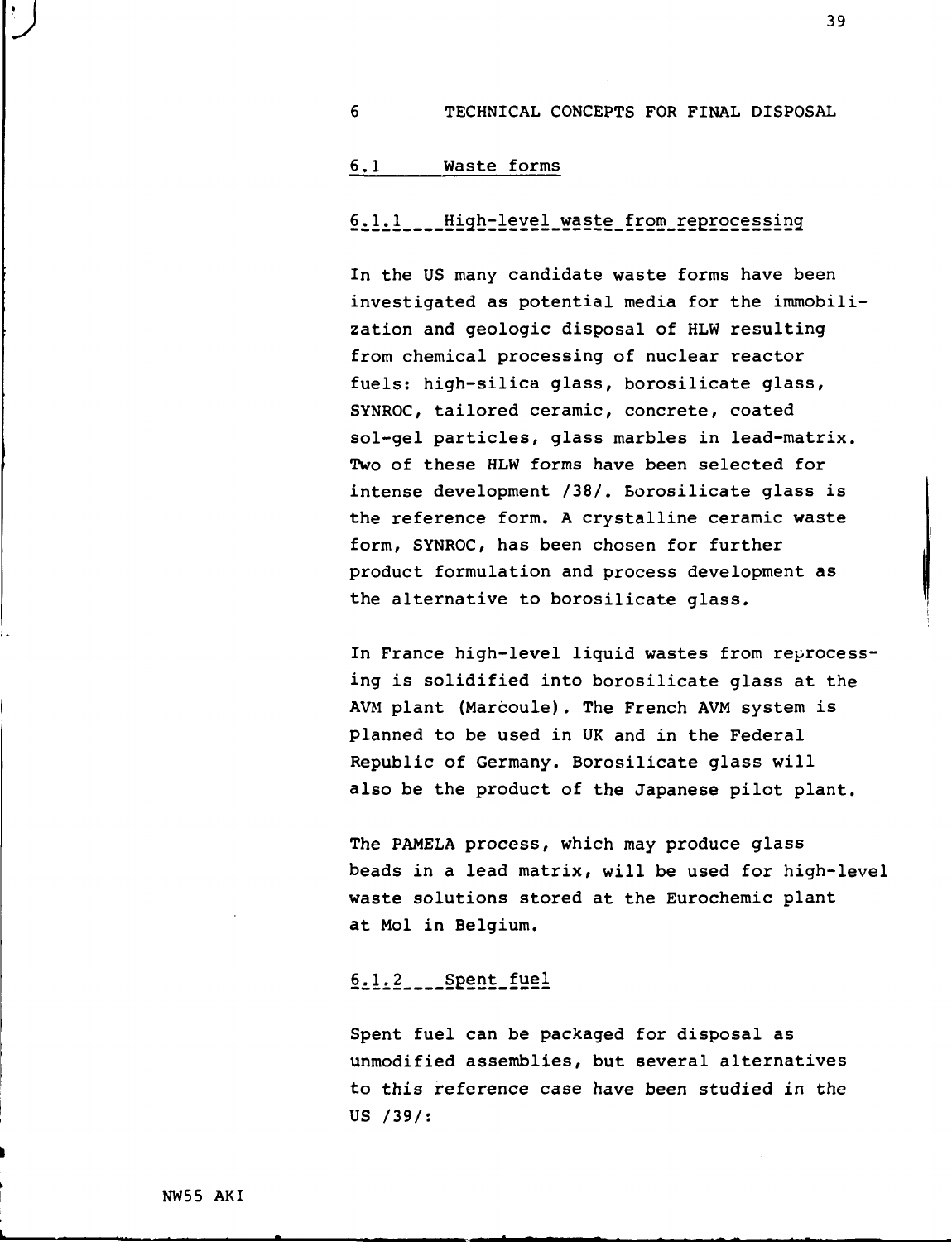Alternative 1 - end-fitting removal

- 2 fission-gas venting and resealing
- 3 fuel disassembly and close-packing of fuel pins
- 4 fuel shearing and immobilization in a solid matrix

An assessment of the in-repository performance of the alternative waste forms has been conducted. It was concluded that, although there is insufficient information to rule out any or the waste forms, the most unfavorable alternative is the sheared/immobilized waste form.

Similar studies are in progress in the Federal Republic of Germany /28, 40, 41/. The following cases are being investigated:

- the unmodified fuel element
- fuel elements without head and foot pieces
- dissassembled spent fuel element (rods)
- degassed fuel rods
- shortened fuel rods (i.e. folded rods, rods cut to 1 m, rods cut to 0.05 m pieces)
- voloxidation and vitrification of fuel material
- dissolution and vitrification of fuel material.

Of these alternatives the following have been selected for more intense development /28/:

the unmodified fuel element

dissassembled spent fuel (rods)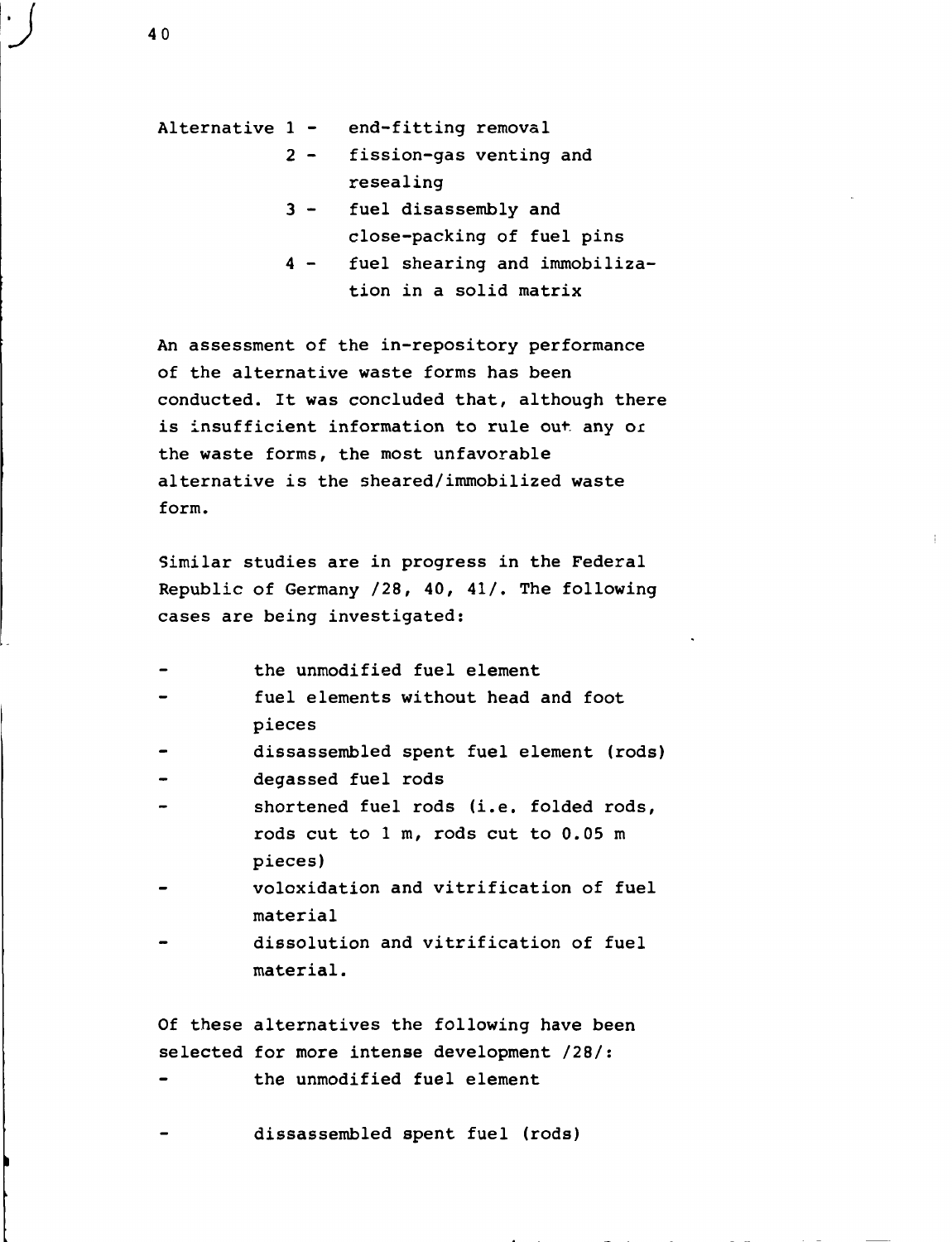#### shortened fuel rods.

The product will be a gas-tight container that holds the spent fuel and that is suitable for longer-term storage in a draft air-cooled vault storage system. The filling of the void volume of the dry storage container with a suitable matrix is also considered. The final conditioning is done by emplacing the intermediate product into the properly constructed final disposal cask and sealing the cask. One is a multilayer cask, where the inner layer from a cheap metallic construction material gives the necessary container stability, whereas the outer layers, constructed from more expensive high-quality materials, provide corrosion resistance against salt brine at elevated temperatures /41/.

The German program on spent fuel will be completed in 1984 with an evaluation of the different alternatives.

Also in Canada spent fuel is one alternative waste form for disposal in geological formations.

#### 6.2 Container materials

Container concepts under investigation include metals, graphite and ceramic materials.

In the US initial screening studies of corrosion resistent structural components in both brines and basaltic ground water have given as result that titanium and the alloy Ti Code-12 have been selected as primary candidate metallic materials for a thin overpack. Backup materials include the nickel-based alloys. For the self-shielded concept, using a single thick structural barrier, studies will be carried out on the cast irons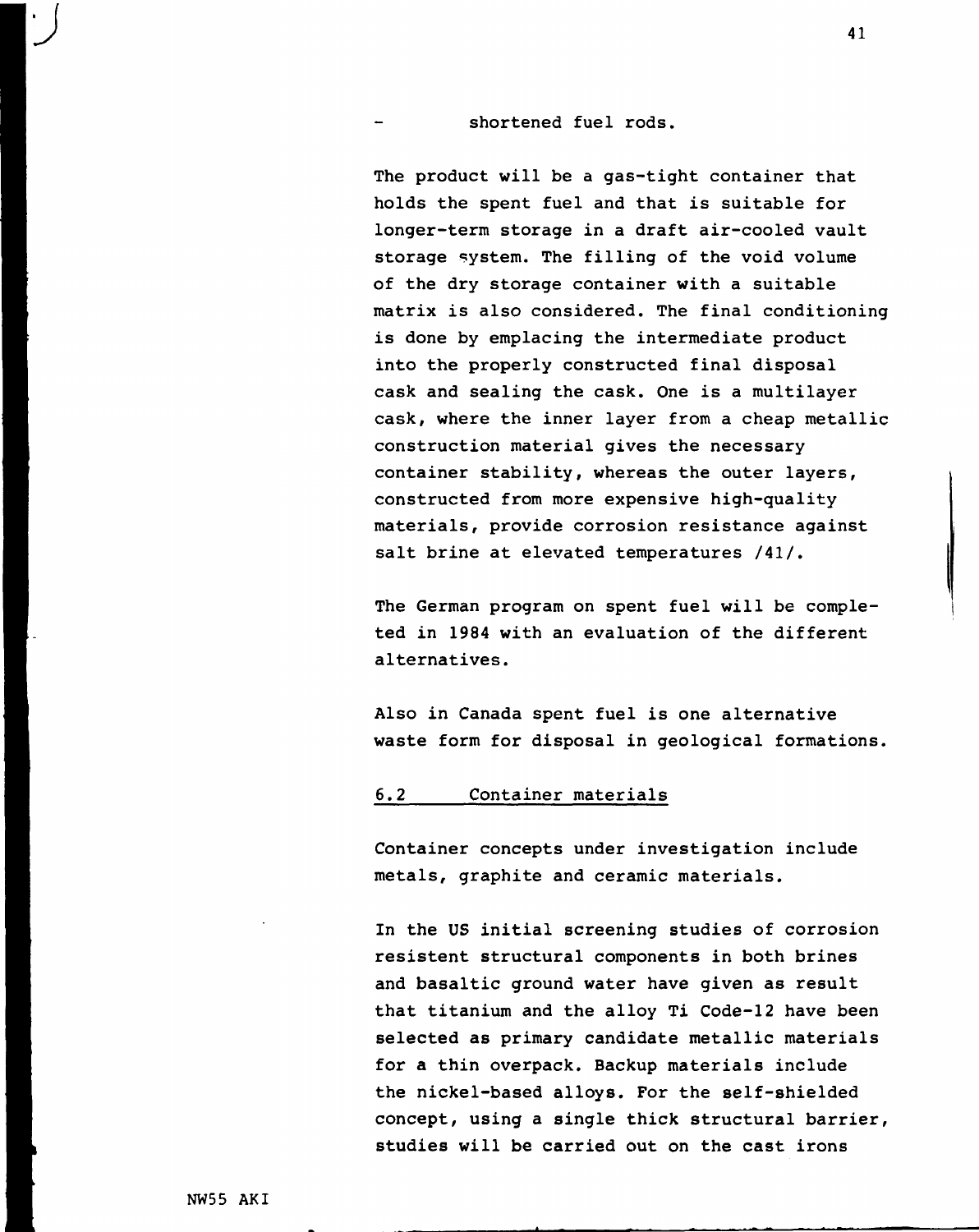and cast steel (42, 43). Limited studies have also been performed on graphite and ceramic materials.

In Canada potential container-shell materials have been evaluated from the viewpoints of corrosion resistance, ease of fabrication and mechanical properties. The following main reference materials have been recommended: Type 316L stainless steel, high nickelbase alloys, dilute titanium-base alloys and copper (44, 45).

In the UK the current research for disposal container material is concentrating on metallic materials (46) . Two concepts are being pursued involving the use of metals possessing high corrosion resistance, and also metals of comparatively low resistance, which can be used economically at considerable thickness to make allowance for corrosion losses. On the basis of short-term accelerated tests commercial-purity titanium, a Ti - 0.2 % Pd alloy and Hastelloy C4 have been selected as candidate metals for corrosion-resistant containers. Carbon steel and cast iron have been selected as candidates for corrosion allowance containers.

Attention is also being directed to the possibility of providing some corrosion protection for the containers. One approach would be to select a backfilling material which would inhibit attack by retarding the transport of reactants and products or by producing relatively alkaline conditions.

Another approach would be to have a multiplelayer container system. For example, a corrosive container could be placed over a corrosion-resistant container, so that if the outer vessel was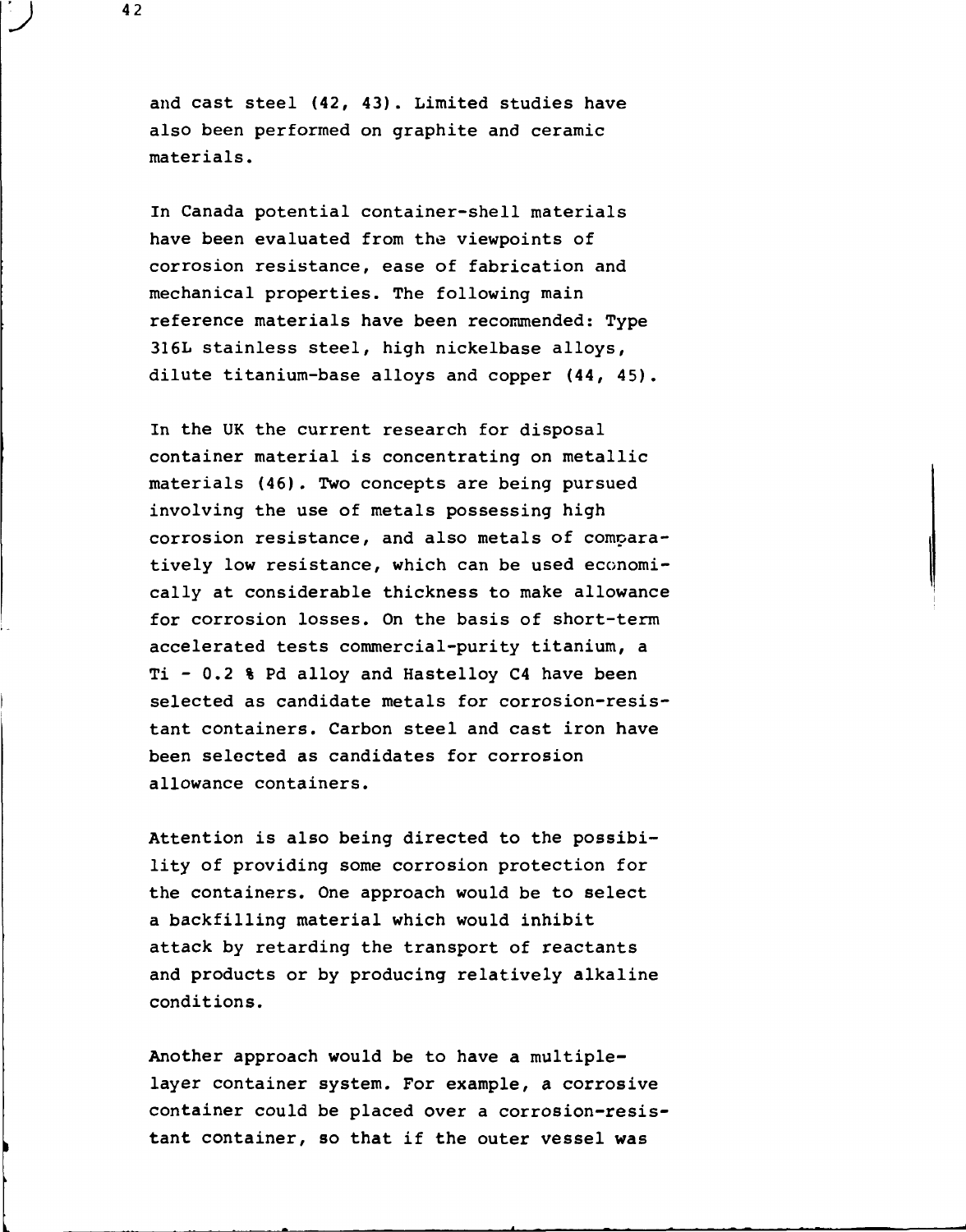penetrated locally, the corrosion of the remaining metal would cathodically protect the inner container.

In the Federal Republic of Germany the following concept of canisters are being studied for conditioned spent fuel /47/:

- metal
- graphite
- ceramic

#### 6.3 Backfill materials, general

Backfill material occupies space between waste forms and the host rock (or liner material). It can also fill access shafts and tunnels in a mined repository. The backfill material will limit water intrusion into the repository and act as a diffusion barrier to radionuclide migration.

A great number of materials have been considered as backfill materials. Based on presently available test data and possible functions in conceptual repository designs, the following backfill materials have been identified for further study in the US: sodium bentonite, calcium bentonite, illite, quartz sand, basalt, tuff, serpentine, desiccants (MgO and CaO) and CaSO $_4$  /42/.

Fe(II)-containing mineral can be included as a redox buffer to reduce the higher valence states of the actinides and technetium and to lower the corrosion potential of the waste canister material /48/. Apatite, monazite, cinnabar, galena, chalcocite and barite can also be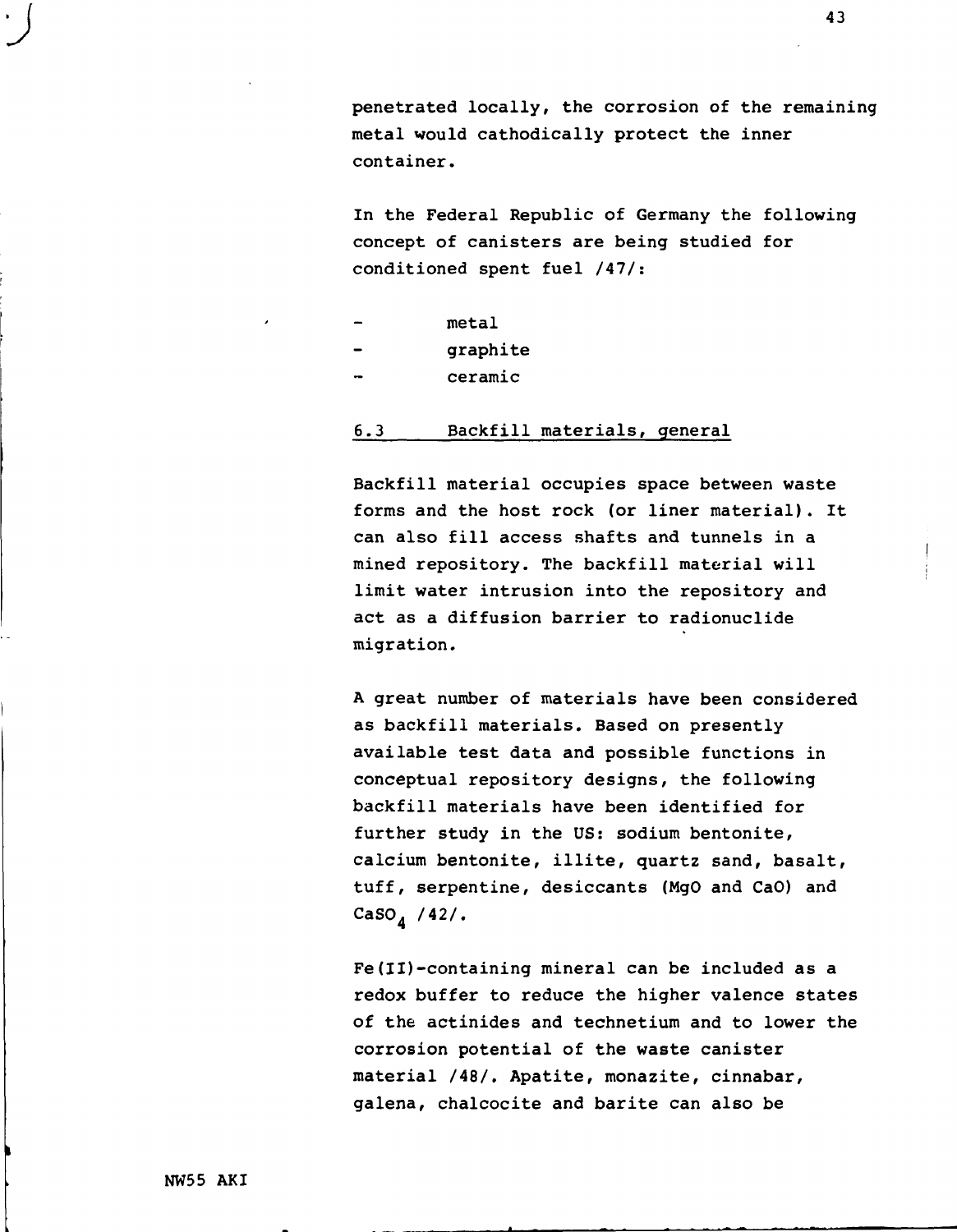included to strongly sorb the actinides, iodine and strontium.

In Canada a buffer with a large fraction of smectite clay, smectite-illite clay or illite is currently favoured as a stable retardant barrier surrounding the waste package /49, 50/.

Some of the proposed backfills will contain a relatively low clay content and a large fraction of inert filler such as sand or crushed host rock. Borehole seals will be composed of compacted clay or cementation plugs, or both. Shaft seals will probably be compacted clay plugs, with grouting of the rock around these plugs if necessary. Several different seals will be employed and the volume between them will be backfilled /49/.

#### 6.4 Repository designs

The generally accepted concept for a repository involves sinking shafts into the selected rocks and mechanical excavation of all required openings. An alternative concept is to drill an array of deep holes into the host rock from the surface.

# 6.4.1 \_\_\_\_ The United States

The Basalt Waste Isolation Project has suggested a rather complicated waste package for emplacement in a repository at the Hanford site /51/. The details of the waste package conceptual design for spent fuel are shown in Figure 3 and 4.

Figure 3 shows the placement of waste in the canister/overpack assemblage. Pins from seven BWR disassembled fuel bundles or three PWR

44

**•J**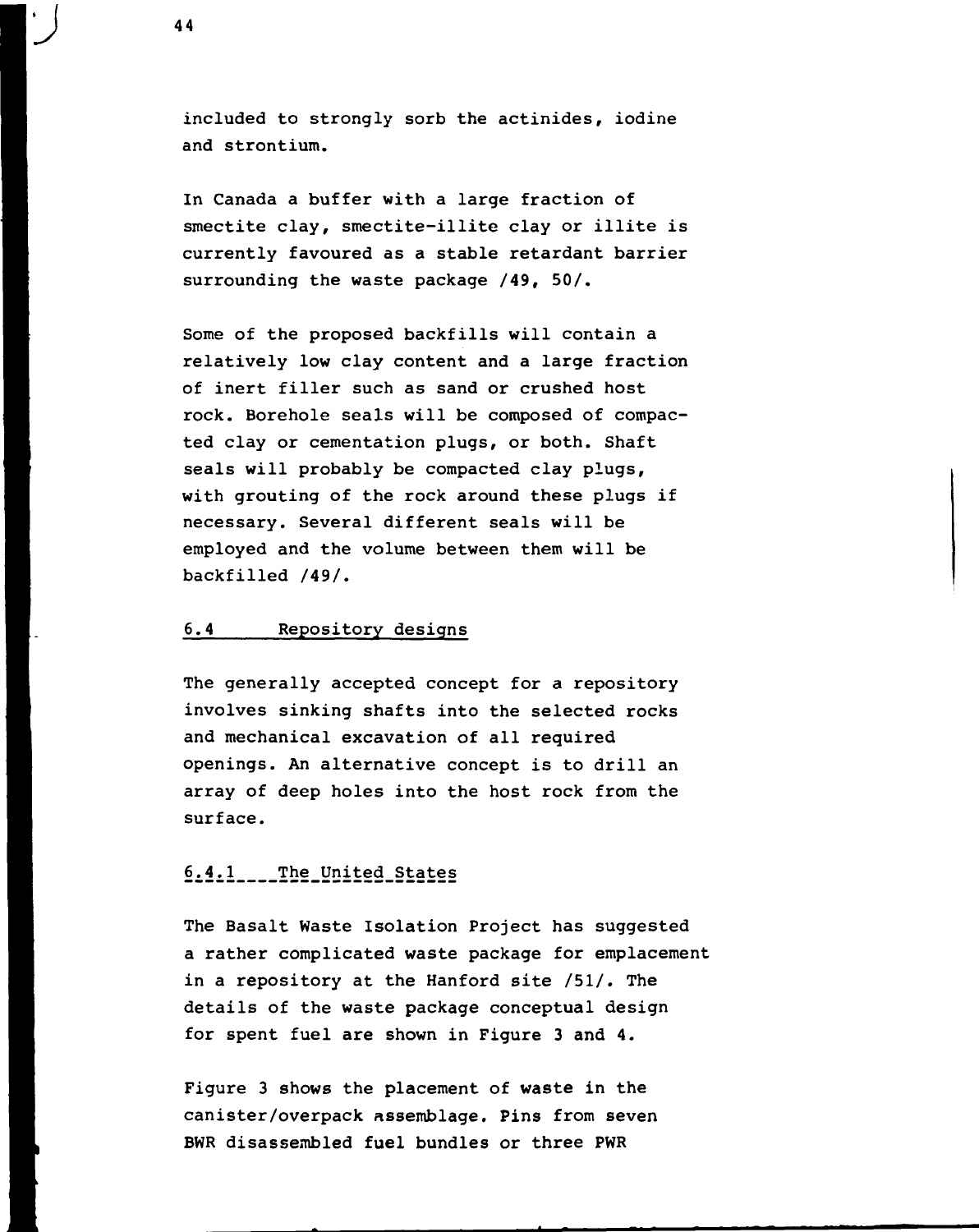disassembled fuel bundles are placed in a closely packed array inside the carbon steel canister. A layer of graphite (buffer) surrounds the canister. The canister and graphite are placed inside a titanium overpack. The canister and overpack have ellipsoidally dished bottoms to minimized damage from accidentally dropping the containers during handling. The overpacked canister assemblage will be transported from the surface and emplaced in a borehole drilled in the floor of a deep tunnel. The emplacement configuration is shown in Figure 5.

Figure 4 also shows the arrangement of barrier and retrieval components external to the overpacked canister. Retrievability of the waste during the period preceding repository decommissioning is provided by a removable radiation shielding plug consisting of an aluminum container filled with a mixture of zircon sand or magnetite and bentonite. The bentonite is added to retard water penetration.

The backfill as described above is placed around the overpack. In this concept, the majority of the backfill is performed in an aluminum shell to facilitate emplacement. The aluminum can is held in place with bentonite placed between the can and the borehole.

The complete closure of the backfill layer, a backfill section is attached to the plug. This portion of backfill is enclosed in perforated sheet aluminum or aluminum mesh to protect the backfill during emplacement.

The perforations allow the backfill to expand to seal the closure against water penetration. Aluminum is used as a temporary structural metal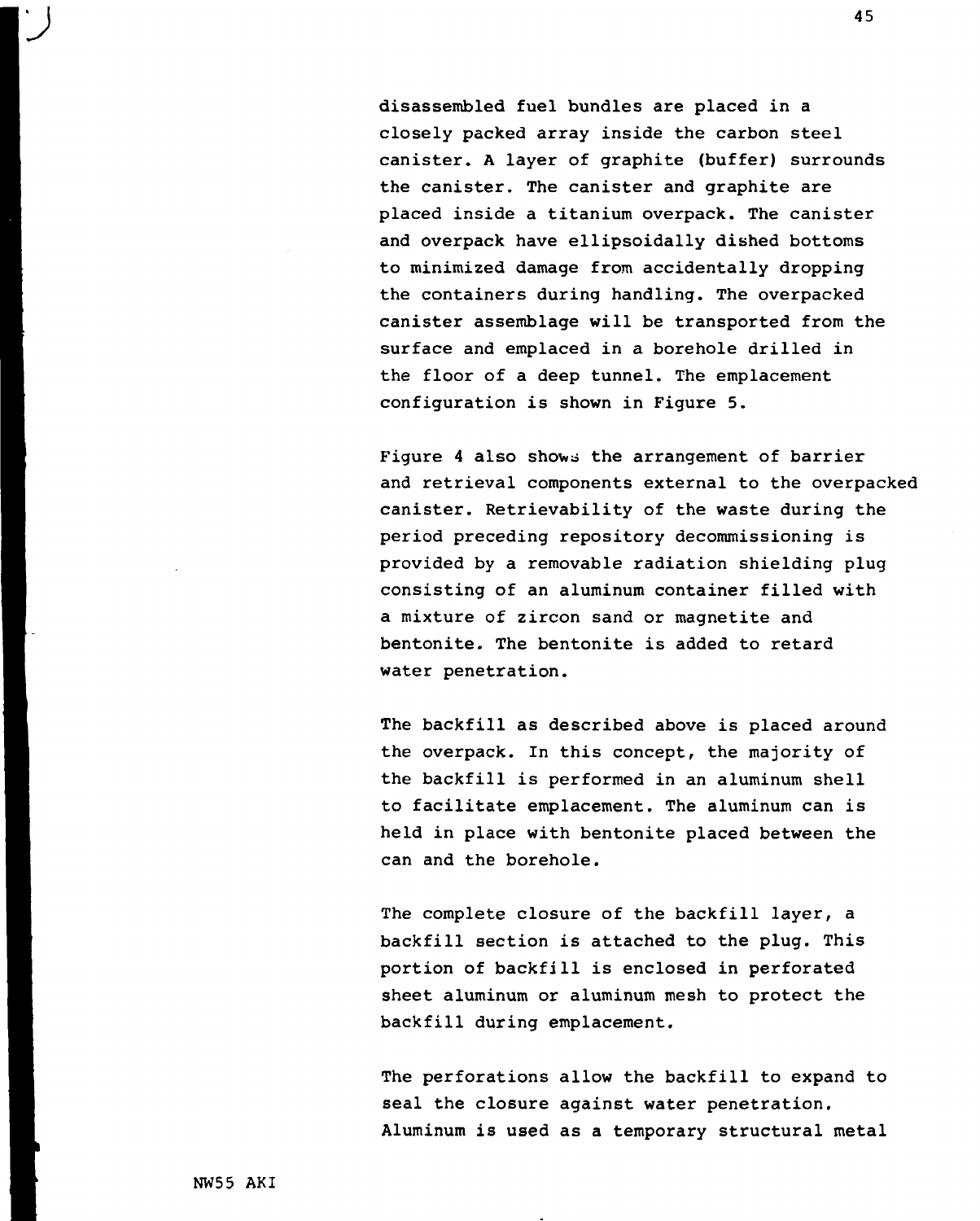rather then steel because the aluminum corrosion products remain in place preventing void formation, and aluminum will not appreciably affect the pH of the groundwater. The use of calcium-containing materials such as concrete is avoided to prevent exchanging the sodium in the bentonite with calcium ions, which would increase the water permeability of the bentonite.

The emplacement of spent fuel package into storage position is shown in Figure 5. The storage holes are drilled from the level floor of the storage room. The spacing between storage holes is based upon heat transfer and rock stress analysis.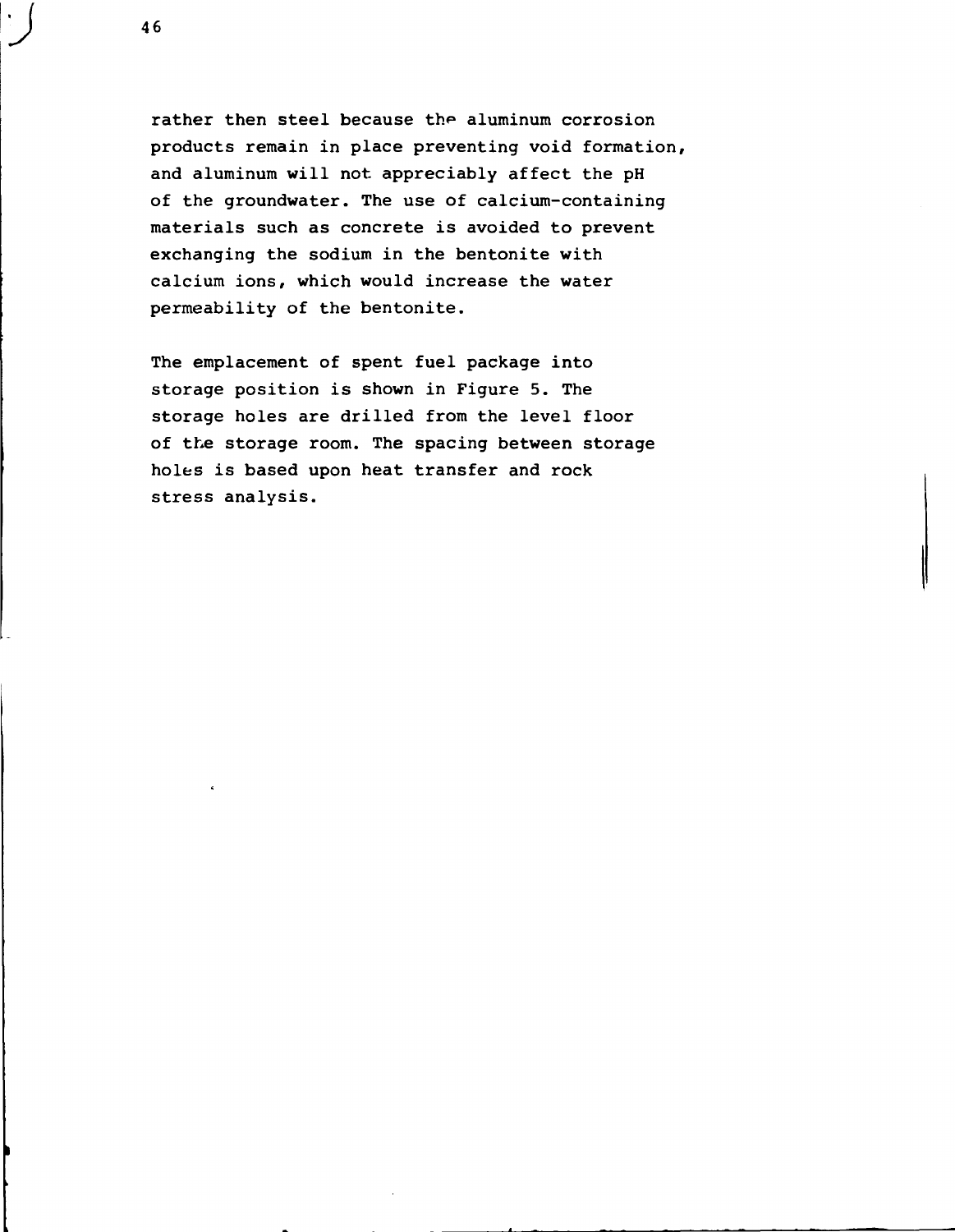



 $\hat{\boldsymbol{\cdot}$ 

 $\vert \cdot \vert$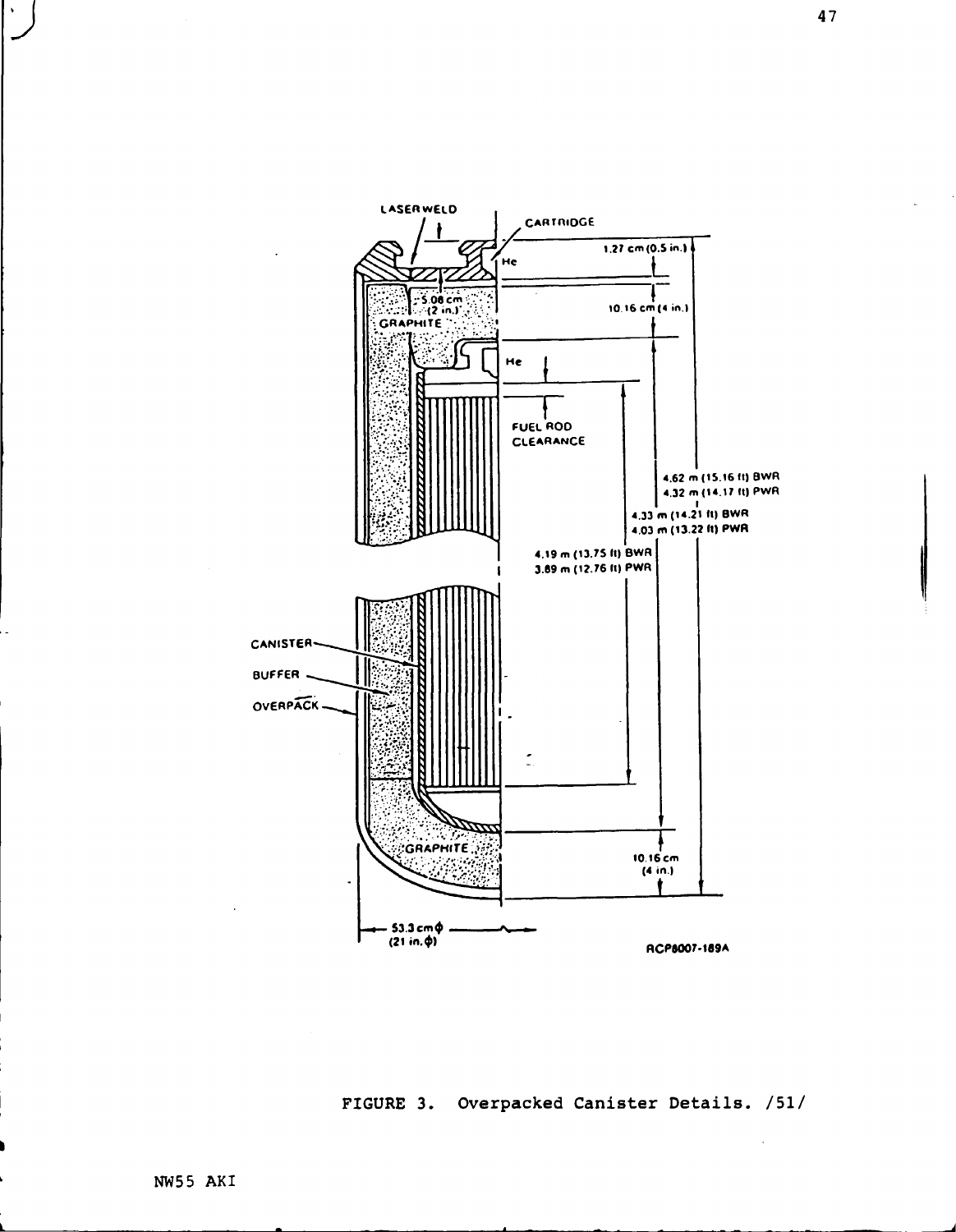**-96.S cm (40.0 in.)** क़ Jaag **ALUMINUM CAN FILLEO WITH SHIELDING** cnour **ZIRCON SANO** PLUG **(ZrS.CUl AT 19S pel. OR 8ASALT C«FRE£** 81.3 cm **MAGNETITE**  $(32.0 in.)$ **66.4 cm OO ZIRCON SANO (34.0 in.)** ضط **TAILORED BACKFILL SPRING/S TUO** <u>t med</u> **CONNECTIONS PERFORATEO METAL WASTE TAILOREO BACKFILL PACKAGE 6.1 m (20.0 ft) BWR S3.3 cm 0 0 5.79 m (19.0 It) PWR (21.0 m. O0| 4.62 m (15.16 ft) BWR CONTAINER 4.32 m (14.17 (t) PWR ALUMINUM CONTAINER BACKFILL 8.162 kg (18.0381b) PERMEABLE CERAMIC; e.g.. 48% AI2O3.50% S1O2 58.4 cm ID K 71.1 cm 0 0 (23 0 in. IO K 28.0 in. 00)** L  $25.4 cm$  $(10.0 in.)$ t **BENTONITE** -114.3 стф-(45.0 in  $\phi$ ) **121.9 cm (48.0 In.) BOREO HOLE RCP8OO7-190A**

> FIGURE 4. Conceptual Multiple Barrier Waste Package in Storage Hole. /51/.

**•J** <sup>48</sup>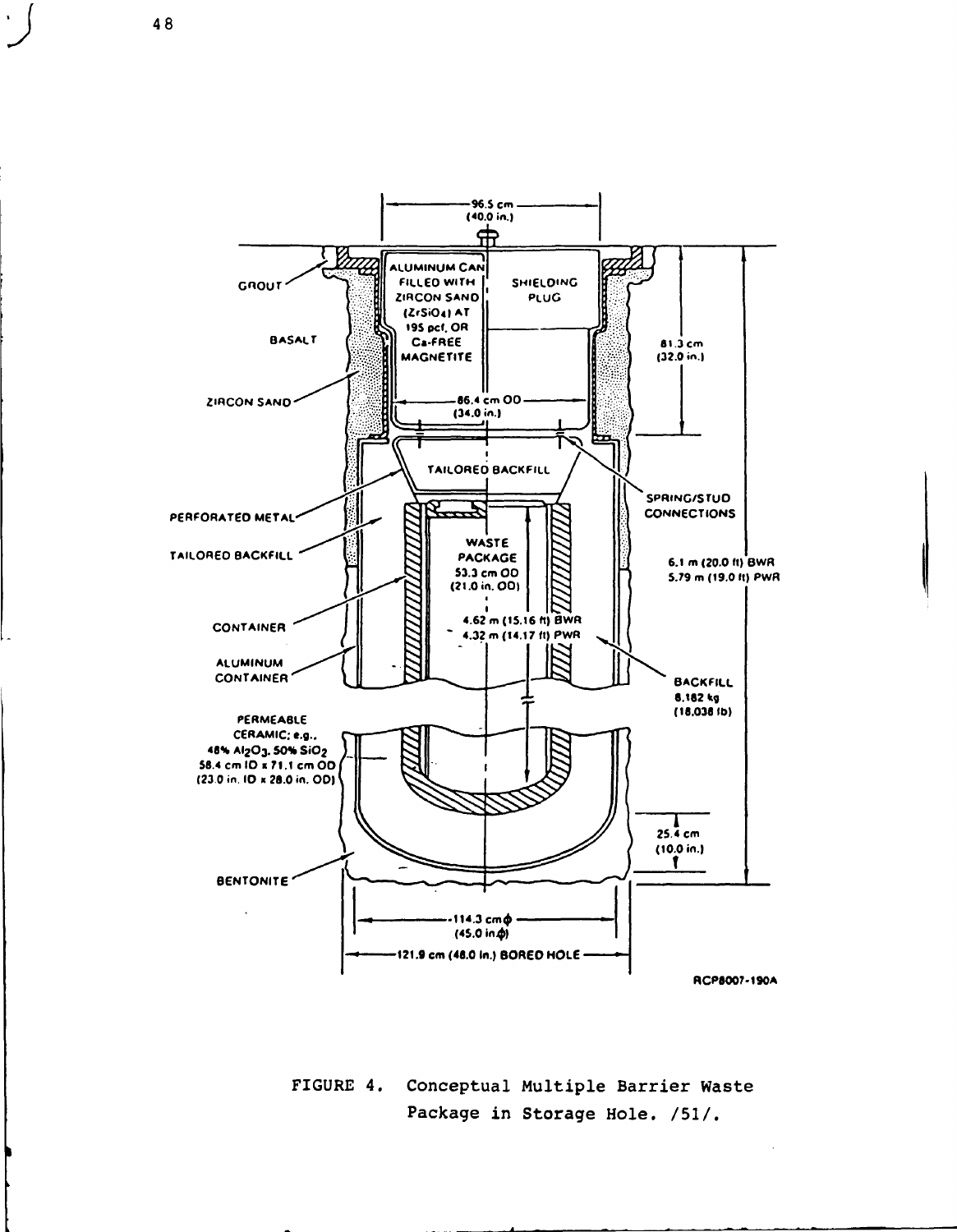

FIGURE 5. Room Cross Sections and Plan. /51/

 $\blacksquare$ 

 $\omega_{\rm{eff}} = \omega_{\rm{eff}} + \omega_{\rm{eff}} + \omega_{\rm{eff}}$ 

منعا بالم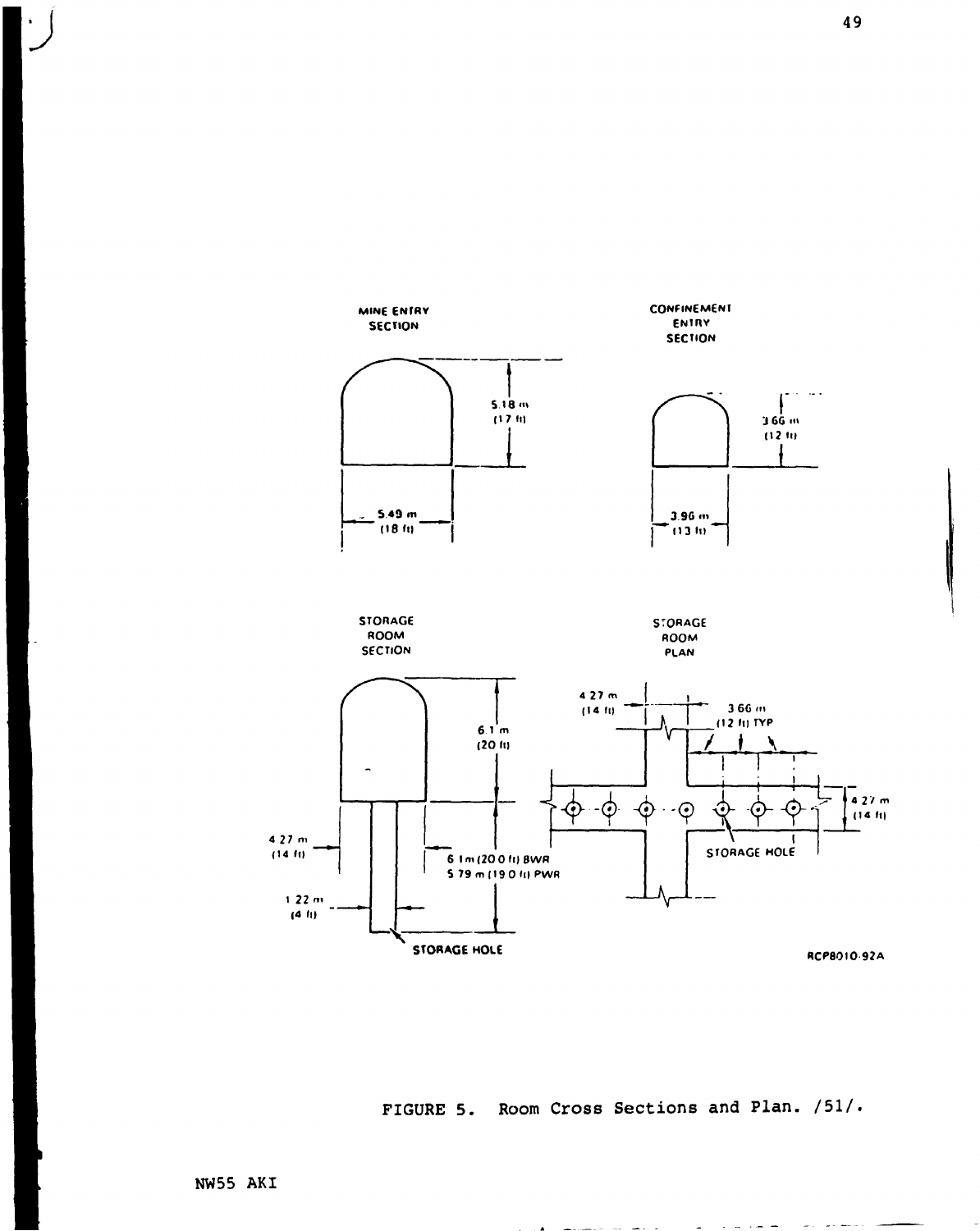# $6.4.2$  Canada

Two design concepts for a repository in igneous rock have been developed in Canada, one for spent fuel and the other for high-level reprocessing waste /52, 53/. The repositories were designed to accomodate all the high-level waste from the operation of CANDU reactors in Canada until the year 2015. The spent fuel and reprocessing waste concepts would result in the emplacement of 246 000 or 186 000 canisters, respectively, on a single level at a depth of 1 000 m. The repository would consist of a series of independent panels approx. 400 m wide.

It was proposed that spent fuel canisters, consisting of spent fuel set in lead and encapsulated in a steel container, would be emplaced on the floor of the disposal lanes in a thick layer of backfill. Backfilling would be complete after a retrievability period of 20 years. These concepts are schematically illustrated in Figure 6.

The reprocessing waste, consisting of a borosilicate glass encapsulated in stainless steel containers, would be emplaced in holes drilled in the floors of the disposal lanes, with backfilling completed immediately.

Studies of alternative vault lay-outs are in progress (54). One alternative is a disposal vault with two or more levels. Two alternative emplacement concepts will be assessed: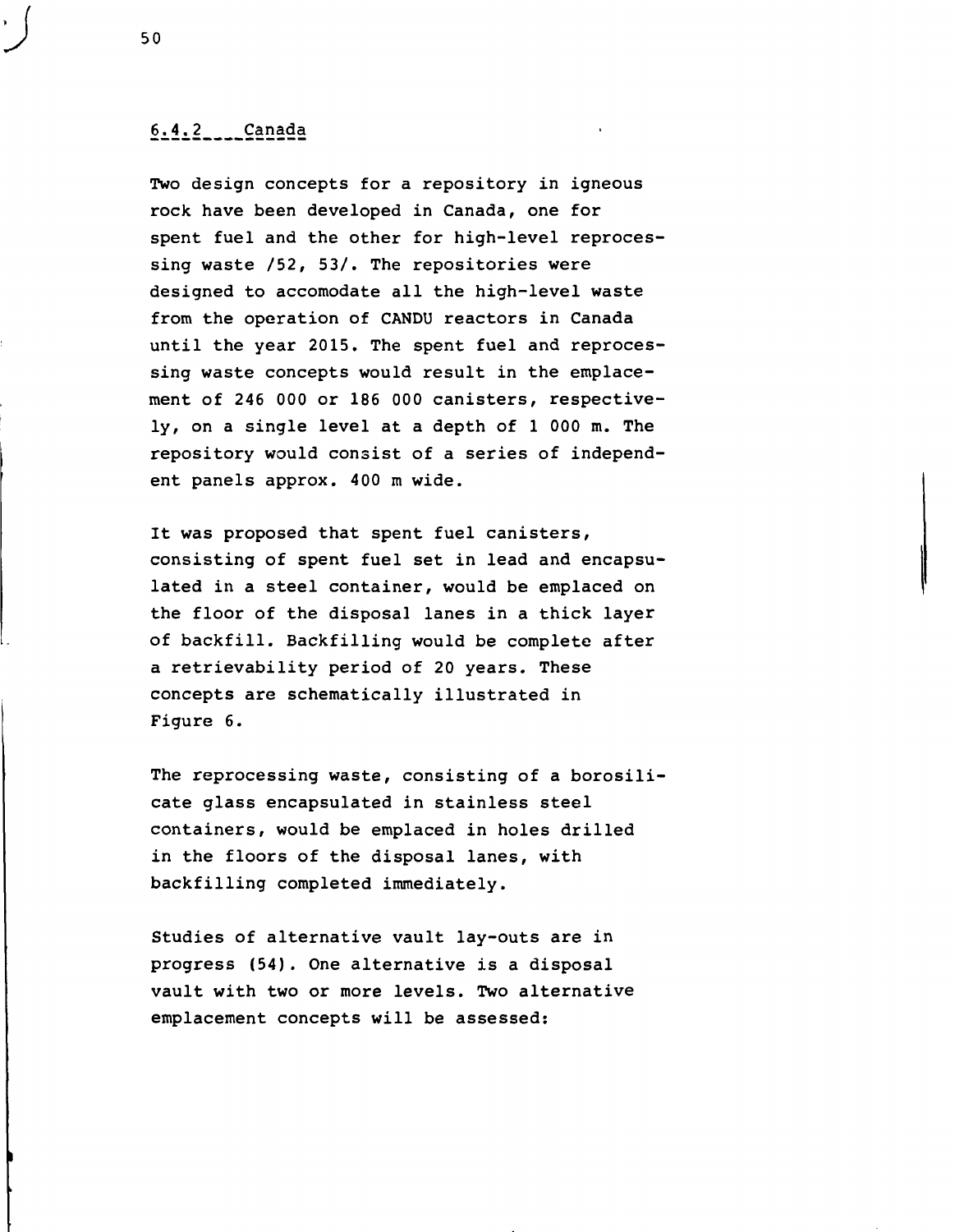Horizontal borehole emplacement: Waste packages are placed in horizontal boreholes drilled into the pillars between emplacement rooms in place of, or in addition to, emplacement in the floor of a room.

Deep borehole emplacement: Deep boreholes are drilled in a subhorizontal array out from an emplacement room. Several waste packages are emplaced in each borehole with no retrieval option. (The thermal and buffer emplacement considerations will be of prime importance in the assessment.)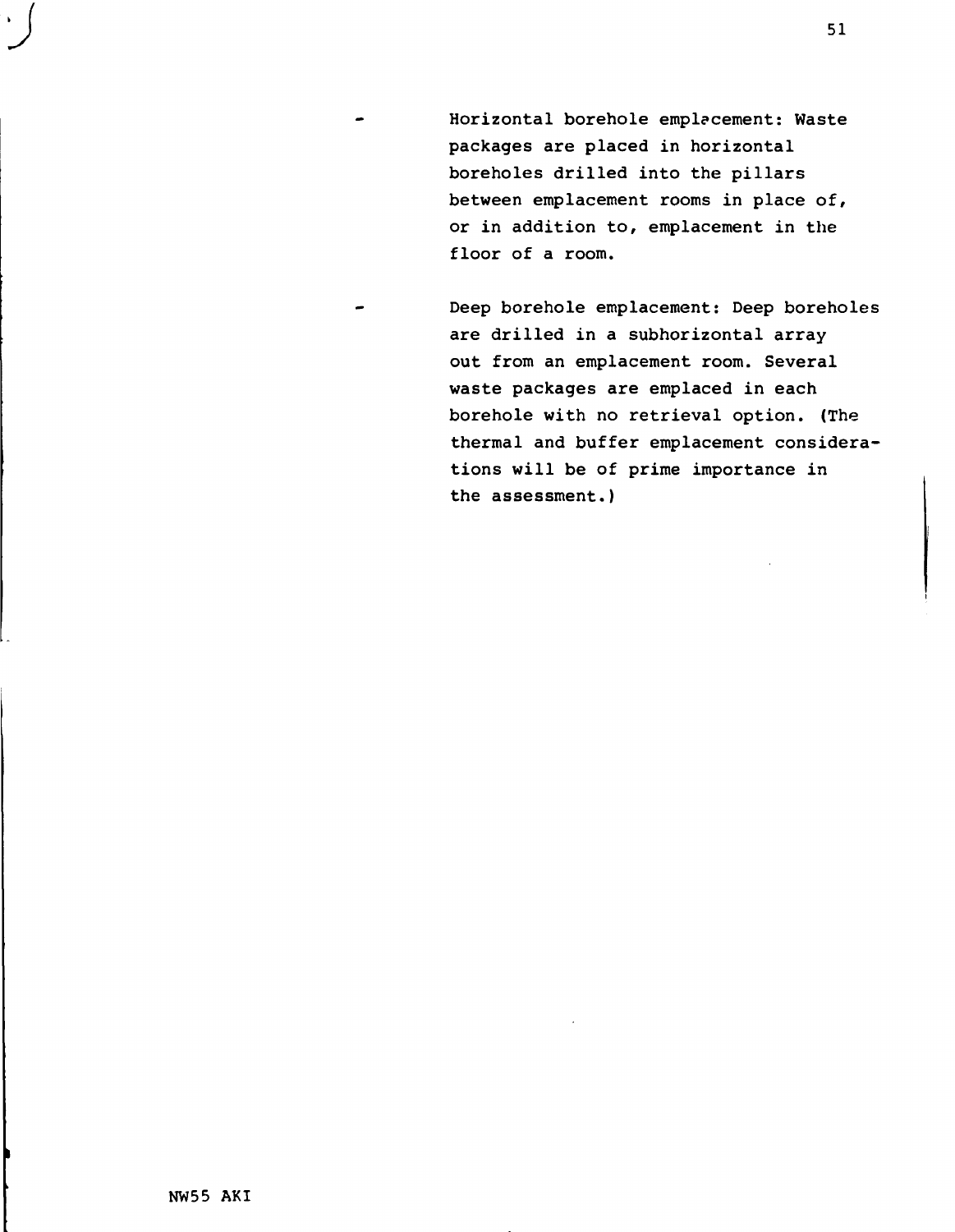

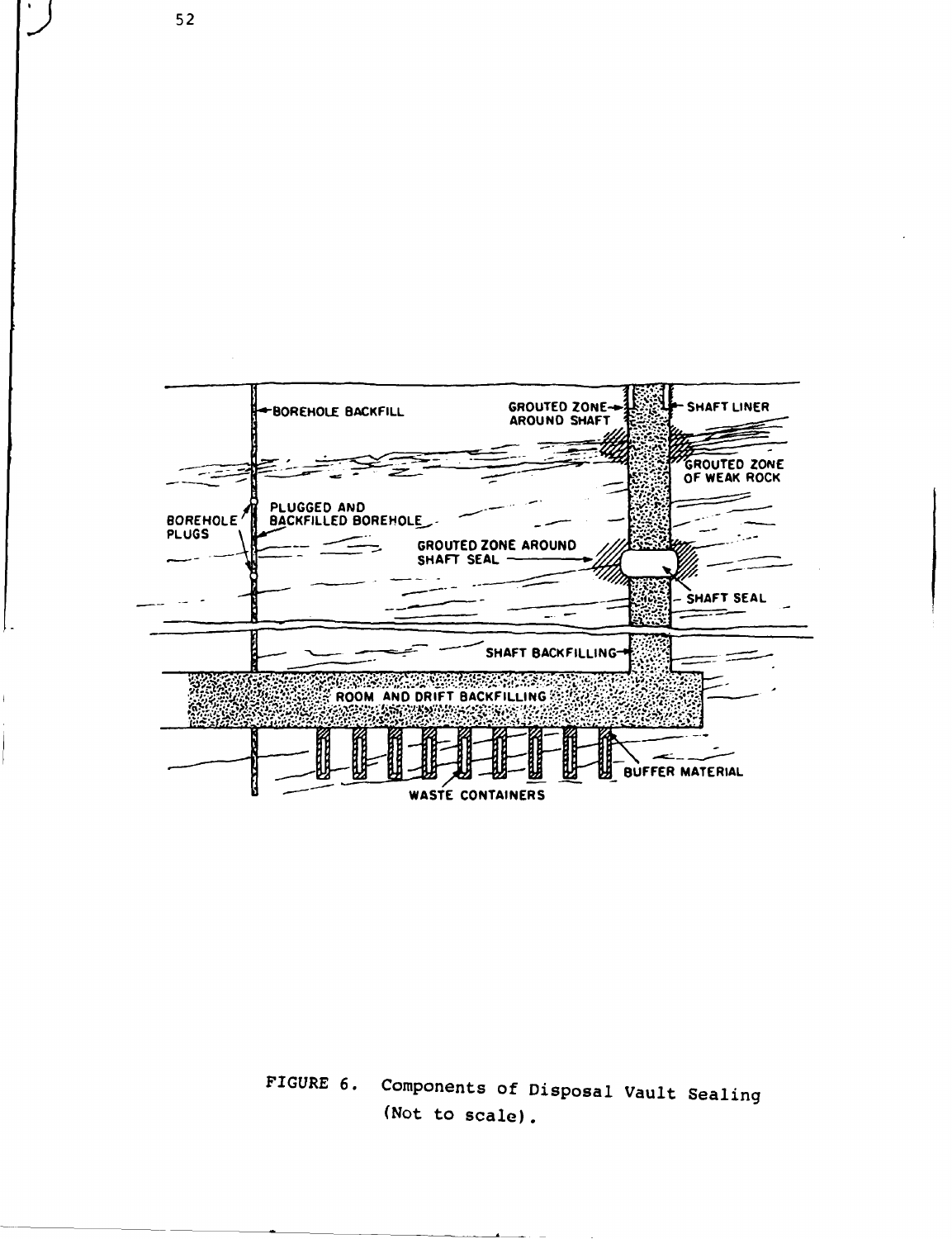# 6.4.3 Other countries

Repository alternative in Figure 7 is presented in a Finnish report (55) and it is based upon a Swiss final disposal study (56). In the concept the canisters are placed in the middle of the tunnel in a horizontal position inside the sand/bentonite mixture. In this kind of a repository concept, the drilling of disposal holes is avoided.

In order to keep the bedrock surrounding the disposal tunnel as intact as possible, the tunnels are constructed by full-face boring which technically corresponds to the boring method of disposal holes in other alternatives. To avoid the transfer and assembling work of the boring equipment, the tunnel is spiral-like and the boring can be continuous. The emplacement of canisters can be started after one full round by using the waste transport tunnel. The technical facilities are in the middle in connection with the vertical shafts.

With regard to the construction of the repository, the most significant differences when compared with other alternatives are thus the construction of the tunnels by full-face boring and avoiding the need for boring separate disposal holes. With regard to the operation and filling of the repository, the most significant differences are the different ways of depositing the canisters and tilling of the tunnels already when the canisters are emplaced.

**•J** <sup>53</sup>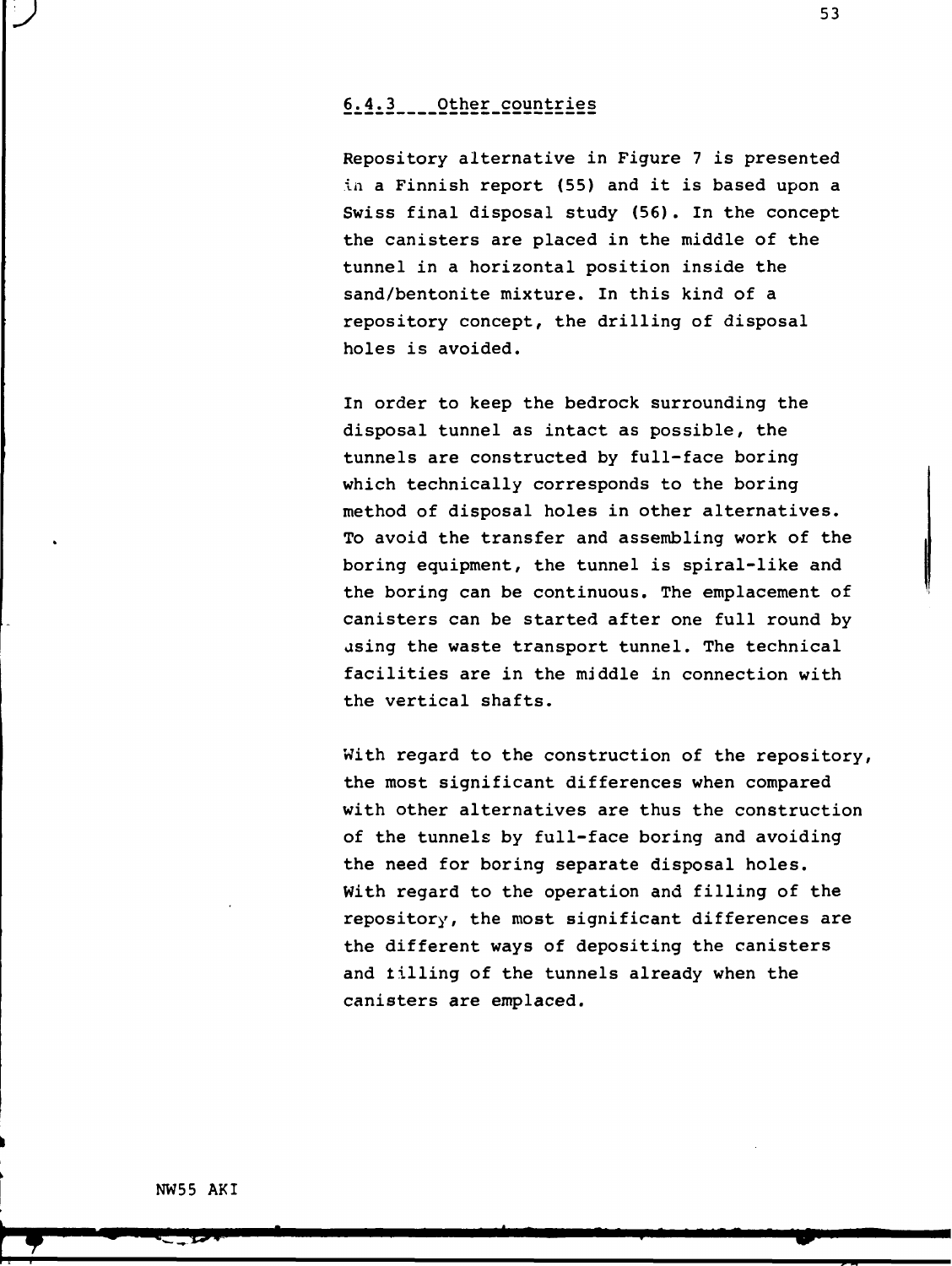

FIGURE 7. Repository alternative /55/.

**Kana**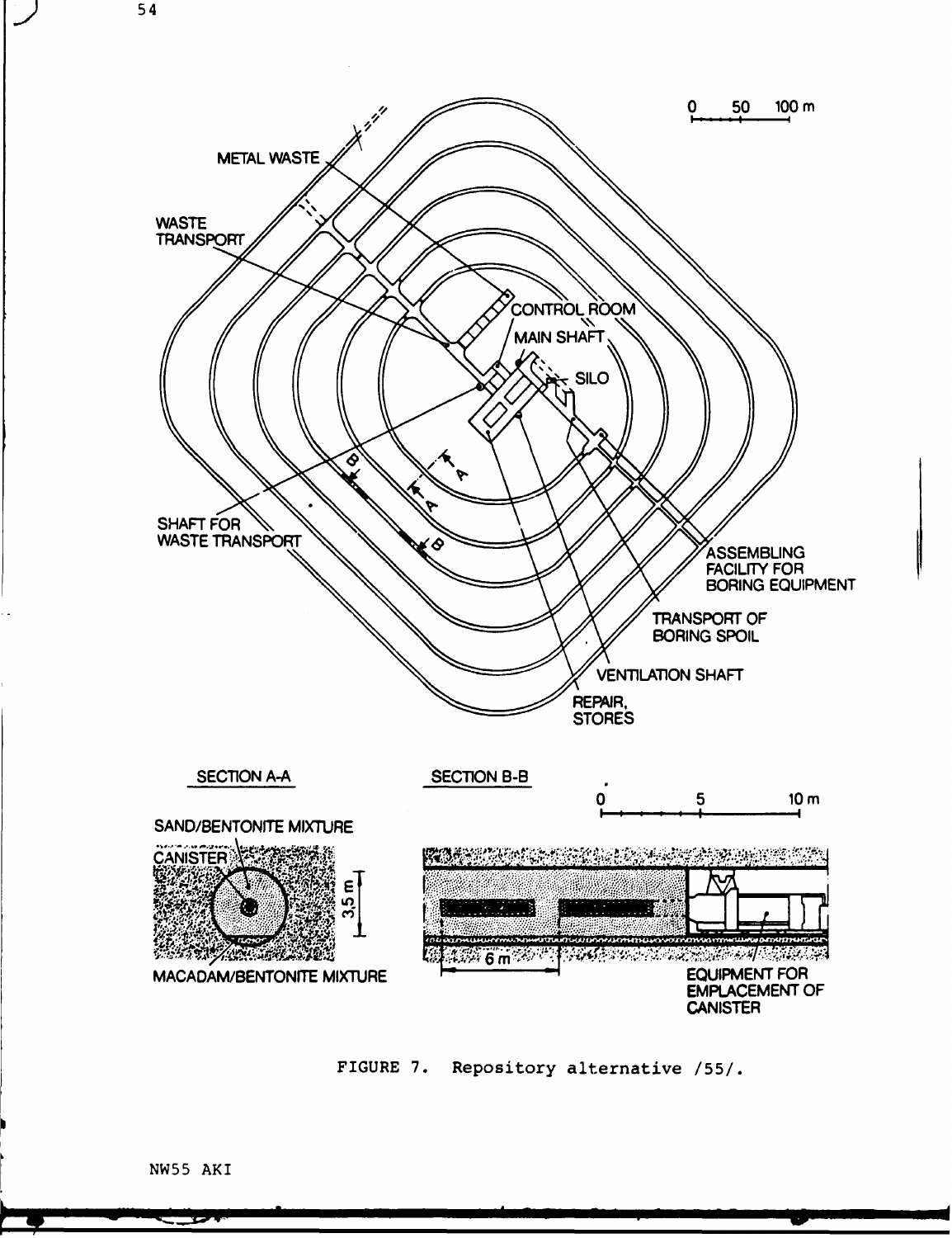**7 SAFETY ASSESSMENT AND PERFORMANCE CRITERIA FOR GEOLOGIC DISPOSAL**

#### **7.1 Safety assessment**

**Safety assessments of proposed repository systems are required so that decisions can be made on whether to proceed with the development and operation of a repository at a particular site.**

**Various methods, based on deterministic and/or probabilistic approaches, can be used for safety analyses. The analysis of long-term safety is considerably more difficult to quantify than that for the operational stage, since it requires prediction of future events.**

**Numerous studies have been made in many countries of the potential risks to future generations from radioactive wastes in underground-disposal repositories. Some of the conclusions which can be drawn from these studies have recently been summarized in the following way /3/:**

**Disruptive events that could result in direct and sudden release of waste into the environments are extremely unlikely and have consequences that are serious only within a small region near the repository site. Appropriate site selection can almost eliminate the occurrence of such events.**

> **The most important process for the release of waste is slow transport by groundwater. For a reasonable site location and design there are no plausible mechanisms whereby release**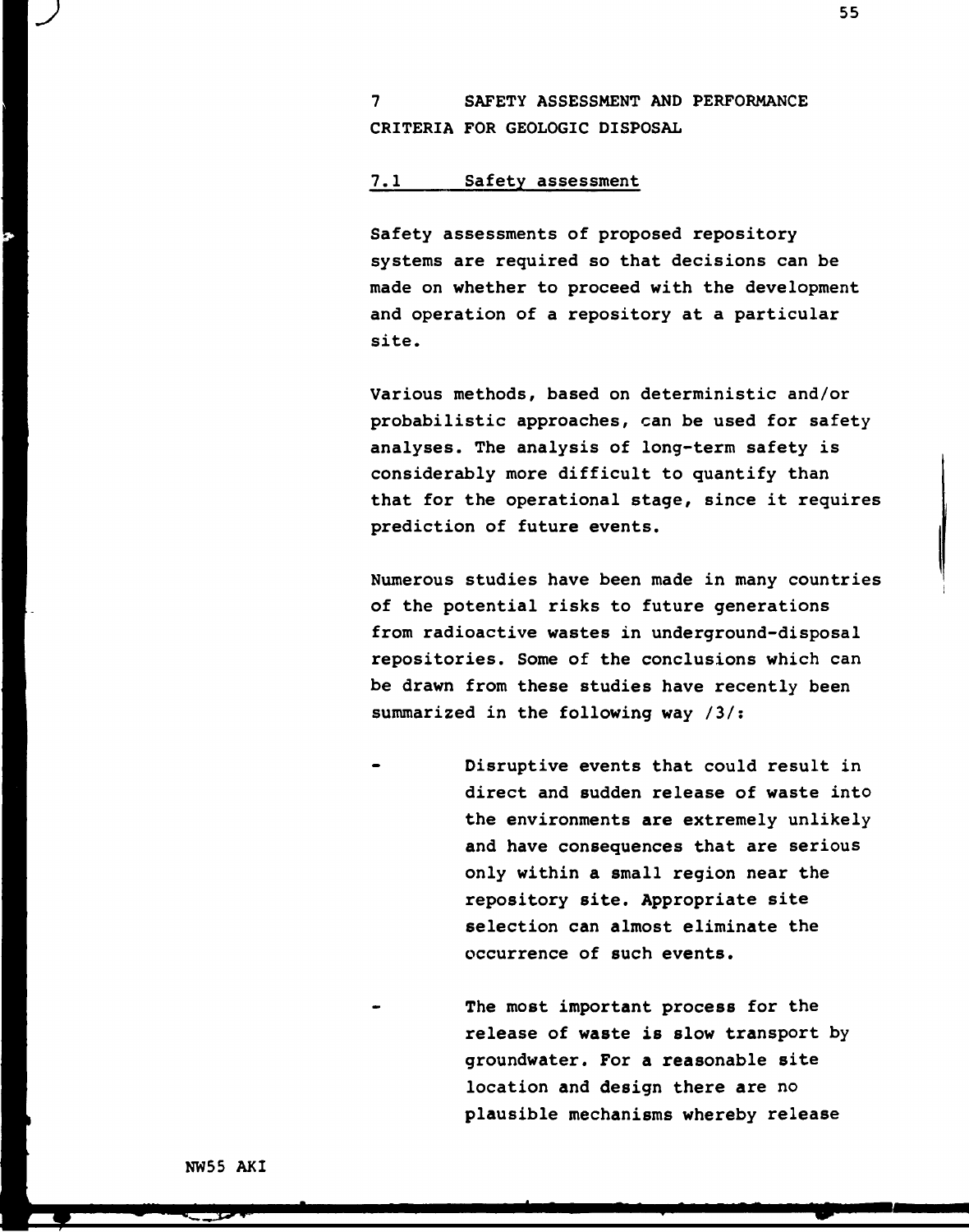**can cccur earlier than 1000 years after disposal. By this time the fission products that dominate early risk will have decayed to harmless levels. Generic risk assessment studies have demonstrated that many locations and designs are available which can ensure such containment.**

**Several assessment studies have quantified the range of the potential risks to future generations from these wastes. The range in predicted risks is quite similar to those currently experienced from naturally deposited uranium ore bodies, i.e. several times natural background in some areas to many orders of magnitude below natural background in others. The pessimistic risk estimates for high-level waste disposal derive from studies that have assumed failure of engineered barriers in a poorly selected site. The very low risk estimates derive from studies that assume at least limited performance of some barriers for an average site.**

- **It is generally accepted that the potential level of future risk can be determined only by assessments performed for specific repository sites.**
- **Studies on natural elements or similar natural phenomena generally support the predictions of safety assessment studies indicating the very low migration of actinides through the geospheric pathways.**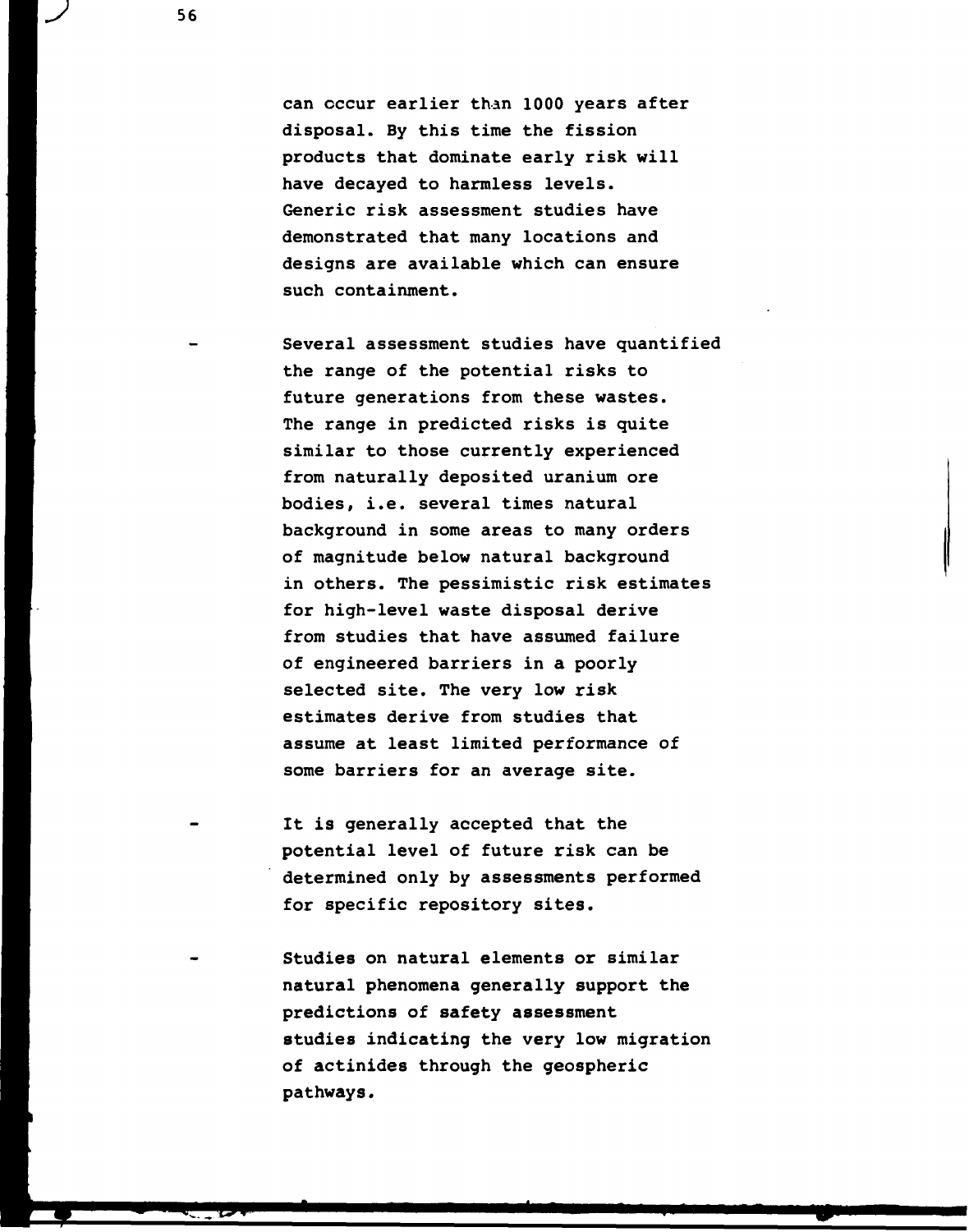#### **7.2 Performance criteria**

**The US Department of Energy published in 1981 performance criteria to be used in assessing the suitability of sites for mined geologic disposal of high-level radioactive waste /57/.**

**These criteria are in summary**

**Site Geometry Adequate depth, thickness, and lateral extent of host medium**

**Host Rock Proper- Low permeability, porosity, ties and water content; adequate chemical, radiological, thermal, and physical and mechanical characteristics**

- **Hydrology Low ground water gradients; adequate distance from utili2ation or discharge points**
- **Tectonic Stability Rates and amounts of uplift or subsidence which pose no threat to the physical integrity of the repository**
- **Faulting Located away from active faults which would adversely affect operational safety or geological containment**
- **Volcanism Cannot be sited in or near an area in which igneous or volcanic activity has occurred during the Quaternary period (2 million years ago to present)**

**NW55 AKI**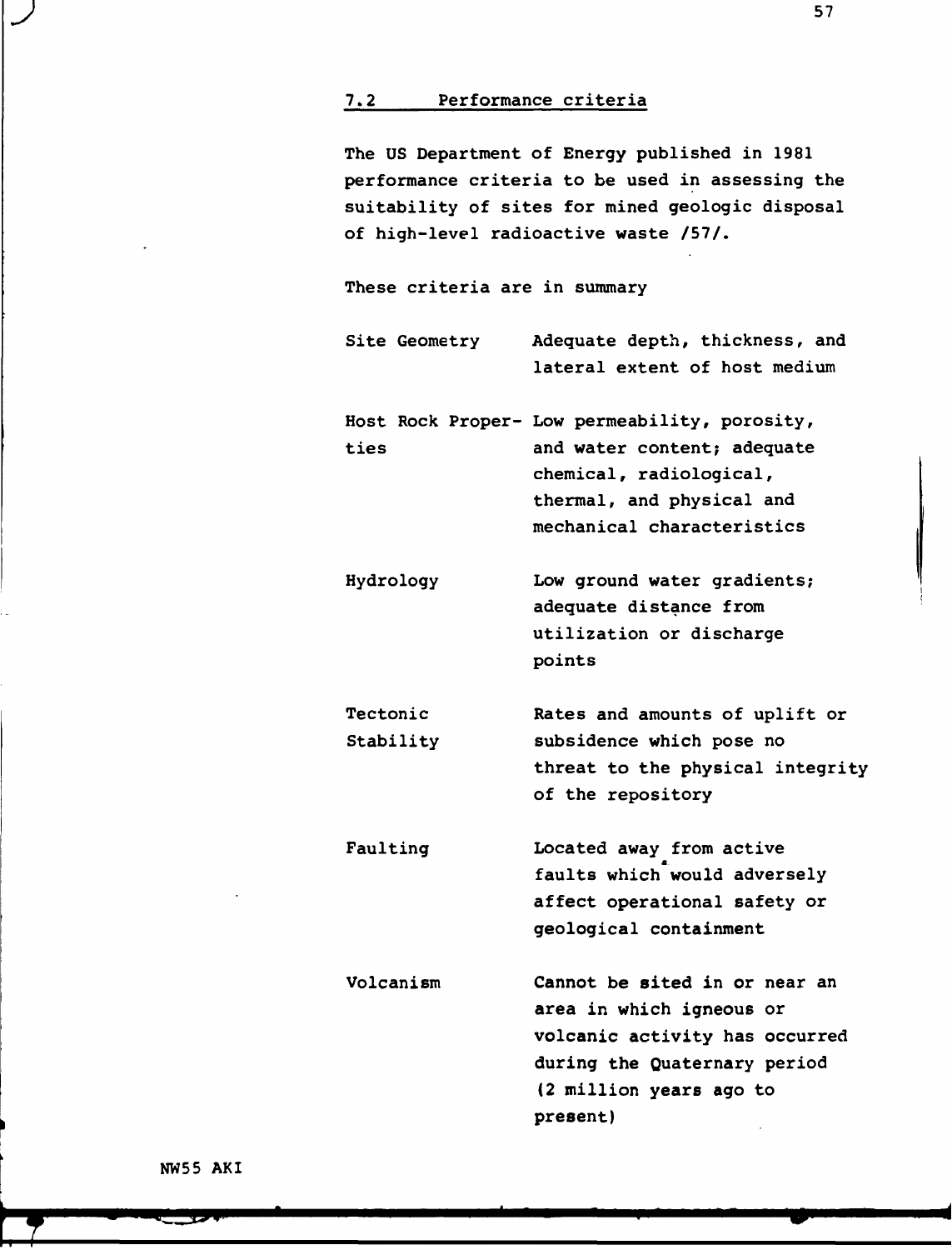**Seismicity Must be located in regions expected to be remote from recorded or historic earthquakes of greater than "moderate" intensity**

**J**

**Relation to Located in an area which will Natural Resources prevent preemptive utilization of potentially valuable resources.**

**In 1981 US Nuclear Regulatory Commission (NRC) issued proposed technical licensing criteria and asked for comments from federal agencies and the public /58/.**

**Some main points of the proposal are:**

- **The engineered system shall be designed so that the waste packages will contain all radionuclides for at least the first 1 000 years after permanent closure.**
- **The engineered system shall be designed so that, after the first 1 000 years following permanent closure, the annual release rate of any radionuclide from the engineered system into the geologic setting is at the most one part in 100 000 of the maximum amount of that radionuclide calculated to be present in the underground facility at any time after 1 000 years following permanent closure.**
- **The geologic repository shall be located so that pre-waste emplacement groundwater travel times through the**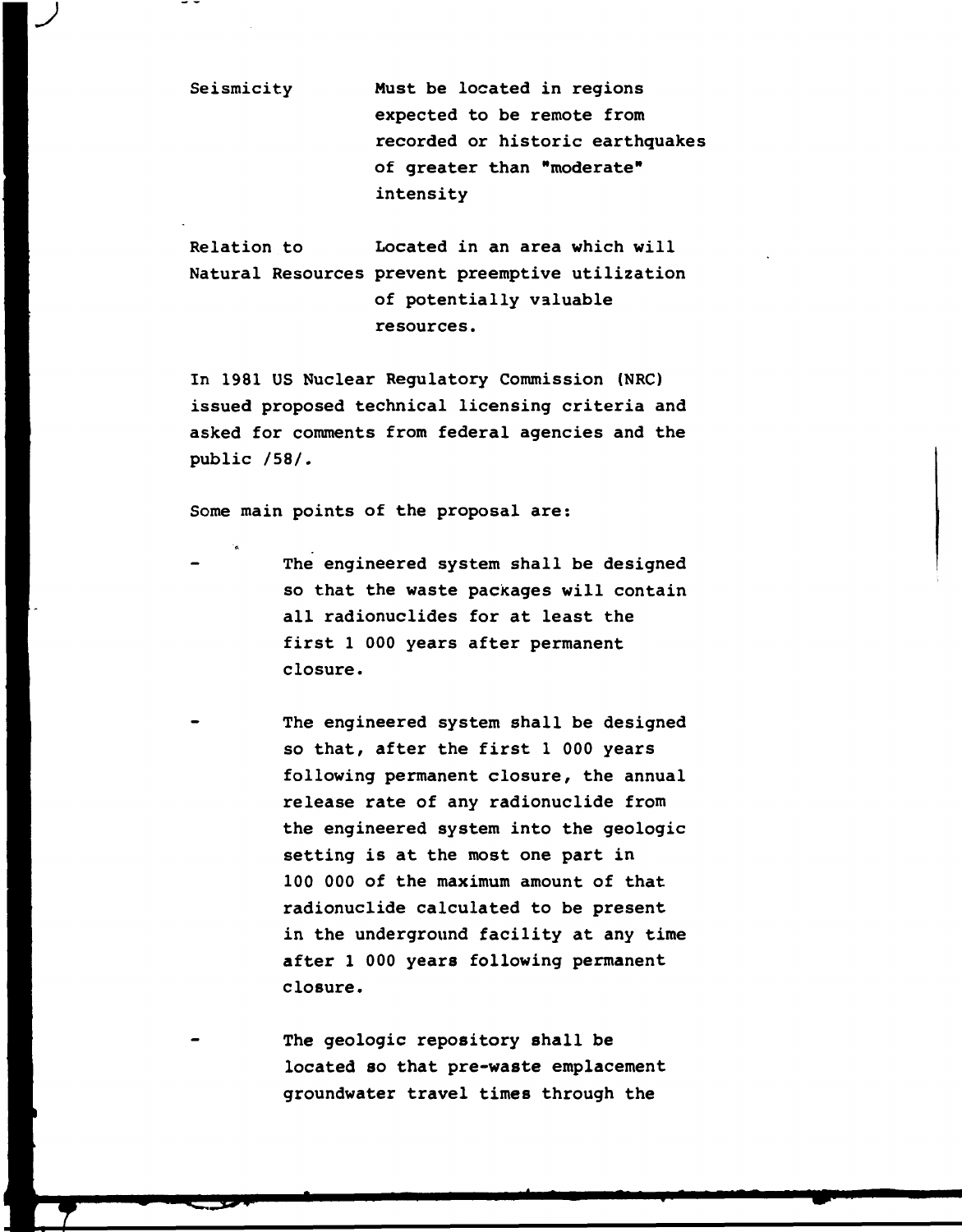**far field to the accessible environment are at least 1 000 years.**

**The geologic repository operations area shall be designed so that the entire inventory of waste could be retrieved on a reasonable schedule, starting at any time up to 50 years after waste emplacement operations are complete.**

**The Commission is presently analyzing the response from federal agencies and the public before issuing its final licensing criteria.**

**The Environmental Protection Agency (EPA) will set radionuclide release limits for the repository, Proposed rules have been issued /59/.**

**Some of the important points are:**

**Disposal systems for high-level or transuranic wastes shall be designed to provide a reasonable expectation that for 10 000 years after disposal:**

- **a) Reasonably foreseeable releases of waste to the accessible environment are projected to be less than the quantities calculated according to Table 3.**
- **b) Very unlikely releases of waste to the accessible environment are projected to be less than ten times the guantitites calculated according to Table 3.**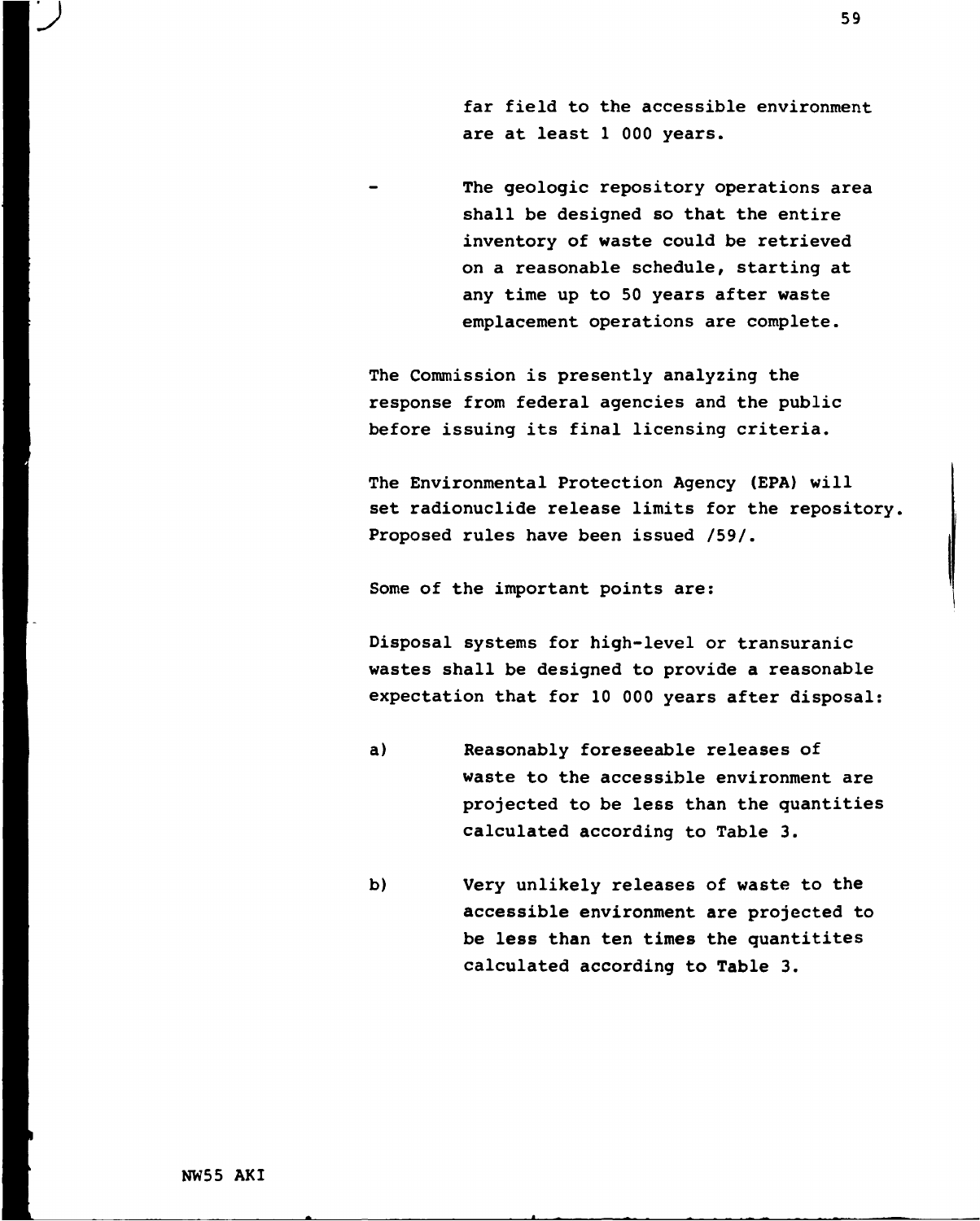# **Table 3. RELEASE LIMITS FOR CONTAINMENT REQUIREMENTS**

**(Cumulative Releases to the Accessible Environment for 10 000 Years After Disposal)**

| Radionuclide                                  | Release Limit (curies per<br>1000 MTHM) |  |
|-----------------------------------------------|-----------------------------------------|--|
| Americium-241                                 | 10                                      |  |
| Americium-243                                 | 4                                       |  |
| Carbon-14                                     | 200                                     |  |
| Cesium-135                                    | 2000                                    |  |
| Cesium-137                                    | 500                                     |  |
| Neptunium-237                                 | 20                                      |  |
| Plutonium-238                                 | 400                                     |  |
| Plutenium-239                                 | 100                                     |  |
| Plutonium-240                                 | 100                                     |  |
| Plutonium-242                                 | 100                                     |  |
| Radium-226                                    | 3                                       |  |
| Strontium-90                                  | 80                                      |  |
| Technetium-99                                 | 10000                                   |  |
| <b>Tin-126</b>                                | 80                                      |  |
| Any other alpha-em-<br>itting radionuclide    | 10                                      |  |
| Any other radionuclide<br>which does not emit |                                         |  |
| alpha particles                               | 500                                     |  |

**"Accessible environment" includes:**

**1) the atmosphere, 2) land surfaces, 3) surface waters, 4) oceans, and 5) parts of the lithosphere that are more than ten kilometers in any direction from the original location of any of the radioactive wastes in a disposal system.**

**"Reasonably foreseeable releases" means releases of radioactive wastes to the accessible environment that are estimated to have more than one chance in 100 of occurring within 10 000 years.**

6 V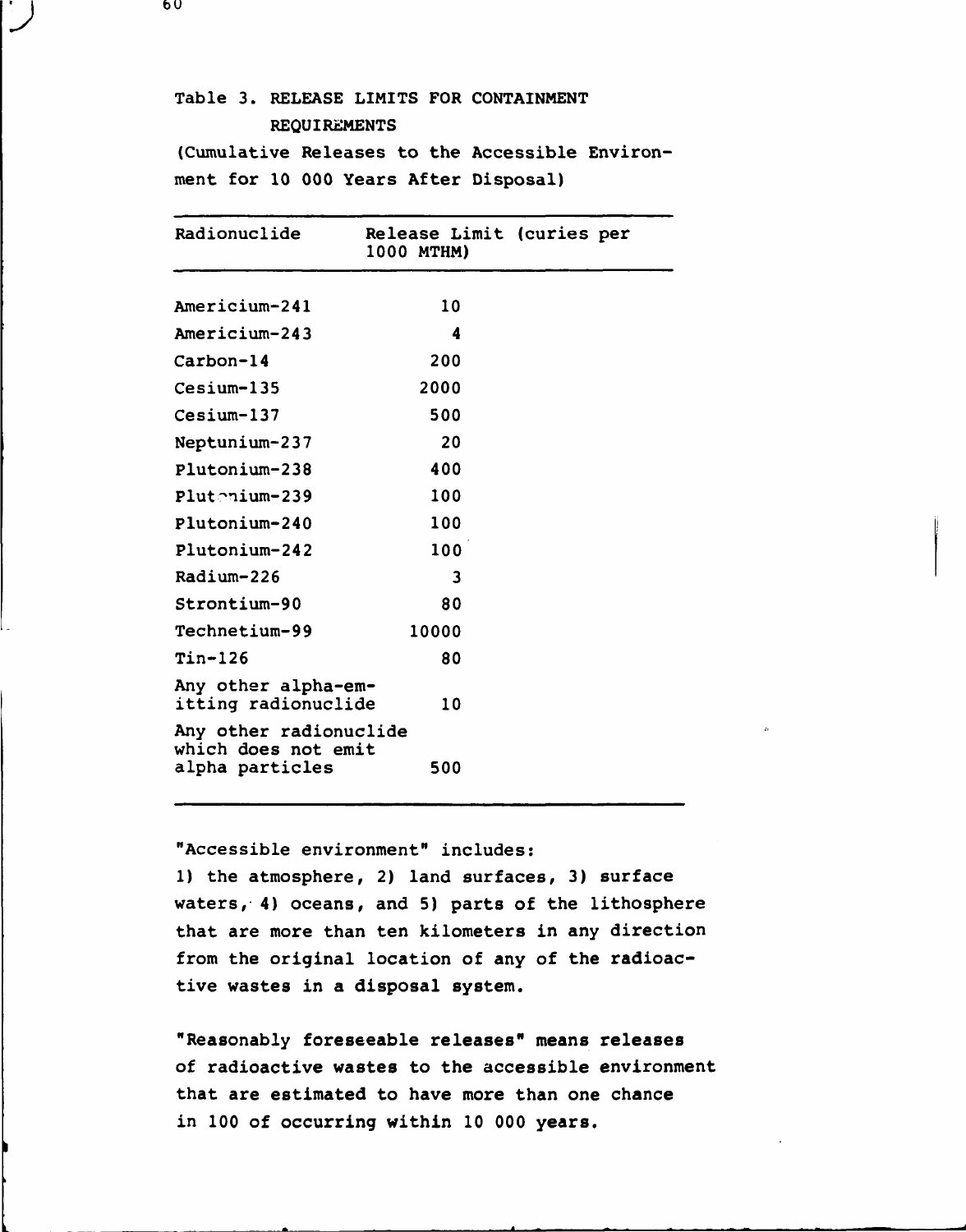**"Very unlikely releases" means releases of radioactive wastes to the accessible environment that are estimated to have between one chance in 100 and one chance in 10 000 of occurring within 10 000 years.**

**Using generalized models, EPA has assessed the long-term risk from a repository containing the wastes from 100 000 MTHM.**

**It is estimated that this quantity of waste, when disposed of in accordance with the proposed standards, could cause no more than 1000 premature deaths from cancer in the first 10 000 years after disposal; an average of less than one permature death every 10 years.**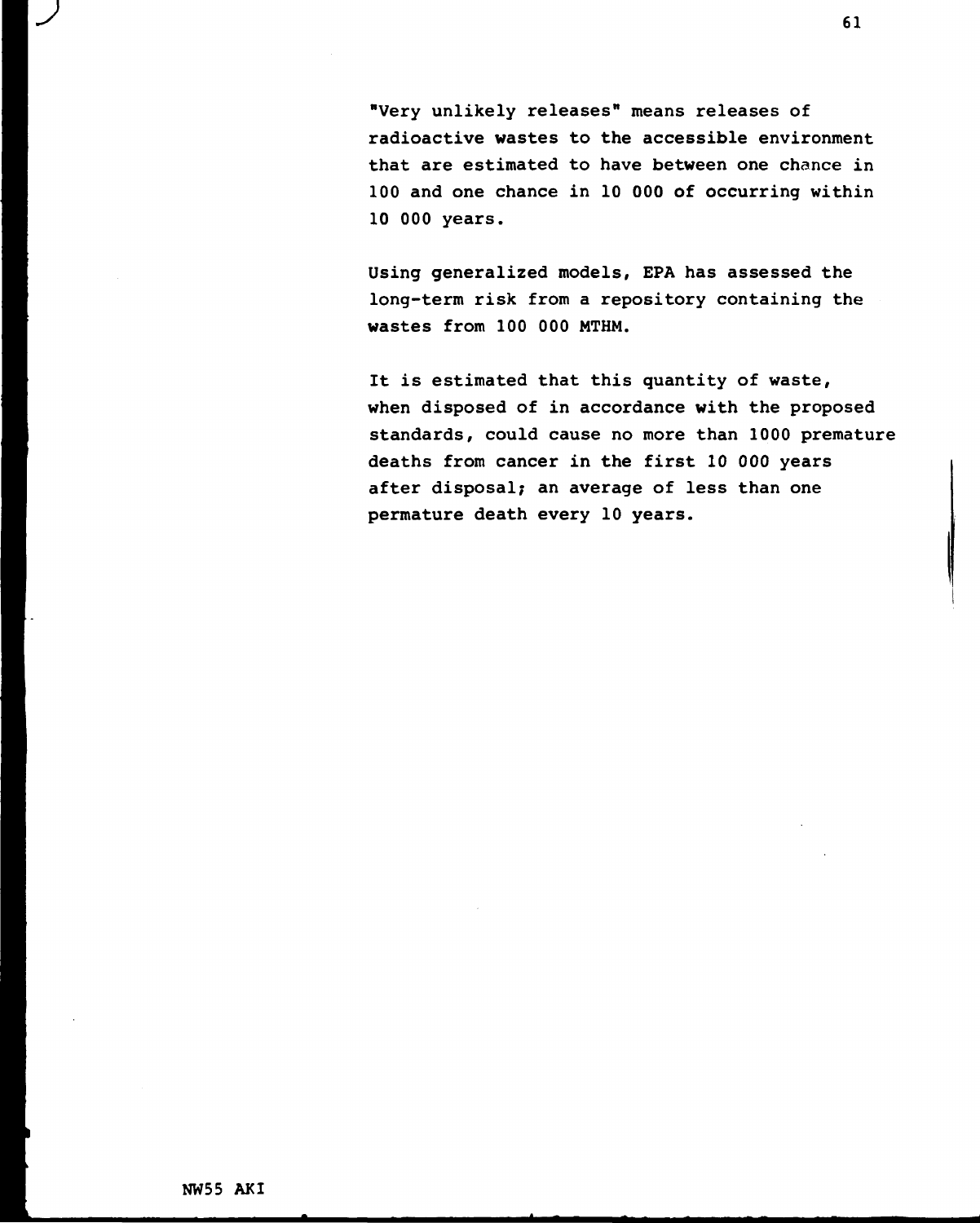#### **REFERENCES**

- **1. Geological Disposal of Radioactive Waste. Research in the OECD Area. NEA/OECD (1982).**
- **2. HARMON K Mr KELMAN J A Summary of Non-US National and International Fuel Cycle and Radioactive Waste Management Programs 1982. PNL-4405 (1982)**
- **3. Nuclear Power, the Environment and Man IAEA (1982).**
- **4. CROFF A G, BLOMEKE J 0, FINNEY B C Actinide partitioning - transmutation programme, final report ORNL-5566 (1980)**
- **5. CAMPLIN W C, GRIMWOOD P D, WHITE I F The effects of actinide separation on the radiological consequences of disposal of high-level radioactive waste on the ocean bed. NRPB-R94 (1980)**
- **6. HILL M D, WHITE I F, FLEISHMAN A B The effects of actinide separation on the radiological consequences of geologic disposal of high-level waste NRPB-R95 (1980)**
- **7. Me KAY H A C Elimination of waste actinides by recycling them to nuclear reactors. IAEA Bull 23 No 2 June 1981, p 46**
- **8. Evaluation of Actinide Partitioning and Transmutation IAEA Technical Report No 214 (1982)**
- **9. World Survey Nuclear Eng Int, May 1983**
- **10. LAWRENCE M J The Development of the United States Geological Waste Disposal Program. Int. Conf. on Nuclear Power Experience, Vienna, 13-17 Sept., 1982 IAEA-CN-42/265**
- **11. BALLARD W W, COOLEY C R, BOYER D G The US Strategy for the Development and Construction of High-level Radioactive Waste Repositories. DOE (1982).**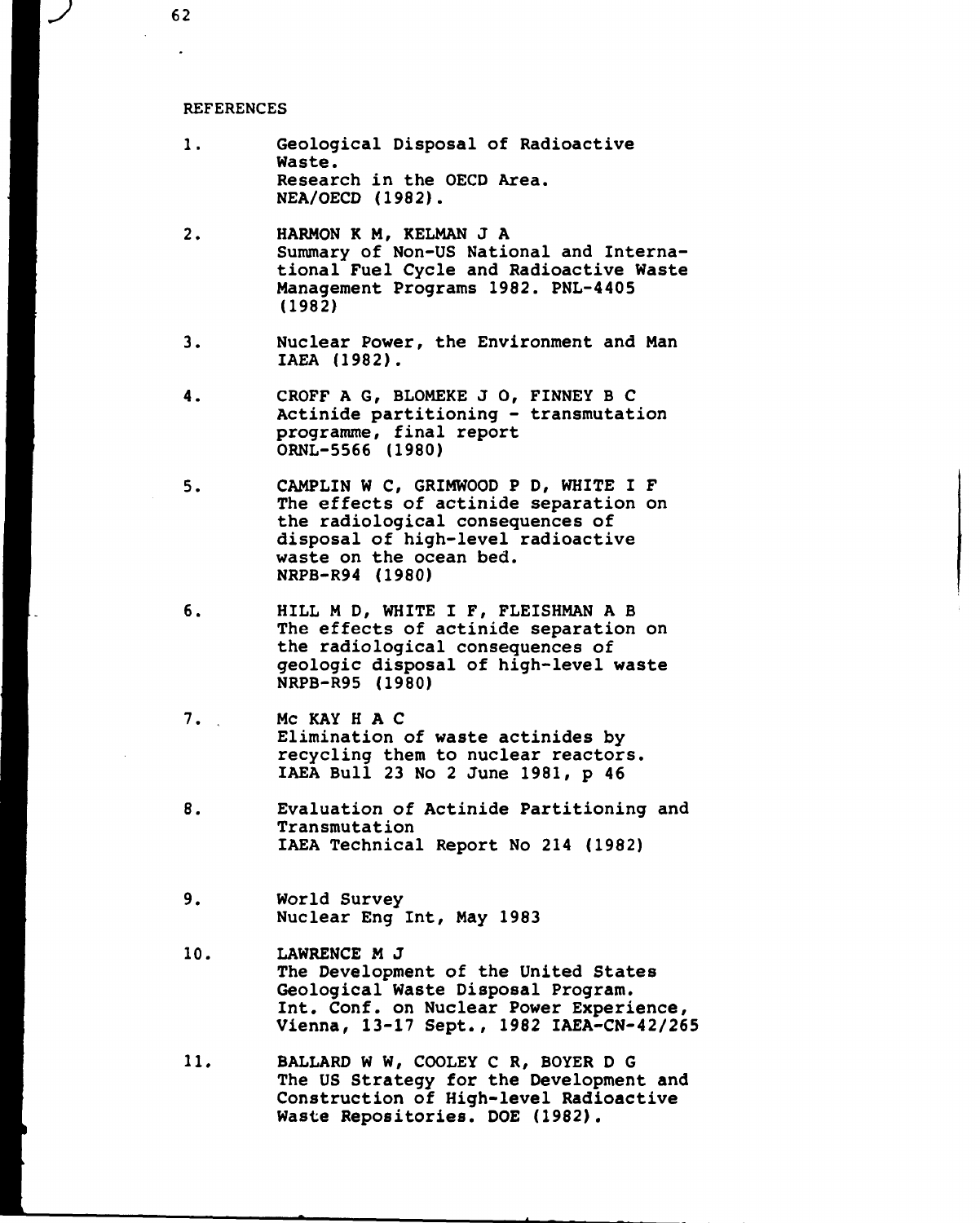- **12 LAWRENCE M J, JOHNSON E R Post Reactor and Nuclear Fuel Cycle Experience and Status in the United States. Int. Conf. on Nuclear Power Experience, Vienna, 13-17 Sept., 1982 IAEA-CN-42/444**
- **13. STEIN R, VOSS J W NWTS Program Strategy TANSAO 43 (1982) p. 85.**
- **14. COFFMAN F E The DOE's Nuclear Waste Management and Fuel Cycle Programs. Proc. of the ANS Topical Meeting on the Treatment and Handling of Radioactive Wastes. Richland (1982).**
- **15. Nuclear Waste Policy Act of 1982 Congressional Record-House December 20, 1982**

**Atomic Energy Clearing House 28 No 52, Dec 27, 1982, p. 2**

- **16, Radioactive Waste Disposal in the United States Int. Energy Associates Ltd., IEAL 244-1 (1982)**
- **17. LYON R B et al Guide to the Canadian Nuclear Fuel Waste Management Program. AECL (Dec 1981).**
- **18, RUMMERY T E, ROSINGER E L J The Canadian Nuclear Fuel Waste Management Program. Int. Conf. on Radioactive Waste Management, Winnipeg, Manitoba, Canada, Sept. 13-16, 1982.**
- **19 DIXON R S, ROSINGER E L J Third Annual Report of the Canadian Nuclear Fuel Waste Management Program. AECL-6821 (Dec. 1981).**
- **20. KEEN N J, DUNCAN A G A Review of Radioactive Waste Management Programmes in the United Kingdom. Proc. of the ANS Topical Meeting on the Treatment and Handling of Radioactive Wastes. Richland (1982) p. 34.**

**NW55 AKI**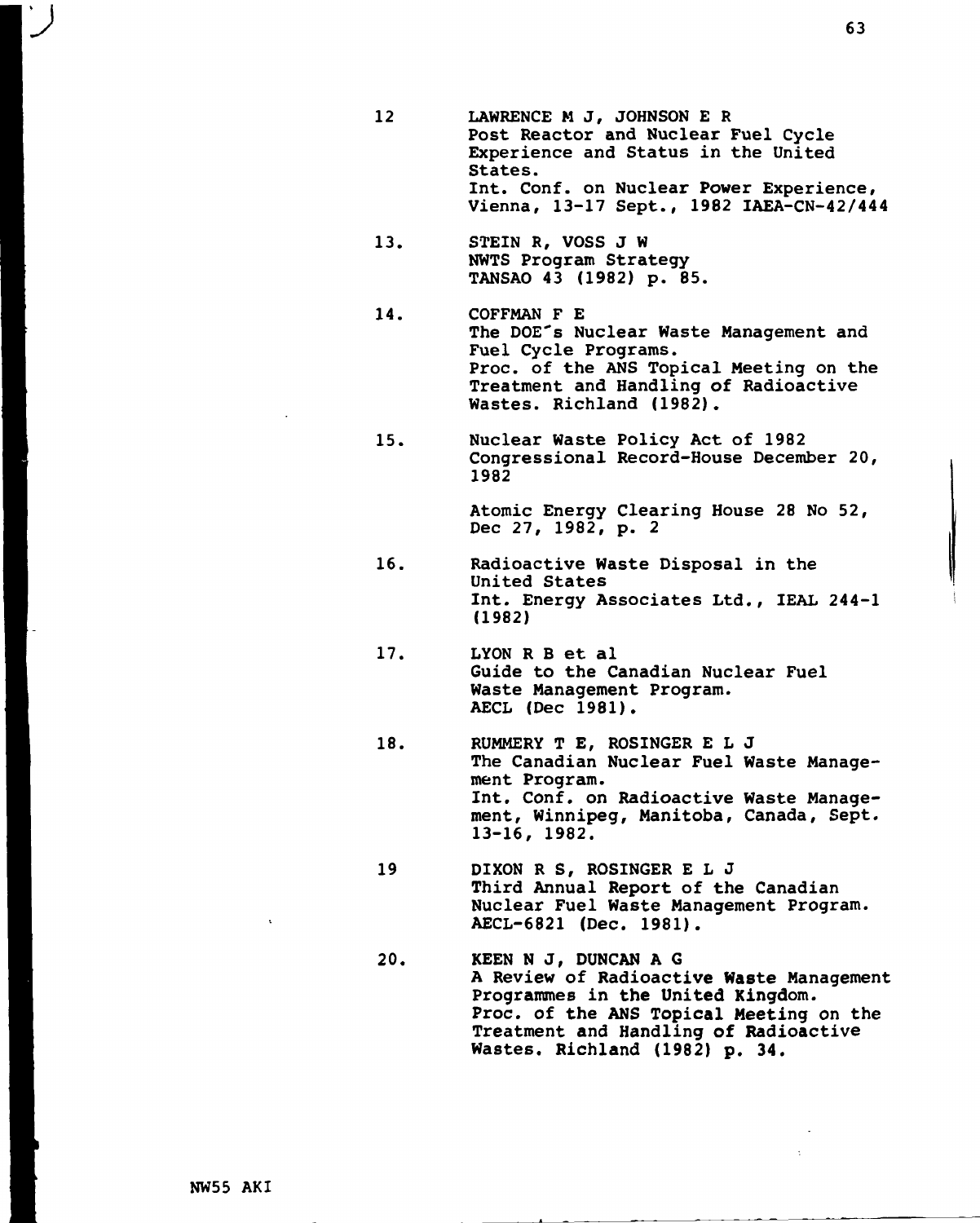- **21. Radioactive Waste Management. Presented to Parliament by the Secretary of State of Environment, the Secretary of State for Scotland and the Secretary of State for Wales. July 1982.**
- **22. FEATES F S, LEWIS D R Radioactive Waste Management: Policy and Research in the UK. Int. Conf. on Nuclear Power Experience, Vienna, 13-17 Sept. 1982, IAEA-CN-42/52**
- **23. Rapport du groupe de travail sur la gestion des combustibles irradies Counsil Supérieur de la Sureté Nucléaire, December 1982**
- **24. LEFEVRE J F The French Waste Management Program. Sixth Int. Symp. on the Scientific Basis for Nuclear Waste Management, Boston, Nov. 1982.**
- **25. LEFEVRE J F Nuclear Waste Management Policy in France Nuclear Technology, Vol 61 June 1983, p 455**
- **26. SOUSSELIER V National and Cooperative Program for Waste Management in France. Proc. of the ANS Topical Meeting on the Treatment and Handling of Radioactive Wastes. Richland (1982), p. 22.**
- **27. RANDL R P, HUBENTHAL K H German Waste Management Policy: The Back-End of the Fuel Cycle Situation in the Federal Republic of Germany. Proc. of the ANS Topical Meeting on the Treatment and Handling of Radioactive Wastes. Richland (1982), p. 19.**
- **28. Andere Entsorgungstechniken. Kernforschungszentrum Karlsruhe Gmbh. AE Nr 9, AE Nr 10 (Aug. 1982).**
- **29. NAGRA Geschäftsbericht 1981.**
- **30. ISHIHARA T The Japanese Approach to the Management of Radioactive Wastes. Waste Management '82, Proc. of the Symp., Tucson, Arizona, March 1982.**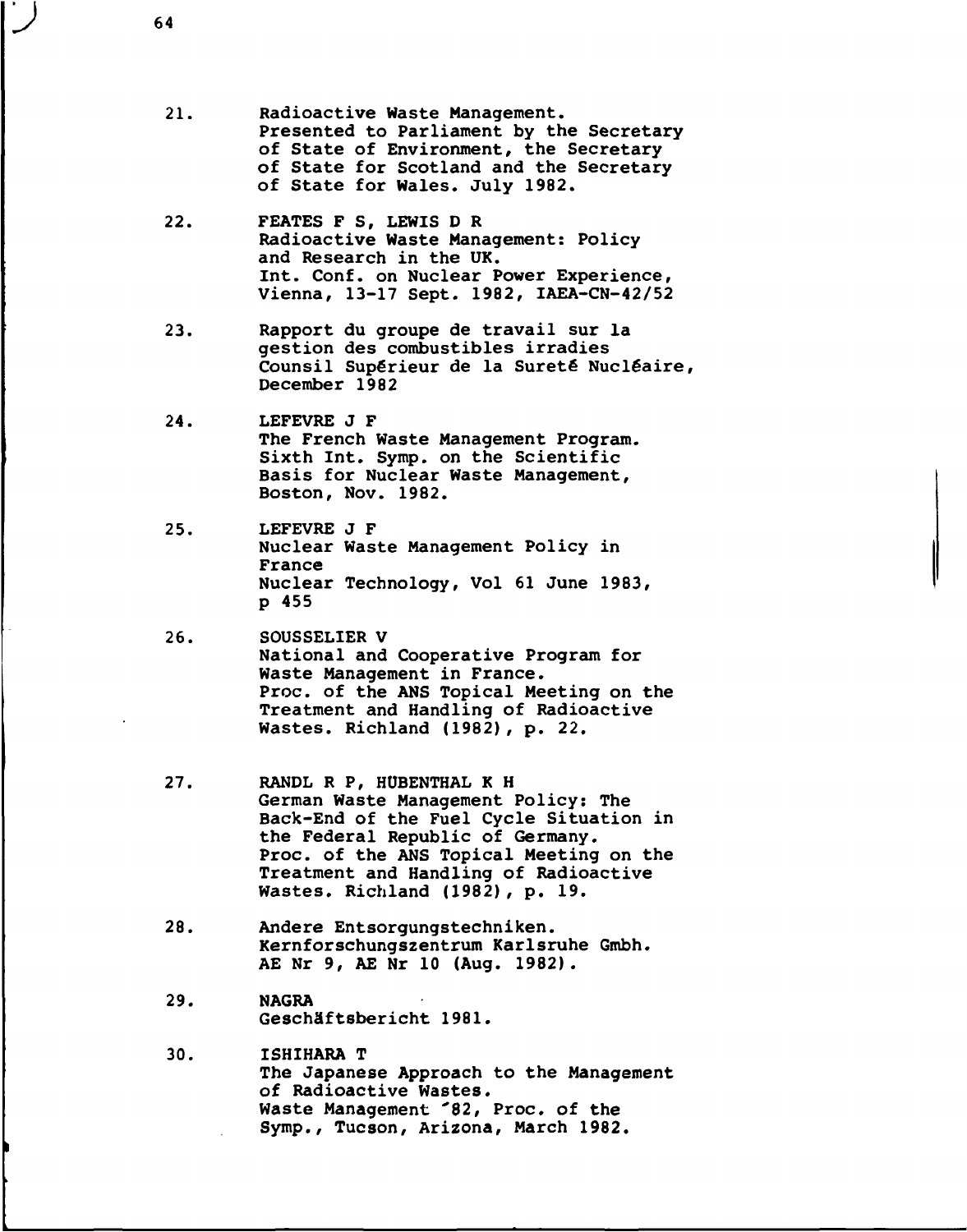- **31. UEMATSU K Status of High-Level and Alpha Bearing Waste Management in PNC. Proc. of the ANS Topical Meeting on the Treatment and Handling of Radioactive Wastes. Richland (1982), p. 27.**
- **32. OKUI Y Radioactive Waste Management Policy in Japan Int. Conf. on Radioactive Waste Management, Seattle, WA, USA, 16-20 May, 1983. IAEA-CN-43/130**
- **33. Assessment of National Systems for Obtaining Local Siting Acceptance of Nuclear Waste Management Facilities. International Energy Associates Ltd., IEAL-232 (1981).**
- **34. DEJONGHE P et al General Perspectives in Radioactive Waste Management in Belgium. Proc. of the ANS Topical Meeting on the Treatment and Handling of Wastes. Richland (1982), p. 7.**
- **35. DUBROVSKY V M et al The USSR Experience in Nuclear Power Plant Spent Fuel Handling Including Storage and Transportation. IAEA-CN-42/88 (1982).**
- **36. ANTTILA M et al Safety Analysis of Disposal of Spent Fuel (in Finnish) YJT-82-41 (1982)**
- **37. ORLOWSKI S M The Radioactive Waste Management Program of the Commission of the European Communities: Post, Present and Future Trends. Nuclear Technology, Vol 61 June 1983, p 423**
- **38. BERNADZIKOWSKI T A Development and Evaluation of Candidate High-Level Waste Forms. Proc. of the 1981 National Waste Terminal Storage Program Information Meeting. DOE/NWTS-15 (1981), p. 272.**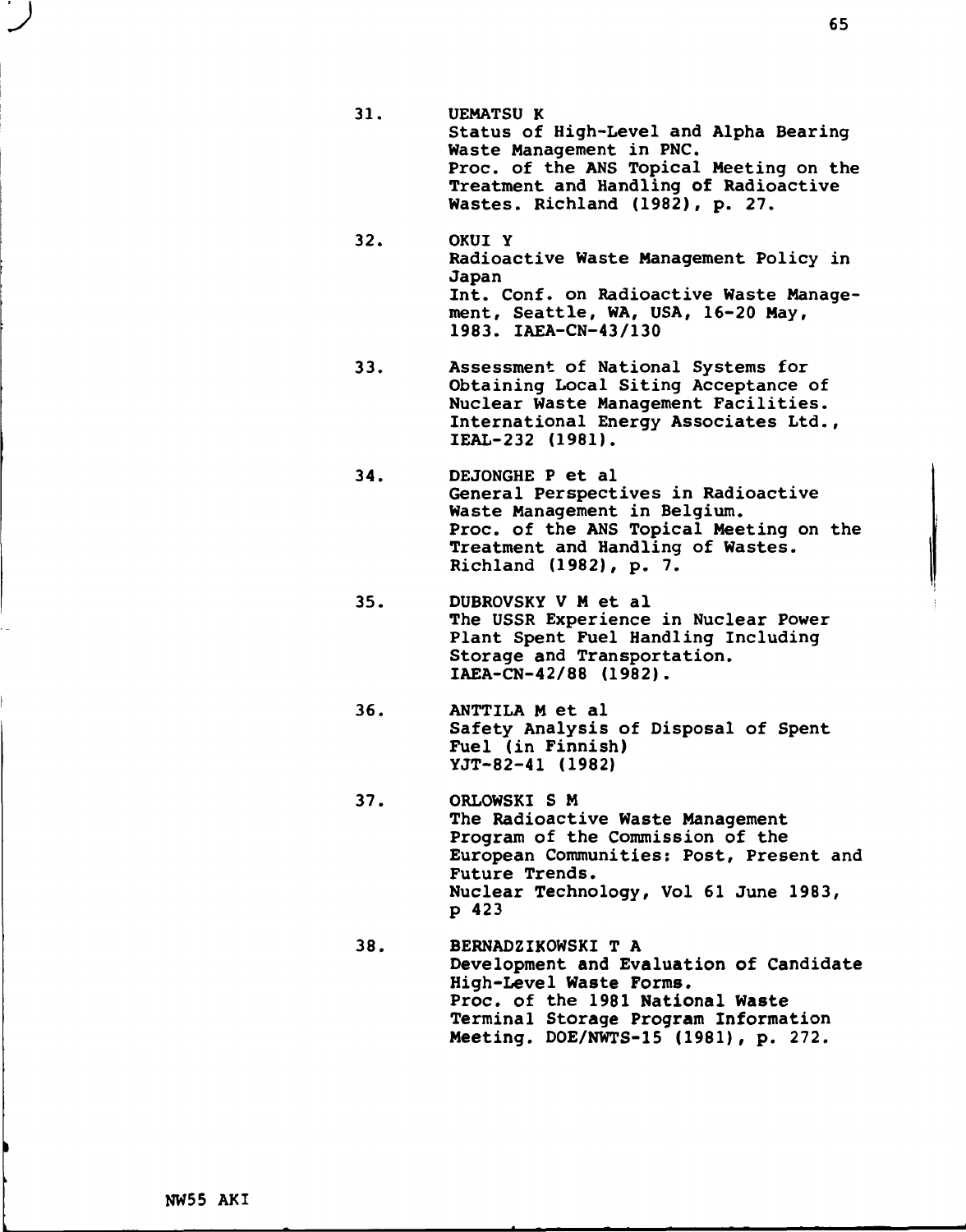- **39. McBRIDE J A et al Selection of a Spent-fuel Disposal Waste Form. Proc. of the 1981 National Waste Terminal Storage Program Information Meeting. DOE/NWTS-15 (1981), p. 277.**
- **40. PAPP R, CLOSS K D Alternative Fuel Cycle Evaluation TANSAO 40 (1982) p. 110.**
- **41. PIRK H, EINFELD K Engineering Concepts for Spent Fuel Encapsulation Processing Techniques and Final Disposal Casks. TANSAO 40 (1982), p. 143.**
- **42. MOAK D P, KIRCHER J F Package Materials Screening Proc. of the 1981 National Waste Terminal Storage Program Information Meeting. DOE/NWTS-15 (1981), p. 293.**
- **43. KIRCHNER J F, BRADLEY D J NWTS Waste Package Design and Materials Testing Status: FY 82. Sixth Int. Symp. on the Scientific Basis for Nuclear Waste Management, Boston, Nov. 1982.**
- **44. NUTTALL K, URBANIC V F An Assessment of Materials for Nuclear Fuel Immobilization Containers. AECL-6440 (1981).**
- **45. DIXON R S, ROSINGER E L J Third Annual Report of the Canadian Nuclear Fuel Waste Management Program. AECL-6821 (1981).**
- **46. MARSH G P Materials for High-Level Waste Containment. Nuclear Energy 21 (1982) No 4, p. 253.**
- **47. MEHLING O et al Concept for Alternative Spent Fuel Management and Disposal Techniques. TANSAO 40 (1982), p. 142.**
- **48. BEALL G W, ALLARD B Chemical Aspects Governing the Choice of Backfill Materials for Nuclear Waste Repositories. Nuclear Technology 59 (Dec. 1982), p. 405.**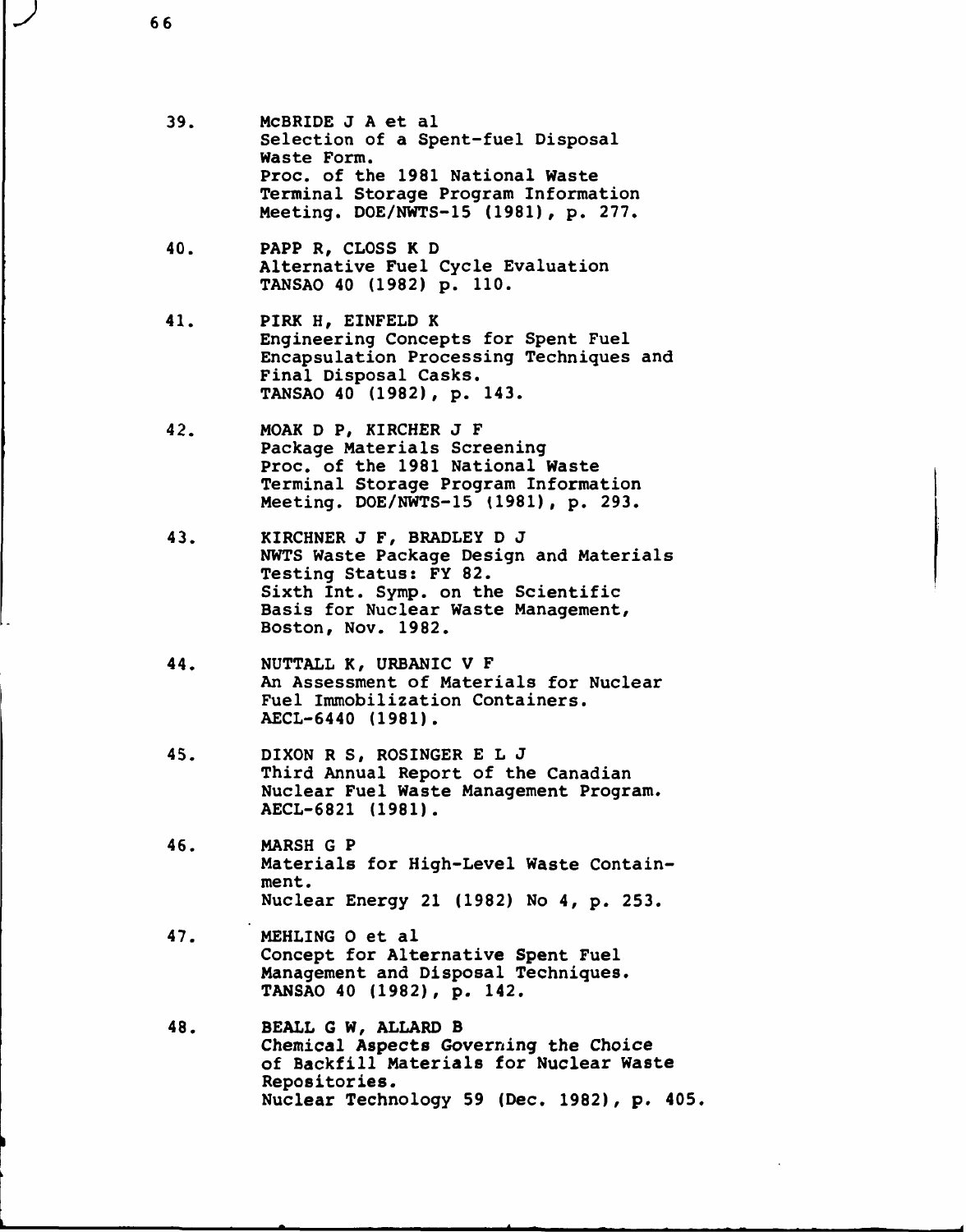- 49. BIRD G W, CAMERON D J Vault Sealing Research for the Canadian Nuclear Fuel Waste Management Program. AECL-TR-145 (1982).
- 50. CAMERON D J Disposal Vault Sealing Program. Proc. of the Eleventh Information Meeting of the Nuclear Fuel Waste Management Program. AECL-TR-180 (1981), p. 57.
- 51. Basalt Waste Isolation Project Reference Conditions For Long-Term Risk Assessment Calculations RHO-BWI-LD-36 (1981)
- 52. CAMERON D J Fuel Isolation Research for the Canadian Nuclear Fuel Waste Management Program. AECL-6834 (1982).
- 53. A Disposal Center for Immobilized Nuclear Waste: Conceptual Design Study. AECL-6415, AECL-6416 (1980).
- 54. BAUMGARTNER P, SIMMONS G R Engineering and Geomechanics Program for the Canadian Nuclear Fuel Waste Management Program AECL-TR-195 (1982).
- 55. Final disposal of spent nuclear fuel into the Finnish bedrock. Report YJT-82-46.
- 56. Projektstudie filr die Endlagerung von hochaktiven Abfällen in tiefliegenden geologischen Formationen sowie för die Zwischenlagerung. NAGRA Technisches Bericht 80-02.
- 57. NWTS Program Criteria for Mined Geologic Disposal of Nuclear Waste. Site Performance Criteria. DOE/NWTS-33(2) (1981).
- 58. US Nuclear Regulatory Commission. Disposal of High-Level Radioactive Wastes in Geologic Repositories. 46 Federal Register 35280 (July 8, 1981).
- 59. Environmental Protection Agency Environmental Standards for Management and Disposal of Spent Nuclear Fuel, High-Level and Transuranic Radioactive Wastes Federal Register December 29, 1982.

 $\mathbf{v}$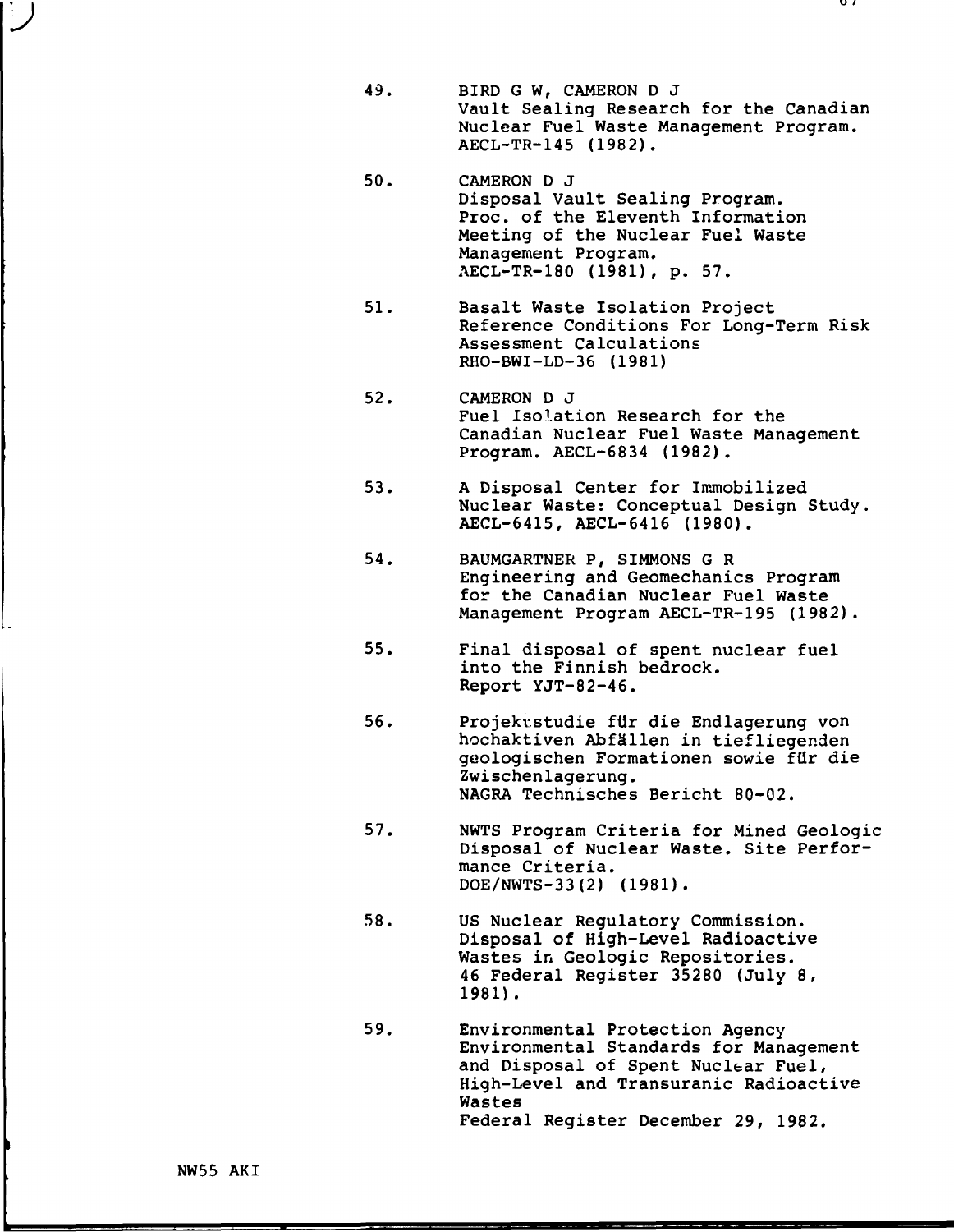# **List of KBS's Technical Reports**

**1977-78 TR121 KBS Technical Reports 1-120. Summaries. Stockholm, May 1979.**

## **1979**

**J**

**TR 79-28 The KBS Annual Report 1979.**

**KBS Technical Reports 79-01 - 79-27. Summaries. Stockholm, March 1980.**

### **1980**

**TR 80-26**

# **The KBS Annual Report 1980.**

**KBS Technical Reports 80-01 -80-25. Summaries. Stockholm, March 1981.**

### *1981*

**TR 81-17**

### **The KBS Annual Report 1981.**

**KBS Technical Reports 81-01 -81-16. Summaries. Stockholm, April 1982.**

### **TR 82-28**

**The KBS Annual Report 1982. KBS Technical Reports 82-01 -82-27.**

### *1983*

**TR 83-01**

#### **Radionuclide transport in a single fissure A laboratory study Trygve E Eriksen**

**Department of Nuclear Chemistry The Royal Institute of Technology Stockholm, Sweden 1983-01-19**

### **TR 83-02**

# **The possible effects of alfa and beta radiolysis on the matrix dissolution of spent nuclear fuel**

**I Grenthe I Puigdoménech J Bruno Department of Inorganic Chemistry Royal Institute of Technology Stockholm, Sweden, January 1983**

### **TR 83-03**

### **Smectite alternation Proceedings of a colloquium at State University of New York at Buffalo, May 26-27,1982**

**Compiled by Duwayne M Anderson State University of New York at Buffalo February 15,1983**

### **TR 83-04**

# **Stability of bentonite gels in crystalline rock - Physical aspects**

**Roland Pusch Division Soil Mechanics, Univeristy of Luleå Luleå, Sweden, 1983-02-20**

### **TR 83-05**

### **Studies in pitting corrosion on archeological bronzes - Copper**

**Åke Bresle Jozef Saers Birgit Arrhenius Archaeological Research Laboratory University of Stockholm Stockholm, Sweden 1983-01-02**

#### **TR 83-06**

#### **Investigation of the stress corrosion cracking of pure copper LA Benjamin**

**DHardie R N Parkins University of Newcastle upon Tyne Department of Metallurgy and engineering Materials Newcastle upon Tyne, Great Britain, April 1983**

### **TR 83-07**

### **Sorption of radionuclides on geologic media - A literature survey. I: Fission Products**

**K Andersson BAIIard Department of Nuclear Chemistry Chalmers University of Technology Göteborg, Sweden 1983-01-31**

### **TR 83-08**

#### **Formation and properties of actinide colloids U Olofsson BAIIard**

**M Bengtsson B Torstenfelt K Andersson Department of Nuclear Chemistry Chalmers University of Technology Göteborg, Sweden 1983-01-30**

### **TR 83-09**

### **Complexes of actinides with naturally occurring organic substances - Literature survey**

**U Olofsson BAIIard Department of Nucluear Chemistry Chalmers University of Technology Göteborg, Sweden 1983-02-15**

### **TR 83-10**

### **Radilysis in nature: Evidence from the Oklo natural reactors David B Curtis Alexander J Gancarz**

**New Mexico, USA February 1983**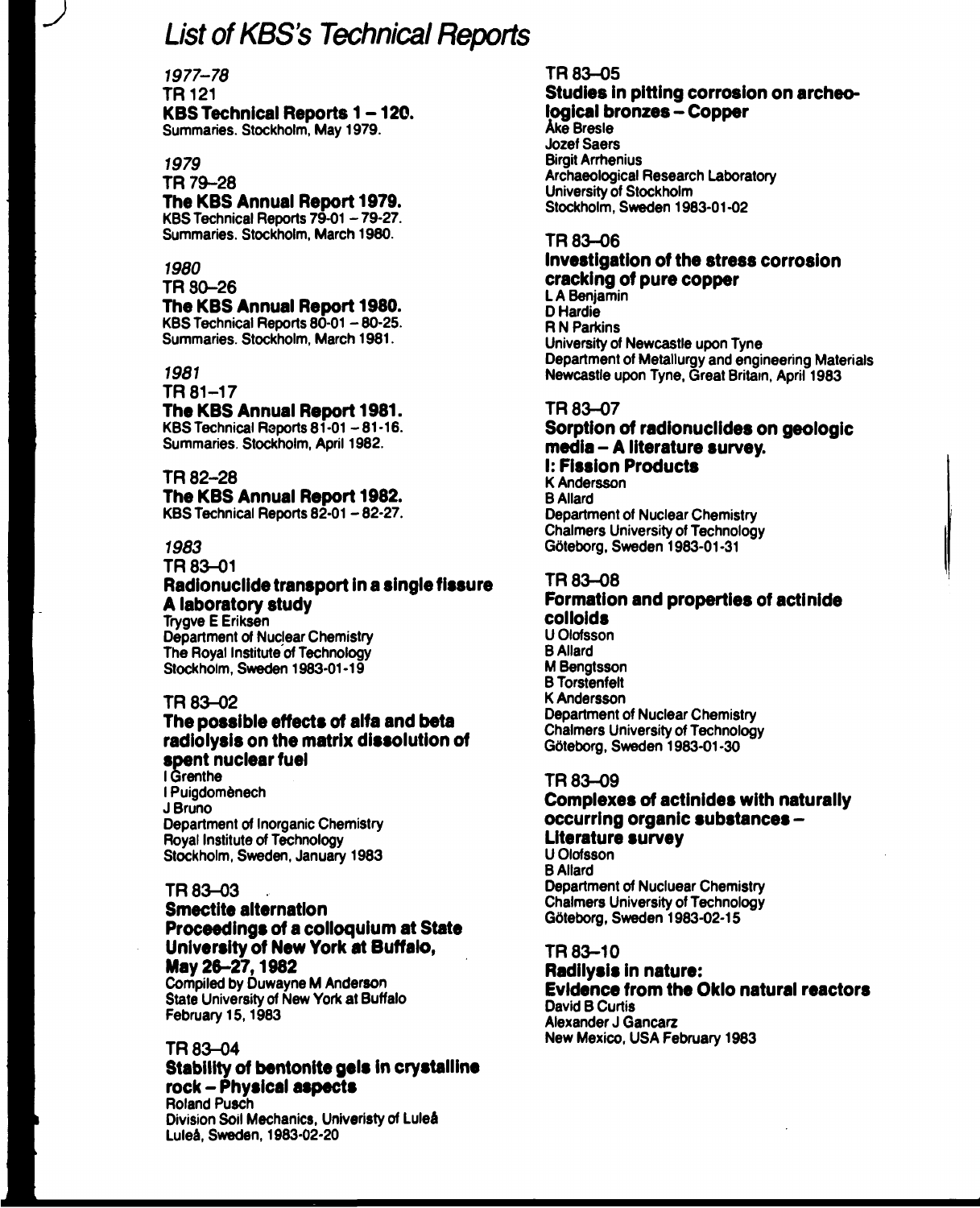### **TR 83-11**

**J**

### **Description of recipient areas related to final storage of unreprocessed spent nuclear fuel**

**Björn Sundblad Ulla Bergström Studsvik Energiteknik AB Nyköping. Sweden 1983-02-07**

#### **TR 83-12**

#### **Calculation of activity content and related propeties in PWR and BWR fuel using ORIGEN 2 Ove Edlund**

**Studsvik Energiteknik AB Nyköping. Sweden 1983-03-07**

#### **TR 83-13**

#### **Sorption and diffusion studies of Cs and I in concrete K Andersson B Torstenfelt BAIIard**

**Department of Nuclear Chemistry Chalmers University of Technology Göteborg, Sweden 1983-01-15**

#### **TR 83-14**

#### **The complexation of Eu (III) by fulvic acid J A Marinsky State University of New York at Buffalo Buffalo, NY 1983-03-31**

#### **TR 83-15**

# **Diffusion measurements in crystalline rocks Kristina Skagius**

**Ivars Neretnieks Royal Institute of Technology Stockholm, Sweden 1983-03-11**

#### **TR 83-16**

#### **Stability of deep-sited smectite minerals in crystalline rock - chemical aspects Roland Pusch**

**Division of Soil Mechanics, University of Luleå Luleå 1983-03-30**

### **TR 83-17 .**

### **Analysis of groundwater from deep boreholes in Gideå**

**Sif Laurent Swedish Environmental Research Institute Stockholm, Sweden 1983-03-09**

#### **TR83-18 Migration experiments in Studsvik O Landström Studsvik Energiteknik AB C-E Klockars 0 Persson E-L Tullborg SÅ Larson Swedish Geological K Andersson BAIIard B Torstenfelt Chalmers University of Technology**

# **1983-01-31**

#### **TR 83-19**

# **Analysis of groundwater from deep boreholes in Fjällveden**

**Sif Laurent Swedish Environmental Research Institute Stockholm, Sweden 1983-03-29**

#### **TR 83-20**

### **Encapsulation and handling of spent nuclear fuel for finaJ disposal**

**1 Welded copper canisters 2 Pressed copper canisters (HIPOW) 3 BWR Channels in Concrete B Lönnerbeg, ASEA-ATOM H Larker, ASEA LAgeskog, VBB May 1983**

#### **TR 83-21**

### **An analysis of the conditions of gas migration from a low-level radioactive waste repository**

### **C Braester**

**Israel Institute of Technology, Haifa, Israel R Thunvik Royal Institute of Technology Stockholm, Sweden November 1982**

### **TR 83-22**

#### **Calculated temperature field in and around a repository for spent nuclear fuel Taivo Tarandi, VBB**

**Stockholm, Sweden April 1983**

### **TR 83-23**

### **Preparation of titanates and zeolites and their uses in radioactive waste management, particularly in the treatment of spent resins**

**A Hultgren, editor CAirola Studsvik Energiteknik AB S Forberg, Royal Institute of Technology L Faith, University of Lund May19d3**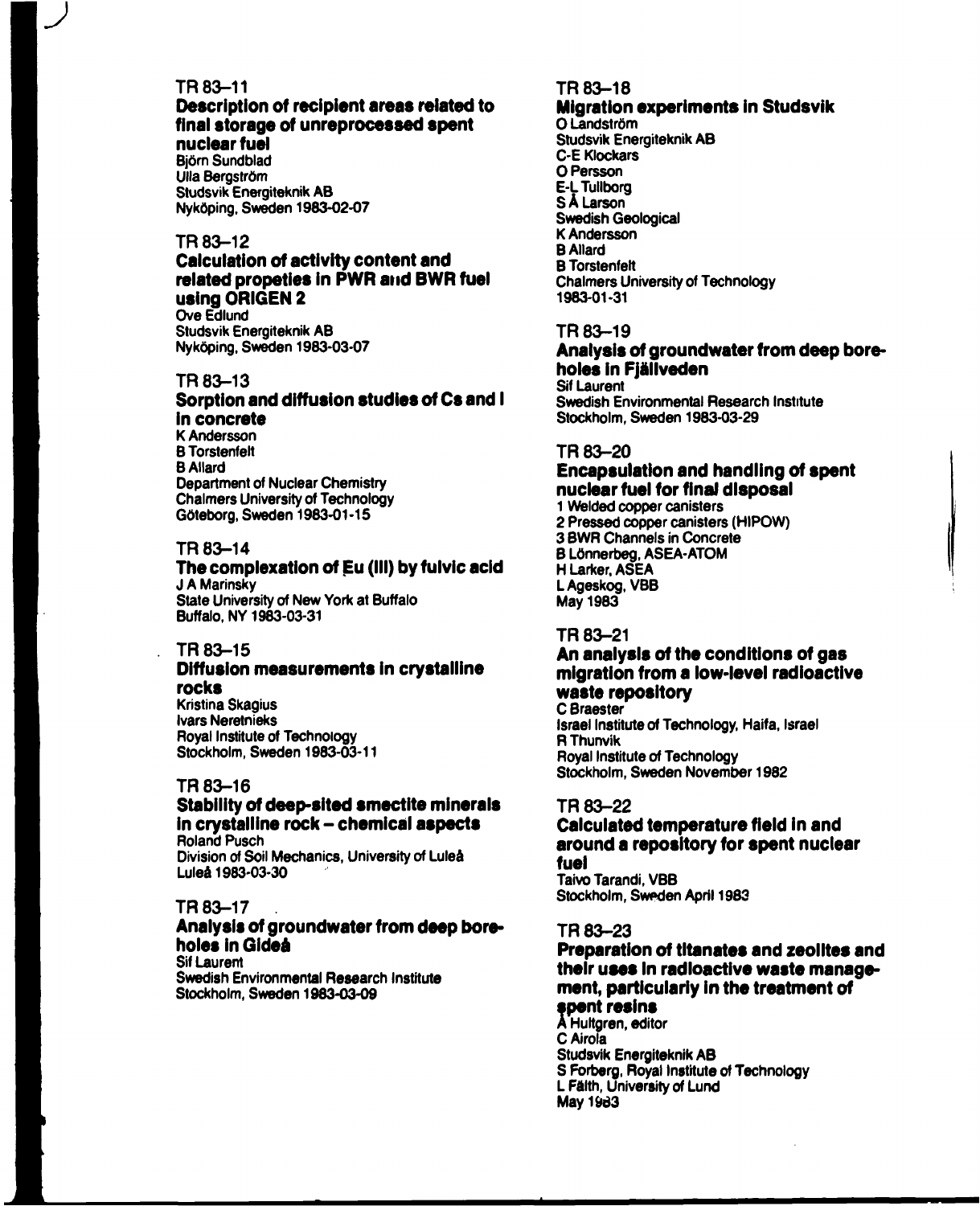### **TR 83-24**

**J**

### **Corrosion resistance of a copper canister for spent nuclear fuel**

The Swedish Corrosion Research Institute and its reference **r** Stockholm, Swed : N. 1983

#### **TR 83-25**

### **Feasibility study of electron beam welding of spent nuclear fuel canisters**

A Sanderson, T F Szluha, J L Turner, R H Leggatt The Welding Institute Cambridge The United Kingdom April 1983

#### **TR 83-26**

### **The KBS UO2 leaching program**

Summary Report 1983-02-01 Ronald Forsyth, Studsvik Energiteknik AB Nyköping, Sweden February 1983

#### **TR 83-27**

### **Radiation effects on the chemical environment in a radioactive waste repository**

Trygve Eriksen Royal Institute of Technology, Stockholm Arvid Jacobsson Univerisity of Luleå Luleå, Sweden 1983-07-01

#### **TR 83-28**

#### **An analysis of selected parameters for the BIOPATH-program** U Bergström A-B Wilkens Studsvik Energiteknik AB Nyköping, Sweden 1983-06-08

#### **TR 83-29**

#### **On the environmental impact of a repository for spent nuclear fuel** Otto Brotzen

Stockholm, Sweden april 1983

#### **TR 83-30**

#### **Encapsulation of spent nucler fuel - Safety Analysis** ES-konsult AB Stockholm, Sweden April 1983

#### **TR 83-31**

#### **Final disposal of spent nuclear fuel - Standard programme for site investigations** Compiled by Ulf Thoregren Swedish Geological April 1983

#### **TR 83-32 Feasibility study of detection of defects in thick welded copper** Tekniska Röntgencentralen AB Stockholm, Sweden April 1983

### **TR 83-33**

#### **The interaction of bentonite and glass with aqueous media**

M Mosslehi A Lambrosa J A Marinsky State University of New York Buffalo. NY, USA April 1983

#### **TR 83-34**

### **Radionuclide diffusion and mobilities in compacted bentonite**

B Torstenfett BAIIard K Andersson H Kipatsi L Eliasson U Olofsson H Persson Chalmers University of Technology Göteborg, Sweden April 1983

### **TR 83-35**

#### **Actinide solution equilibria and solubilities in geologic systems** BAIIard

Chalmers University of Technology Göteborg, Sweden 1983-04-10

#### **TR 83-36**

### **Iron content and reducing capacity of granites and bentonite** B Torstenfelt

**B** Allard WJohansson T **inner** Chalmers University of Technology Göteborg, Sweden April 1983

#### **TR 83-37**

#### **Surface migration in sorption processes** A Rasmuson I Neretnieks

Royal Institute of Technology Stockholm, Sweden March 1983

### **TR 83-38**

### **Evaluation of some tracer tests in the granitic rock at Finnsjön**

L Moreno I Neretnieks Royal institute of Technology, Stockholm C-E Klockars Swedish Geological Uppsala April 1983

# **TR 83-39**

#### **Diffusion in the matrix of granitic rock Field test in the Stripa mine Part 2** L Birgersson I Neretnieks Royal Institute of Technology Stockholm, Sweden March 1983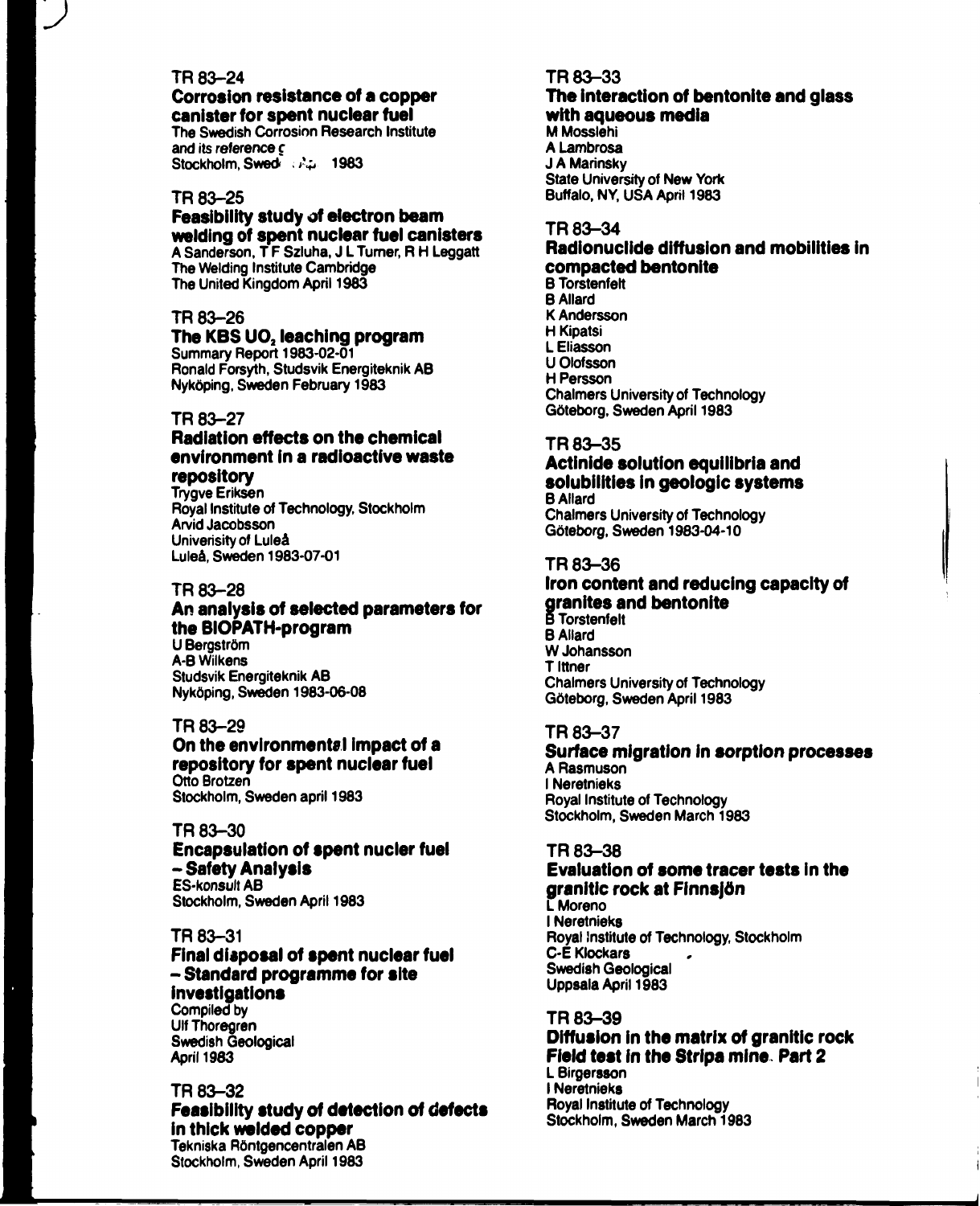#### **TR 83-40**

# **Redox conditions in groundwaters from Svartboberget, Gideå, Fjällveden and Kamlunge**

**P Wikberg I Grenthe K Axelsen Royal Institute of Technology Stockholm, Sweden 1983-05-10**

### **TR 83-41**

#### **Analysis of groundwater from deep boreholes in Svartboberget Sif Laurent**

**Swedish Environmental Research Institute Stockholm, Sweden 1983-06-10**

#### **TR 83-42**

#### **Final disposal of high-levels waste and spent nuclear fuel -foreign activities R Gelin Studsvik Energiteknik AB Nyköping, Sweden May 1983**

### **TR 83-43**

# **Final disposal of spent nuclear fuel geological, hydrogeological and geophysical methods for site characterization**

**K Ahlbom L Carlsson O Olsson Swedish Geological Sweden May 1983**

#### **TR 83-44**

# **Final disposal of spent nuclear fuel equipment for site characterization**

**K Almén, K Hansson, B-E Johansson, G Nilsson Swedish Geological O Andersson, IPA-Konsult P Wikberg, Royal Institute of Technology H Åhagen, SKBF/KBS May 1983**

#### **TR 83-45**

# **Model calculations of the groundwater flow at Finnsjön, Fjällveden, Gideå and Kamlunge**

**L Carlsson AWinberg Swedish Geological, Göteborg B Grundfelt Kemakta Consultant Company, Stockholm May 1983**

#### **TR 83-46**

# **Use of clays as buffers in radioactive repositories**

**Roland Pusch University of Luleå Luleå May 251983**

#### **TR 83-47**

# **Stress/strain/time properties of highly compacted bentonite**

**Roland Pusch University of Luleå Luleå May 1983**

#### **TR 83-48**

## **Model calculations of the migration of radio-nuclides from a respository for spent nuclear fuel**

**A Bengtsson Kemakta Consultant Company, Stockholm M Magnusson I Neretnieks A Rasmuson Royal Institute of Technology, Stockholm May 1983**

### **TR 83-49**

# **Dose and dose commitment calculations from groundwaterborne radioactive elements released from a repository for spent nuclear fuel**

**U Bergström Studsvik Energiteknik AB Nyköping, Sweden May 1983**

# **TR 83-50**

# **Calculation of fluxes through a repository caused by a local well RThunvik**

**Royal Institute of Technology Stockholm, Sweden May 1983**

## **TR 83-51**

#### **GWHRT - A finite element solution to the coupled ground water flow and heat transport problem in three dimensions B Grundfelt Kemakta Consultant Company Stockholm, Sweden May 1983**

### **TR 83-52**

# **Evaluation of the geological, geophysical and hydrogeological conditions at Fjällveden**

**K Ahlbom L Carlsson L-E Carlsten O Duran N-Å Larsson O Olsson Swedish Geological May 1983**